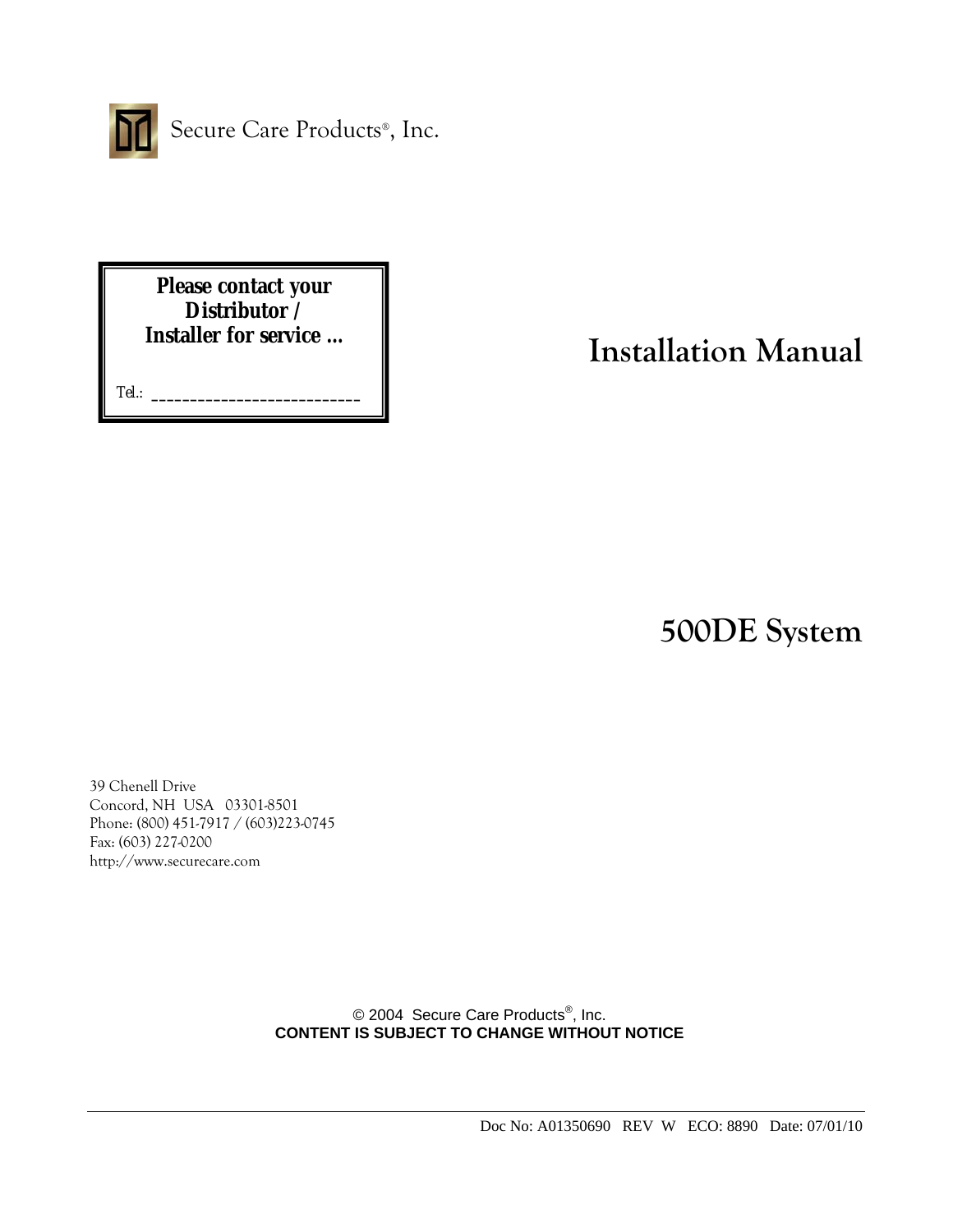# **Table of Contents**

|                                                                                          | Doc No: A01350690 REV W ECO: 8890 Date: 07/01/10                                  | $\mathbf{2}$    |
|------------------------------------------------------------------------------------------|-----------------------------------------------------------------------------------|-----------------|
| <b>Basic Installation of Mounting Enclosures</b><br>Surface Mount Enclosure (XIU, 500DE) |                                                                                   | 22<br>22        |
| <b>SECTION 9</b>                                                                         | <b>INSTALLATION AND CONNECTIONS</b>                                               | 22              |
| <b>SECTION 8</b>                                                                         | <b>THEORY OF OPERATION</b>                                                        | 21              |
| <b>Latching Delayed Egress</b><br><b>Software Verification</b><br>Anti-Tailgate          |                                                                                   | 20<br>20<br>20  |
|                                                                                          | Secondary Reset (Programming) Code<br>Selectable Delayed Egress Timing            | 20<br>20        |
| <b>Tertiary Reset (Escort) Code</b>                                                      |                                                                                   | 20              |
| Primary Reset (Escort) Code                                                              | <b>SECTION 7 STANDARD FEATURES</b>                                                | 20<br>20        |
|                                                                                          | Indoor/Outdoor (N/O) Push Button Layout                                           | 19              |
|                                                                                          | Indoor/Outdoor Remote Keypad Layout                                               | 19              |
| 203/204 LED Nurse Station Annunciator                                                    |                                                                                   | 18              |
|                                                                                          | <b>ID Nurse Station Console</b>                                                   |                 |
| XIU                                                                                      |                                                                                   | 16<br>17        |
| 500DE Exit Panel                                                                         |                                                                                   | 14              |
|                                                                                          | <b>SECTION 6 SYSTEM COMPONENT DESCRIPTIONS</b>                                    | 14              |
|                                                                                          |                                                                                   |                 |
| <b>Wire Specifications</b>                                                               |                                                                                   | 13              |
| <b>Device Electrical Specifications</b>                                                  |                                                                                   | 13              |
|                                                                                          | <b>SECTION 5 SPECIFICATIONS</b>                                                   | 13              |
|                                                                                          | <b>SECTION 4 TYPICAL SYSTEM INSTALLATION</b>                                      | 12              |
|                                                                                          | <b>SECTION 3 POWER AND GROUNDING REQUIREMENTS</b>                                 | 10              |
|                                                                                          | <b>SECTION 2 SYSTEM BLOCK DIAGRAM</b>                                             | 9               |
|                                                                                          | PLEASE READ THIS MANUAL BEFORE BEGINNING THE INSTALLATION OF A SECURE CARE SYSTEM | 6               |
| <b>SECTION 1</b>                                                                         | <b>IMPORTANT NOTICES</b>                                                          | $6\phantom{1}6$ |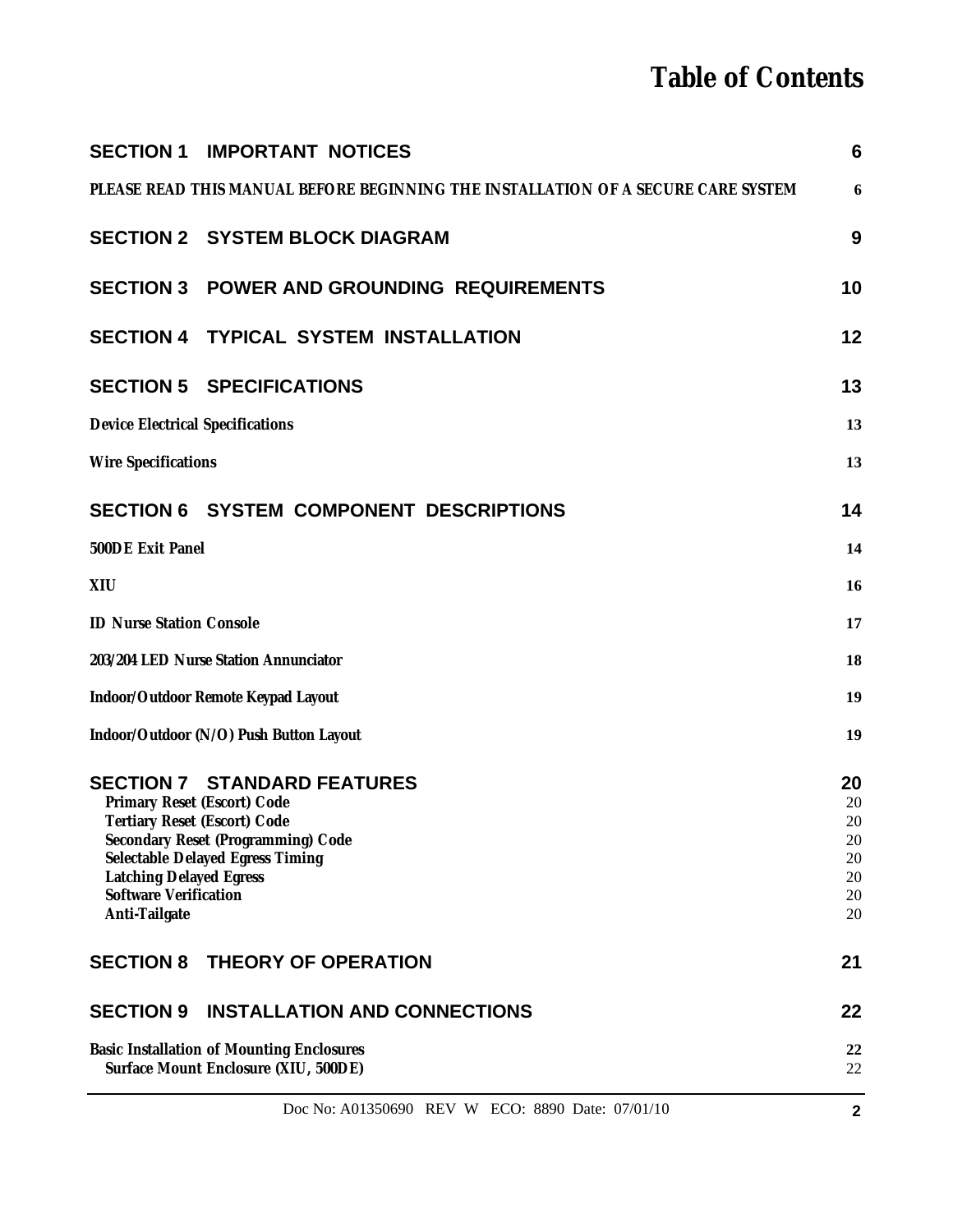| Flush Mount Enclosure (XIU, 500DE)<br>Flush Mount Enclosure (ID Nurse Station Console, 204 LED Nurse Station Annunciator)<br>Surface Mount Enclosure (ID Nurse Station Console, 204 LED Nurse Station Annunciator) | 23<br>24<br>25                   |
|--------------------------------------------------------------------------------------------------------------------------------------------------------------------------------------------------------------------|----------------------------------|
| <b>Remote Annunciation</b><br>203 (204) Nurse Station Annunciator<br><b>ID Nurse Station Console</b>                                                                                                               | 26<br>26<br>27                   |
| 500 DE Exit Panel to Resident ID Nurse Station                                                                                                                                                                     | 28                               |
| Secure Care Software (PC Based Security Monitoring)                                                                                                                                                                | 29                               |
| Single XIU Connection                                                                                                                                                                                              | 30                               |
| <b>Interfacing Magnetic Locks</b>                                                                                                                                                                                  | 31                               |
| Interfacing the Magnetic Solutions Lock                                                                                                                                                                            | 32                               |
| Interfacing the Push Button and Remote Keypad                                                                                                                                                                      | 34                               |
| Delayed Egress and Fire Alarm Connections                                                                                                                                                                          | 35                               |
| <b>SECTION 10 PROGRAMMING</b>                                                                                                                                                                                      | 36                               |
| Reset (Escort) Codes<br>Primary Code<br>Secondary Code<br><b>Secondary Code Reset</b><br><b>Tertiary Code</b><br><b>Escort Time</b>                                                                                | 36<br>36<br>36<br>36<br>36<br>37 |
| Delayed Egress Release Time                                                                                                                                                                                        | 37                               |
| Delayed Egress Activation Time                                                                                                                                                                                     | 38                               |
| Life Safety Lock                                                                                                                                                                                                   | 38                               |
| <b>Latching Delayed Egress</b>                                                                                                                                                                                     | 39                               |
| No Code/ Irreversible Delayed Egress                                                                                                                                                                               | 39                               |
| Fire Alarm Input Selection                                                                                                                                                                                         | 40                               |
| <b>Latching Fire Alarm</b>                                                                                                                                                                                         | 40                               |
| Panel ID Code                                                                                                                                                                                                      | 40                               |
| Toggle On / Toggle Off                                                                                                                                                                                             | 41                               |
| Date Time Change                                                                                                                                                                                                   | 41                               |
| PM Mode Feature                                                                                                                                                                                                    | 41                               |
| <b>Software Version</b>                                                                                                                                                                                            | 42                               |
|                                                                                                                                                                                                                    |                                  |

Doc No: A01350690 REV W ECO: 8890 Date: 07/01/10 3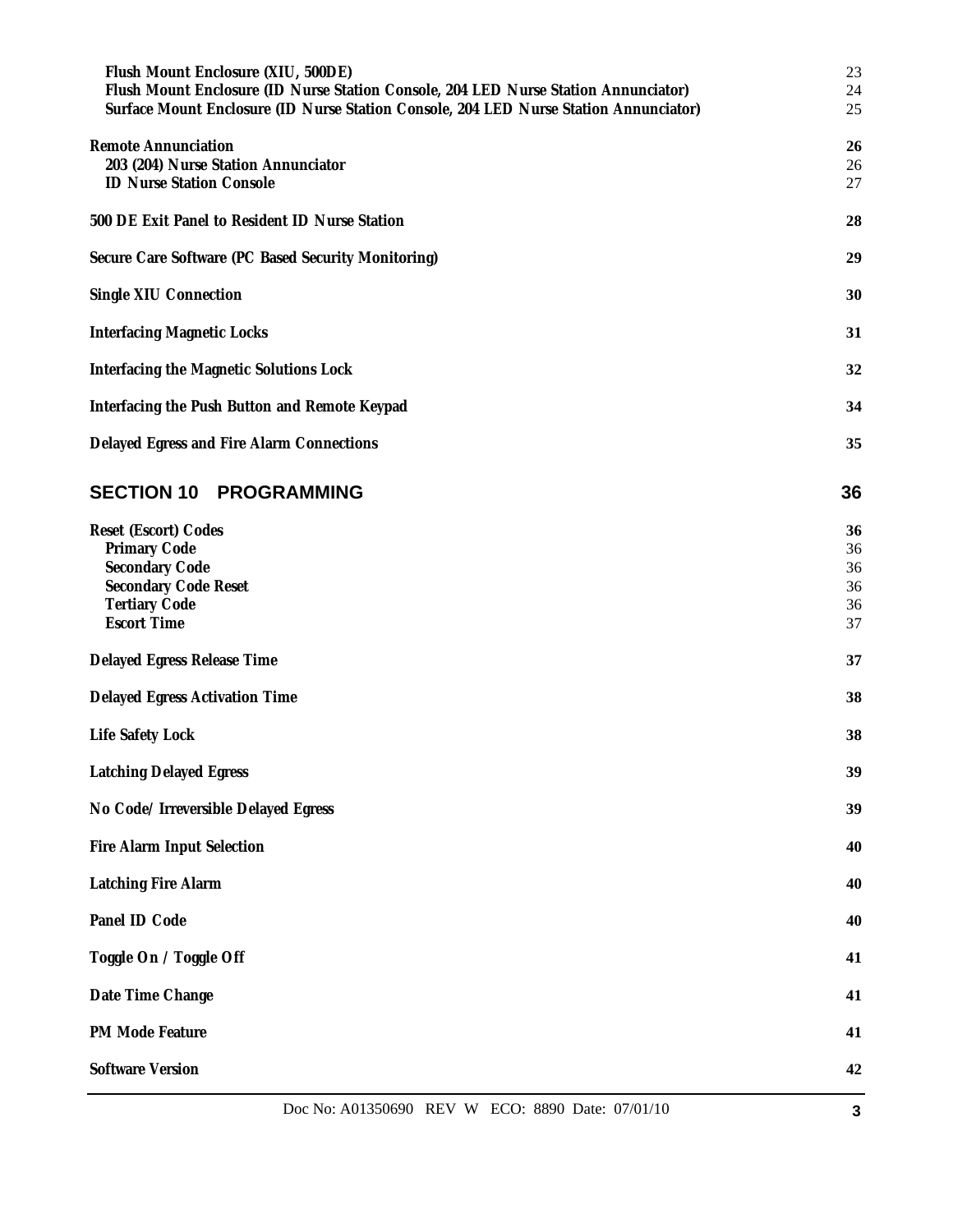| <b>Elevator Mode</b>                                                                         | 42                           |
|----------------------------------------------------------------------------------------------|------------------------------|
| Four Digit Escort Code Using the Month and Year                                              | 43                           |
| <b>SECTION 11 TESTING</b>                                                                    | 44                           |
| 500DE Recommended Weekly Testing<br><b>Perimeter Control</b><br>Perimeter Control with Locks | 44<br>44<br>44               |
| 500DE Recommended Annual Servicing<br><b>Battery Replacement</b>                             | 45<br>45                     |
| <b>SECTION 12 TROUBLESHOOTING</b>                                                            | 46                           |
| SECTION 13 GENERAL PRODUCT WARRANTY STATEMENT                                                | 49                           |
| 1. Notices                                                                                   | 49                           |
| 2. Limited Warranty                                                                          | 51                           |
| 3. Limitations of Liability                                                                  | 52                           |
| 4. Governing Law and Arbitration                                                             | 52                           |
| 5. Severability                                                                              | 53                           |
| 6. Waiver                                                                                    | 53                           |
| <b>SECTION 14 COMPLIANCE INFORMATION</b>                                                     | 54                           |
| APPENDIX A UL LISTING REQUIREMENTS                                                           | 57                           |
| APPENDIX B 230 VAC INPUT POWER SUPPLY CONNECTION                                             | 58                           |
| <b>APPENDIX C 4AMP POWER SUPPLY CONNECTIONS</b>                                              | 59                           |
| <b>APPENDIX D OLD PM PROGRAMMING</b>                                                         | 60                           |
| PM Mode Feature                                                                              | 60                           |
| FIGURE 2-1 SYSTEM BLOCK DIAGRAM                                                              | <b>Table of Figures</b><br>9 |
| FIGURE 3-1 POWER SUPPLY CONNECTION                                                           | 11                           |
| FIGURE 6-1 FRONT VIEW OF 500DE EXIT PANEL                                                    | 14                           |
| FIGURE 6-2 REAR VIEW OF 500DE EXIT PANEL                                                     | 15                           |
|                                                                                              |                              |

Doc No: A01350690 REV W ECO: 8890 Date: 07/01/10 4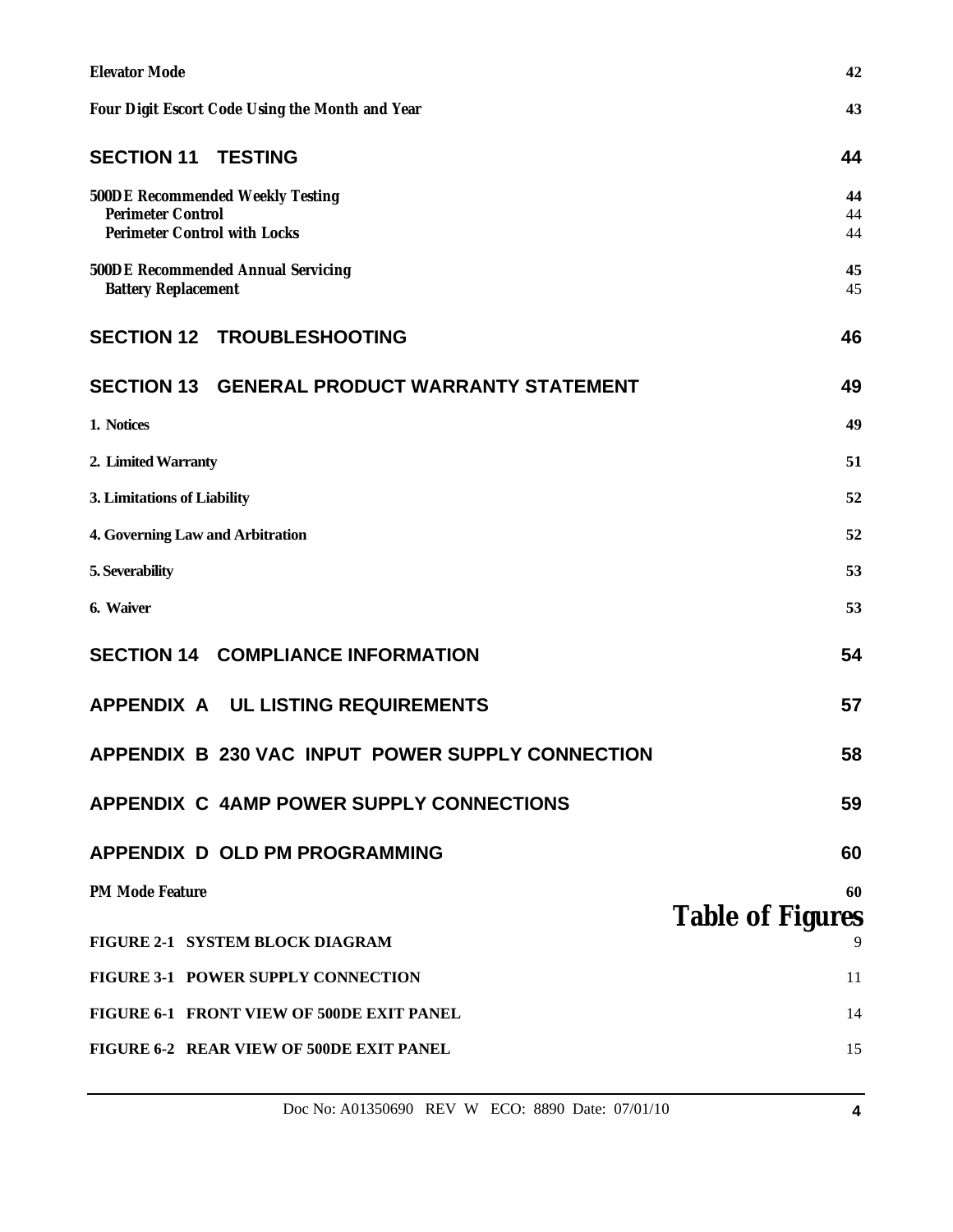| <b>FIGURE 6-3 REAR VIEW OF XIU</b>                                                | 16 |
|-----------------------------------------------------------------------------------|----|
| <b>FIGURE 6-4 REAR VIEW OF ID NURSE STATION CONSOLE</b>                           | 17 |
| FIGURE 6-5 REAR VIEW OF 204 NURSE ANNUNCIATOR                                     | 18 |
| FIGURE 6-6 REAR VIEW OF REMOTE KEYPAD                                             | 19 |
| FIGURE 6-7 REAR VIEW OF PUSH BUTTON                                               | 19 |
| <b>FIGURE 9-1 SURFACE MOUNT ENCLOSURE FOR EXIT PANELS</b>                         | 22 |
| <b>FIGURE 9-2 FLUSH MOUNT ENCLOSURE FOR EXIT PANELS</b>                           | 23 |
| <b>FIGURE 9-3 FLUSH MOUNT ENCLOSURE FOR NURSE STATIONS</b>                        | 24 |
| <b>FIGURE 9-4 SURFACE MOUNT ENCLOSURE FOR NURSE STATIONS</b>                      | 25 |
| <b>FIGURE 9-5 500DE NURSE STATION ANNUNCIATOR</b>                                 | 26 |
| FIGURE 9-6 500DE EXIT PANEL TO ID NURSE STATION CONNECTIONS                       | 27 |
| FIGURE 9-7 ID EXIT PANEL TO EXPANDER OR RESIDENT ID NURSE STATION                 | 28 |
| <b>FIGURE 9-8 500DE EXIT PANEL TO XIU TERMINAL CONNECTIONS</b>                    | 29 |
| FIGURE 9-9 XIU CONTROLLING CUTBAND RECEIVERS AND EXIT PANELS CONNECTED TO ONE XIU |    |
|                                                                                   | 30 |

| FIGURE 9-10 500DE EXIT PANEL TO DORTRONICS LOCK CONNECTIONS              | 31 |
|--------------------------------------------------------------------------|----|
| FIGURE 9-11 500DE EXIT PANEL TO MAGNETIC SOLUTIONS LOCK CONNECTIONS      | 32 |
| FIGURE 9-12 500DE EXIT PANEL TO TWO MAGNETIC SOLUTIONS LOCKS CONNECTIONS | 33 |
| FIGURE 9-13 PUSH BUTTON AND REMOTE KEYPAD TO 500DE EXIT PANEL CONNECTION | 34 |
| <b>FIGURE 9-14 DELAYED EGRESS AND FIRE ALARM CONNECTIONS</b>             | 35 |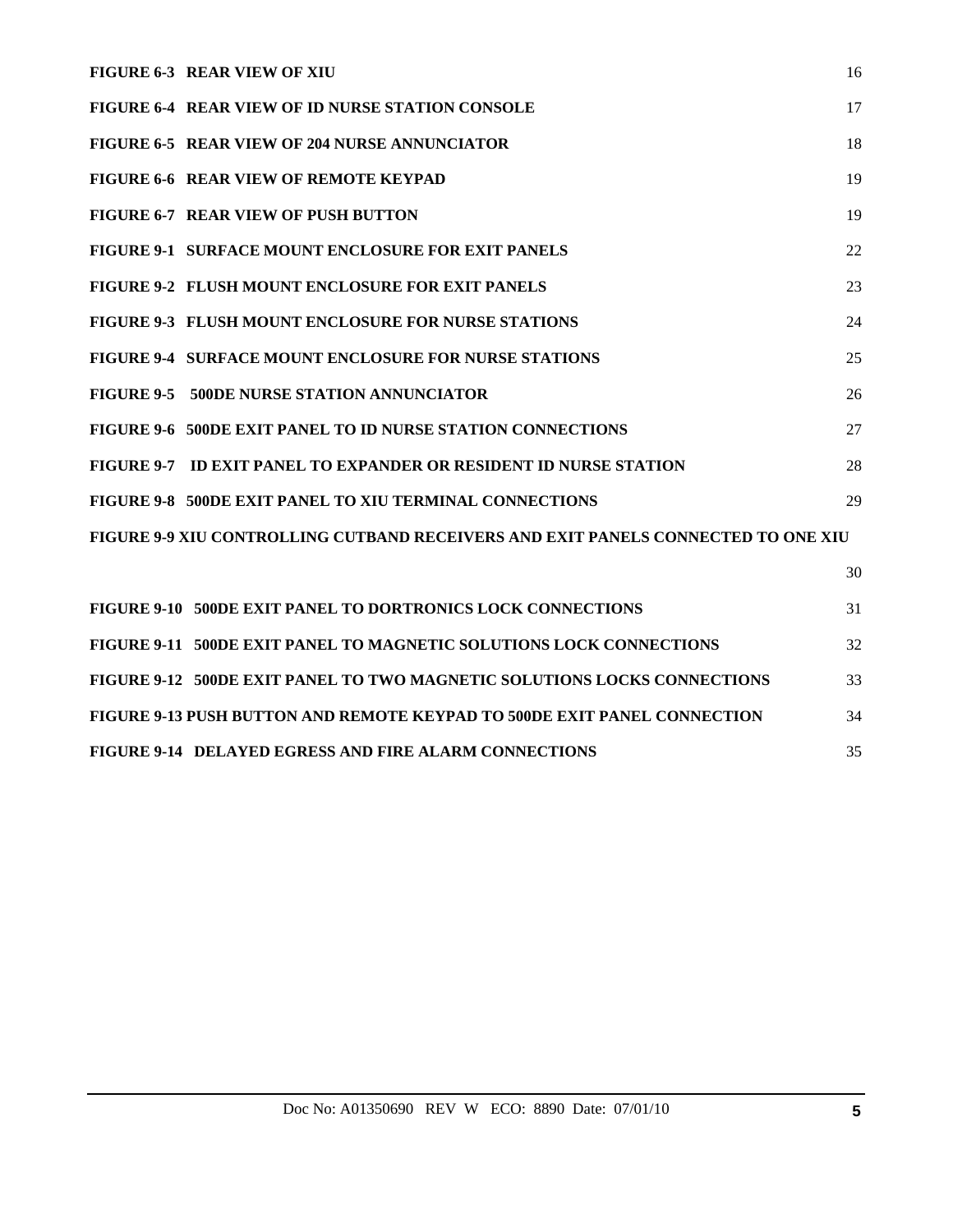## **PLEASE READ THIS MANUAL BEFORE BEGINNING THE INSTALLATION OF A SECURE CARE SYSTEM**

This installation manual is provided for reference by purchasers and installers of Secure Care Products, Inc.'s ("Secure Care's") systems. This manual is not intended as a catalog of warnings for the protection of anyone or as a substitute for obtaining professional training or assistance in the design of a facility's security procedures and systems, or in the installation, set-up, testing, support, operation, maintenance, repair or use of Secure Care's systems. Nothing in this manual modifies the terms of Secure Care's General Product Warranty Statement or of any written agreement signed by Secure Care or creates further warranties or extends benefits of any sort to anyone beyond those already expressly established in Secure Care's General Product Warranty Statement and in any written contract signed by Secure Care.

### **1. Secure Care is Not Responsible for the Locks**

 ALL LOCKS USED WITH SECURE CARE'S SYSTEM ARE DESIGNED, MANUFACTURED, LABELED AND DELIVERED SOLELY BY AN INDEPENDENT VENDOR OVER WHOM SECURE CARE HAS NO CONTROL AND FOR WHOSE ACTIONS OR FAILURES TO ACT SECURE CARE DISCLAIMS ALL RESPONSIBILITY. REGARDLESS OF WHETHER THE LOCKS CARRY SECURE CARE'S LOGO OR NAME OR ANY OTHER TRADEMARK, SERVICE MARK OR TRADE NAME USED OR CLAIMED BY SECURE CARE, SECURE CARE DISCLAIMS ALL WARRANTIES, EXPRESS OR IMPLIED, WITH RESPECT TO THE LOCKS AND/OR THEIR USE WITH OR OPERATION IN THE SECURE CARE SYSTEM, INCLUDING, WITHOUT LIMITATION, ALL IMPLIED WARRANTIES OF MERCHANTABILITY, FITNESS FOR A PARTICULAR PURPOSE, TITLE AND/OR NON-INFRINGEMENT. SECURE CARE ALSO DISCLAIMS ALL OBLIGATIONS WITH RESPECT TO THE LOCKS AND/OR THEIR USE WITH OR OPERATION IN THE SECURE CARE SYSTEM THAT MIGHT OTHERWISE ARISE OR BE IMPLIED FROM THE FACT THAT SUCH LOCKS CARRY SECURE CARE'S LOGO OR NAME OR ANY OTHER TRADEMARK, SERVICE MARK OR TRADE NAME USED OR CLAIMED BY SECURE CARE OR FROM THE DELIVERY OR INSTALLATION OF THE LOCKS WITH SECURE CARE SOFTWARE, PARTS AND/OR PRODUCTS OR FROM A COURSE OF DEALING OR USAGE IN TRADE. ALL RESPONSIBILITY FOR DESIGNING, MANUFACTURING, LABELING AND WARNING OF HIDDEN DEFECTS OR DANGERS IN THE LOCKS AND/OR THEIR USE WITH AND OPERATION IN THE SECURE CARE SYSTEM RESTS EXCLUSIVELY WITH THE INDEPENDENT VENDOR, AND ANY CLAIMS, COSTS, DAMAGES OR LIABILITIES ARISING FROM THE LOCKS AND/OR THEIR USE WITH OR OPERATION IN THE SECURE CARE SYSTEM SHALL BE MADE SOLELY AGAINST THE INDEPENDENT VENDOR.

### **2. Secure Care Is Not Responsible for The Computer Hardware.**

 IF YOU PURCHASE COMPUTER HARDWARE THROUGH SECURE CARE AND REQUEST THAT SECURE CARE SOFTWARE BE INSTALLED AND TESTED ON THAT HARDWARE AT THE FACTORY, SECURE CARE WARRANTS ONLY THAT THE HARDWARE AND THE SOFTWARE PACKAGES WERE INSTALLED, SET-UP AND TESTED PRIOR TO SHIPMENT IN ACCORDANCE WITH ALL SECURE CARE PRODUCT MANUALS AND THAT, AT THE TIME THE HARDWARE AND THE SOFTWARE PACKAGES WERE FINALLY INSPECTED AT THE FACTORY, THEY WERE PERFORMING (SUBJECT TO SECURE CARE'S SPECIFIED TOLERANCES) IN ACCORDANCE WITH SECURE CARE'S SPECIFICATIONS. SECURE CARE WILL NOT BE RESPONSIBLE FOR ANY DEFECTS IN OR PROBLEMS CAUSED BY THE HARDWARE, ALL CLAIMS FOR WHICH MUST BE MADE TO THE HARDWARE MANUFACTURER AND/OR VENDOR. SECURE CARE DISCLAIMS ALL WARRANTIES, EXPRESS OR IMPLIED, WITH RESPECT TO THE HARDWARE AND/OR ITS USE WITH OR OPERATION IN THE SECURE CARE SYSTEM, INCLUDING, WITHOUT LIMITATION, ALL IMPLIED WARRANTIES OF MERCHANTABILITY, FITNESS FOR A PARTICULAR PURPOSE, TITLE AND/OR NON-INFRINGEMENT. SECURE CARE ALSO DISCLAIMS ALL OBLIGATIONS WITH RESPECT TO THE HARDWARE AND/OR ITS USE WITH OR OPERATION IN THE SECURE CARE SYSTEM THAT MIGHT OTHERWISE ARISE OR BE IMPLIED FROM THE FACT THAT SUCH HARDWARE CARRIES SECURE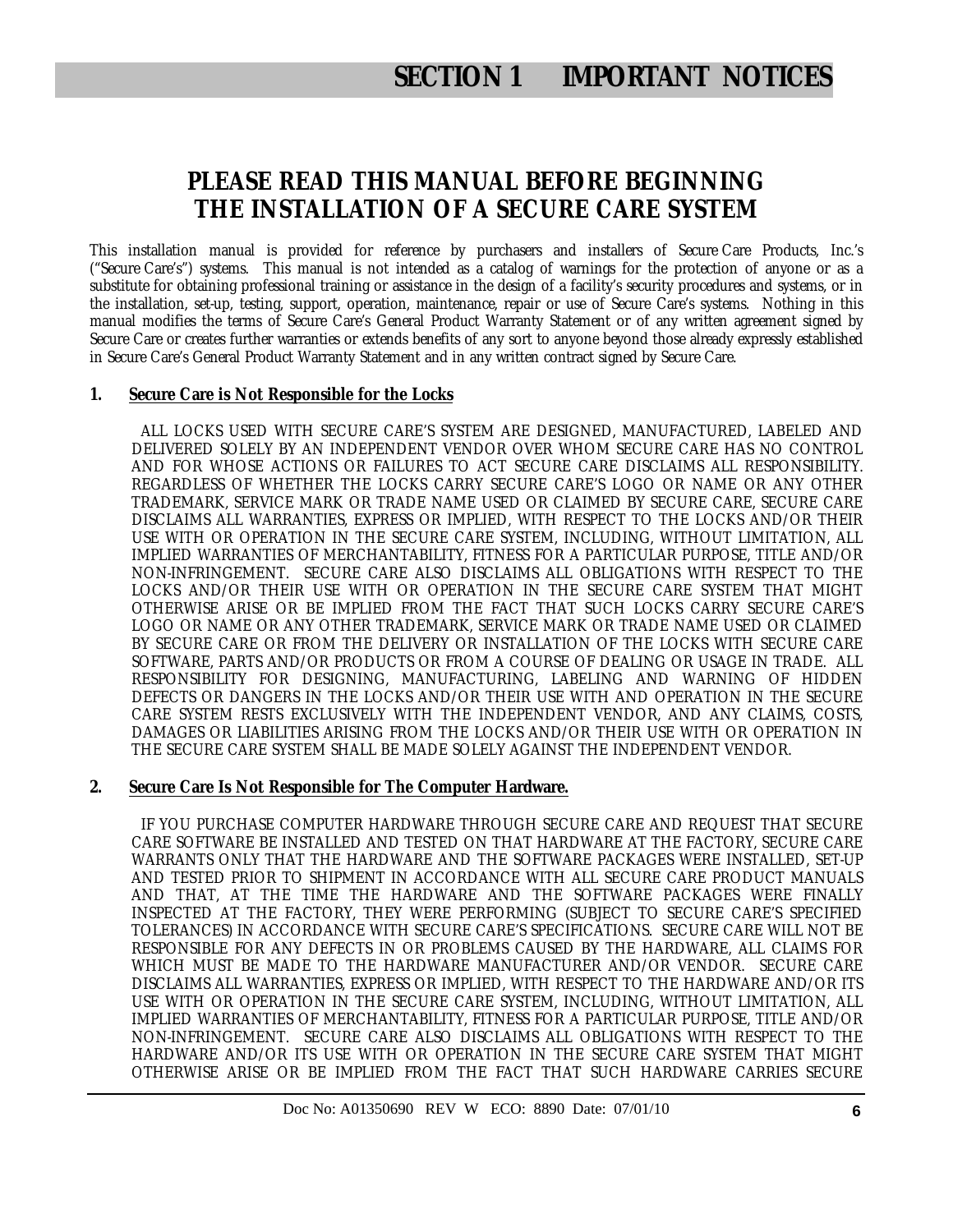CARE'S LOGO OR NAME OR ANY OTHER TRADEMARK, SERVICE MARK OR TRADE NAME USED OR CLAIMED BY SECURE CARE OR FROM THE DELIVERY OR INSTALLATION OF THE HARDWARE WITH SECURE CARE SOFTWARE, PARTS AND/OR PRODUCTS OR FROM A COURSE OF DEALING OR USAGE IN TRADE. ALL RESPONSIBILITY FOR DESIGNING, MANUFACTURING, LABELING AND WARNING OF HIDDEN DEFECTS OR DANGERS IN THE HARDWARE AND/OR ITS USE WITH AND OPERATION IN THE SECURE CARE SYSTEM RESTS EXCLUSIVELY WITH THE HARDWARE MANUFACTURER AND/OR VENDOR, AND ANY CLAIMS, COSTS, DAMAGES OR LIABILITIES ARISING FROM THE HARDWARE AND/OR ITS USE WITH OR OPERATION IN THE SECURE CARE SYSTEM SHALL BE MADE SOLELY AGAINST THE HARDWARE MANUFACTURER AND/OR VENDOR.

### **3. Several Factors Outside the Secure Care System Can Affect its Performance**

 Secure Care's software, parts and products are designed for operation in a wireless system. However, the range, performance, and predictability of any wireless system, including Secure Care's, is dependent on several factors, including, but not limited to, the following: building structure; environmental extremes (e.g., temperature, earth tremors, air pollution, etc.); the proximity of other wireless devices; the presence of variable speed products; sources of Radio Frequency Interference (RFI); physical orientation and positioning of the equipment; and sources of Electro Static Discharge (ESD). Secure Care is not responsible for the effect of these types of factors on operation of its software, parts and products and disclaims all responsibility for any claim relative thereto.

### 4. **The Secure Care System Must be Properly Installed**

Secure Care's system must be installed, set-up, tested, supported, operated, maintained, repaired and used only in accordance with all manuals and instructions (including the user, installation, technical and other manuals) issued by Secure Care (the "Product Manuals"). It is your responsibility to assure that any person who might be installing, setting-up, testing, supporting, maintaining or repairing the Secure Care system knows the contents of and has access to the Product Manuals and has successfully completed Secure Care technical training. It is also your responsibility to assure that any person who might be operating or using this Product knows the contents of and has access to the Product Manuals and has successfully completed Secure Care in-service training. Secure Care can not be responsible for performance problems caused by a failure to follow prescribed and appropriate procedures for installation, set-up, testing, support, operation, maintenance, repair and use.

All adjustable features on new and repaired Secure Care software, parts and products are shipped with "factory default" settings. These "factory default" settings may not comply with building and life safety codes or other applicable laws and regulations in the location where they are installed or operated. Secure Care strongly recommends, therefore, that the settings on all Secure Care software, parts and products be checked and, if necessary, reset to comply with local building and life safety codes and other applicable laws and regulations at the time of any installation, set-up, testing, support, maintenance or repair.

#### 5. **Performance of the Secure Care System Software Depends on Proper Maintenance**

Secure Care's system is driven by software. However, the performance and reliability of any software-driven system depends on adequately maintaining the recommended minimum configuration of computing platform, operating systems and applications programs and on regularly performing industry-standard and application-specific backup processes. If recommended minimum configurations of computing platform, operating systems, and applications programs are not adequately maintained, or if appropriate backups are not regularly performed, the software may not drive the system as intended. Secure Care is not responsible for operational problems caused by a failure to perform these maintenance and backup procedures and disclaims all responsibility for any claim relative thereto.

### 6. **Only a Qualified Service Technician Should Work on a Secure Care System**

Secure Care does not authorize, and strongly recommends against, any installation or field replacement of software, parts or products by untrained contractors or facility staff. Such work can be hazardous, can render the system ineffective and will void any Secure Care warranty or liability that might otherwise relate to the system.

Before any software, parts or products which have been designed and manufactured by Secure Care can be safely installed, set-up, tested, supported, maintained or repaired, technical training in accordance with standards established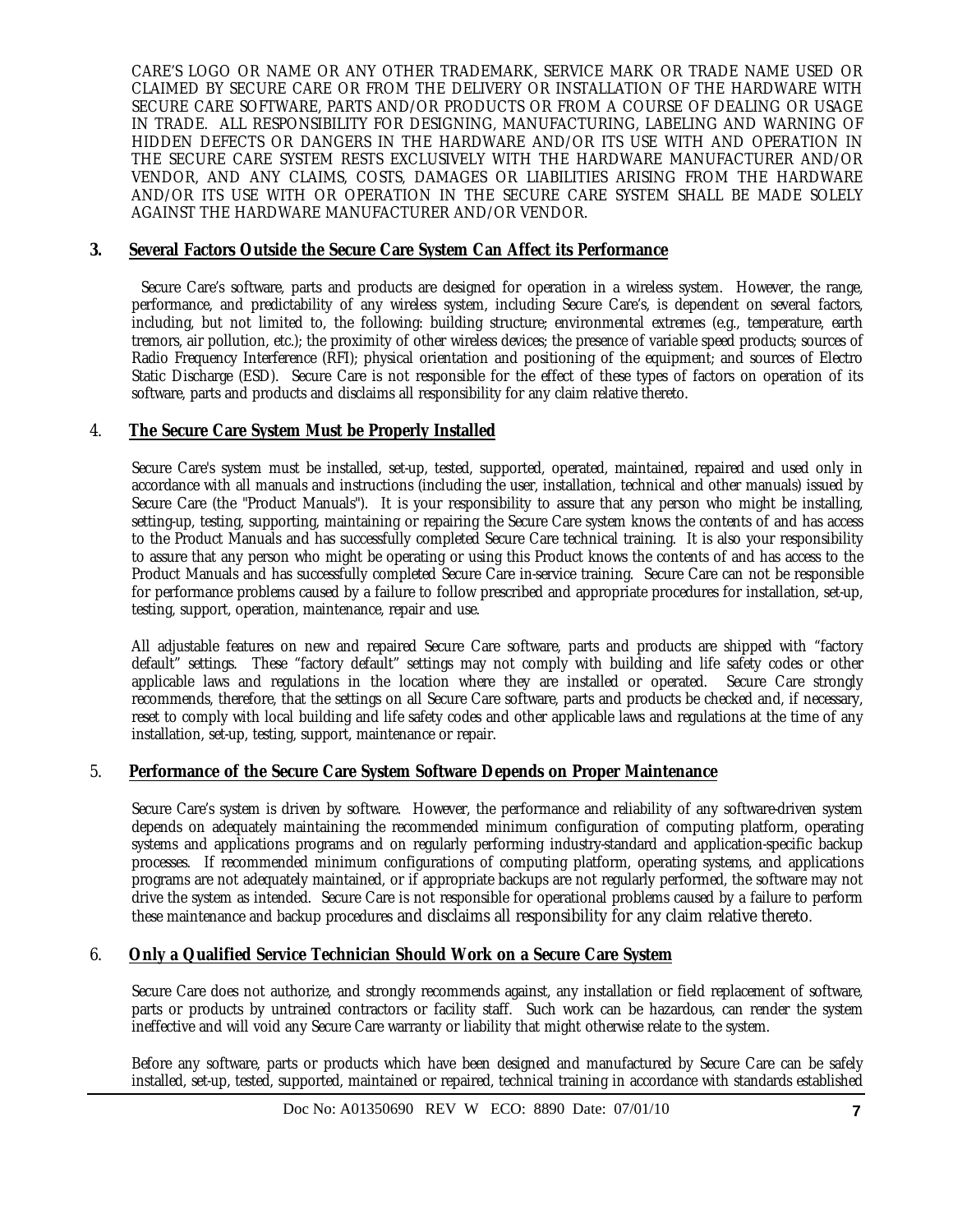by Secure Care is required. Regardless of how Secure Care's software, parts or products are obtained, they should not be installed, set-up, tested, supported, maintained or repaired by any person who has not satisfactorily completed that technical training (a "qualified service technician".) When Secure Care's software, parts or products are sold separately from installation services, it is assumed that only a qualified service technician will conduct any installation, set-up, testing, support, maintenance or repair involving that software, part or products.

### 7. **Any Work Must Comply with Electrical and Life Safety Codes**

It is important that any installation, set-up, testing, support, operation, maintenance, repair or use involving the system comply with all local and national electrical and life safety codes. If you have any questions about compliance with those codes, please contact your local authorities.

### 8. **Immediately Have Replacements or Repairs Checked On-Site by a Qualified Service Technician**

Secure Care receives and responds to telephone and dial-in inquires (the "Help Line") about its software, parts and products for the purpose of discussing users' experiences with Secure Care's system, helping users better understand how their systems work, and providing ideas about what may be causing difficulties. However, Secure Care cannot accurately diagnose the cause of any problems or give complete instructions on how to fix problems over the telephone or Internet. The only way to assure that software, parts or products are installed, set-up, tested, supported, maintained or repaired correctly or that a Secure Care system is functioning properly is to have it examined on site by a qualified service technician. In addition, Secure Care software, parts and products cannot be operated or used correctly by anyone who has not successfully completed Secure Care in-service training. Secure Care's Help Line is not a substitute for on-site diagnosis and servicing by a qualified service technician or for successful completion of Secure Care in-service training. Secure Care strongly recommends that any installation, set-up, testing, support, maintenance or repair of a system that is performed by a person who has not satisfactorily completed technical training in accordance with standards established by Secure Care be immediately checked on-site by a qualified service technician.

WARNING: EVEN SLIGHT MODIFICATIONS TO THE SYSTEM OR CHANGES IN THE OPERATING ENVIRONMENT MAY CAUSE SECURE CARE'S SYSTEM TO MALFUNCTION. THE ONLY WAY TO ASSURE THAT SECURE CARE'S SYSTEM HAS BEEN INSTALLED, SET-UP, TESTED, SUPPORTED, MAINTAINED AND REPAIRED CORRECTLY IS TO HAVE A QUALIFIED SERVICE TECHNICIAN DO THE WORK.

### **9. The Secure Care System is not a Substitute for Careful Identification and Monitoring by Professional Staff**

Secure Care's software, parts and products have been designed to augment a facility's reasonable procedures for protecting residents, patients, and infants. However, no system or combination of procedures and equipment can eliminate all risk or assure complete security. Secure Care's system is not intended as a substitute for the careful identification and monitoring of residents, patients, and infants by a facility's professional staff.

Revised 11/16/07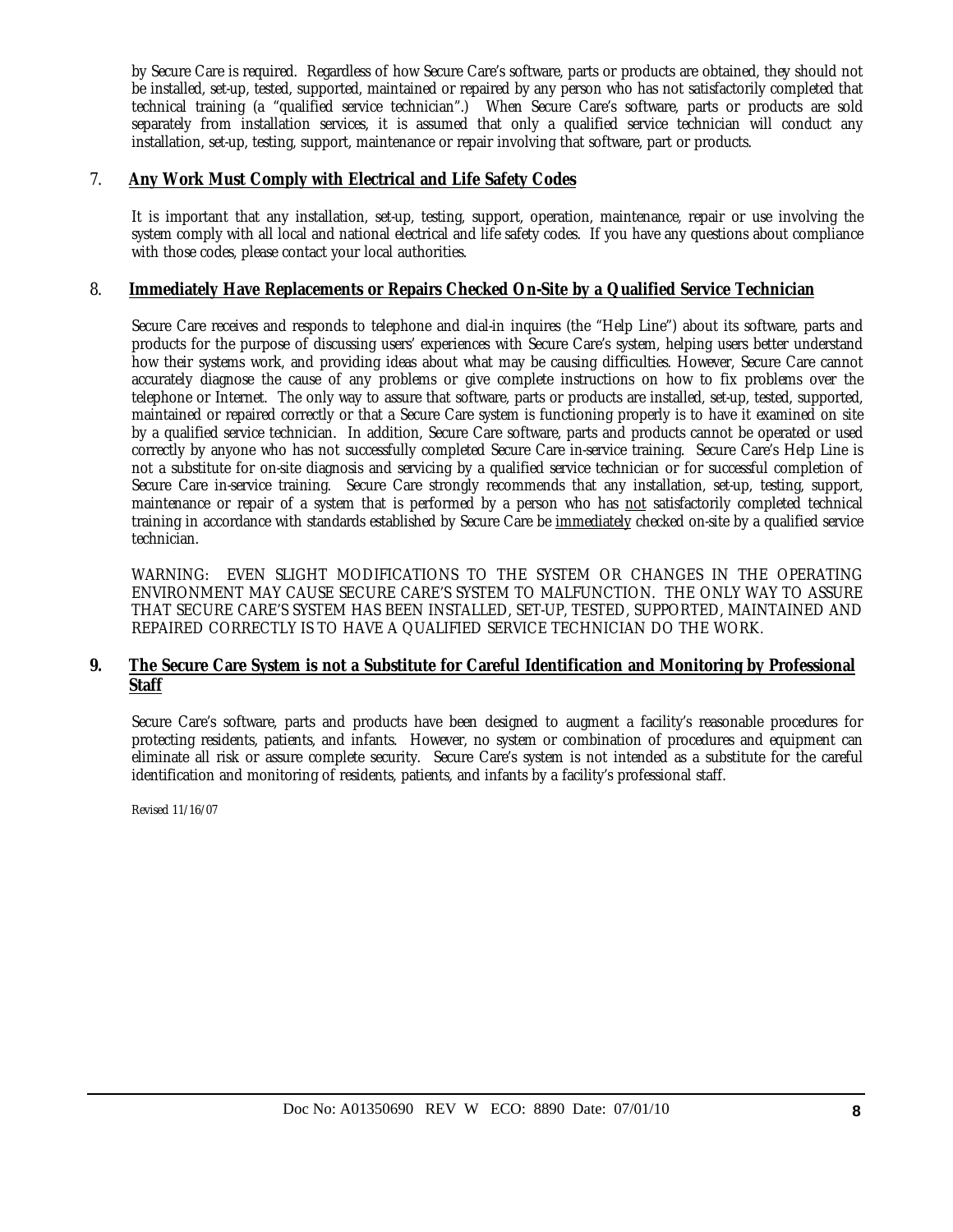# **SECTION 2 SYSTEM BLOCK DIAGRAM**

**A01350691 500DE Exit Panel Fig. 2**

**NOTE**: **This diagram is UL required. Do not remove or change Part Number or Figure #.** 



**Figure 2-1 System Block Diagram**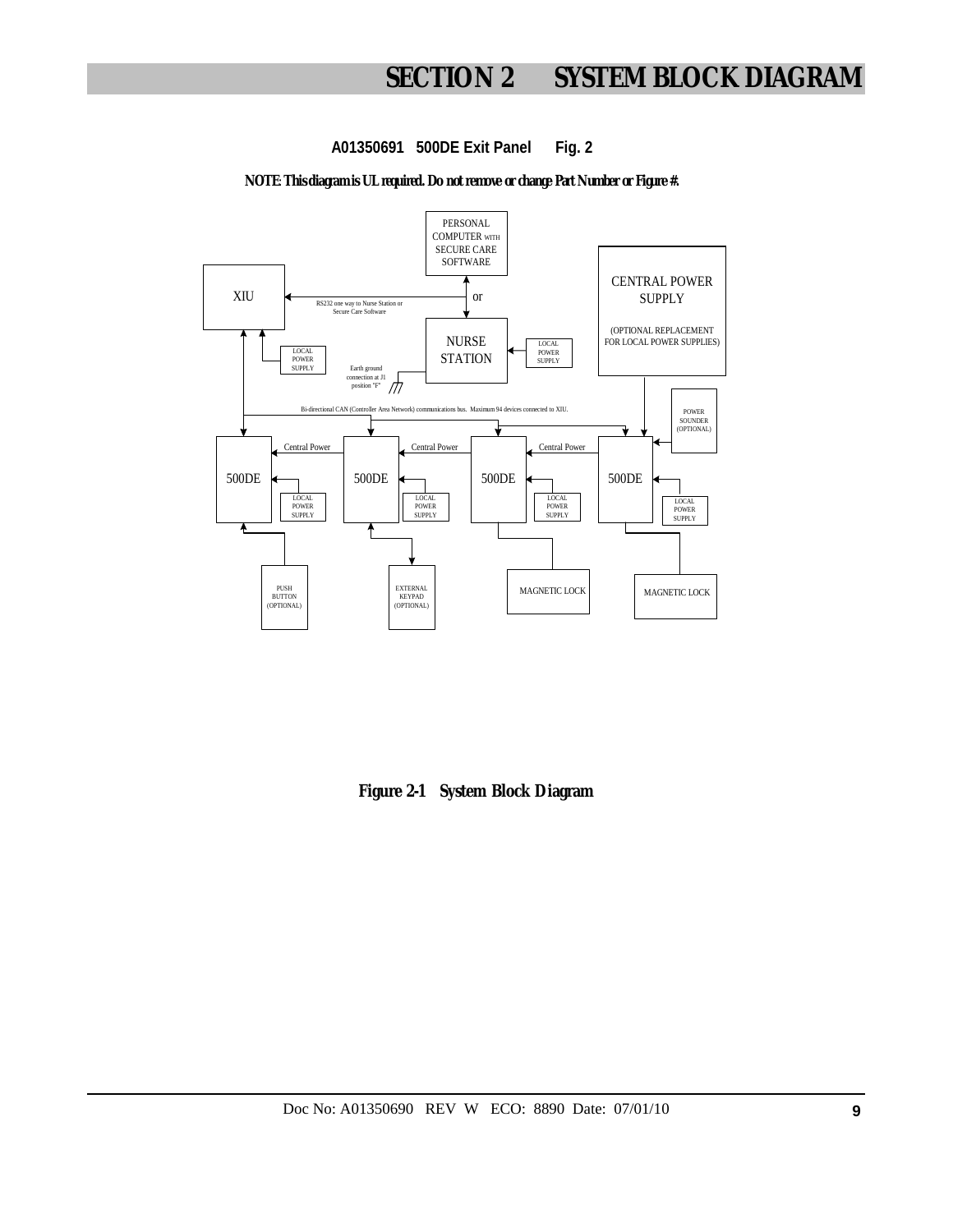# **SECTION 3 POWER AND GROUNDING REQUIREMENTS**

 Each Exit Panel will require a 110/220/230VAC duplex outlet specific to regional or country options (minimum 2 Amp) within ten cable feet of the intended installation location. The use of emergency power circuits is highly recommended due to possible facility power failures.

### **NOTES:**

- Power Wire: 14/2 stranded, unshielded (SCP Part # C60008473). Power wire is a UL requirement. Failure to use this wire removes the UL listing.
- For overseas 230VA Power Supply, refer to Appendix B.
- Do not connect to a receptacle controlled by a switch.
- A central power supply can be used as well as the 12VDC plug in power supply (SCP Part #A41010901).
- Do not extend the power supply cord provided. The maximum distance the duplex outlet should be from the Exit Panel is ten cable feet.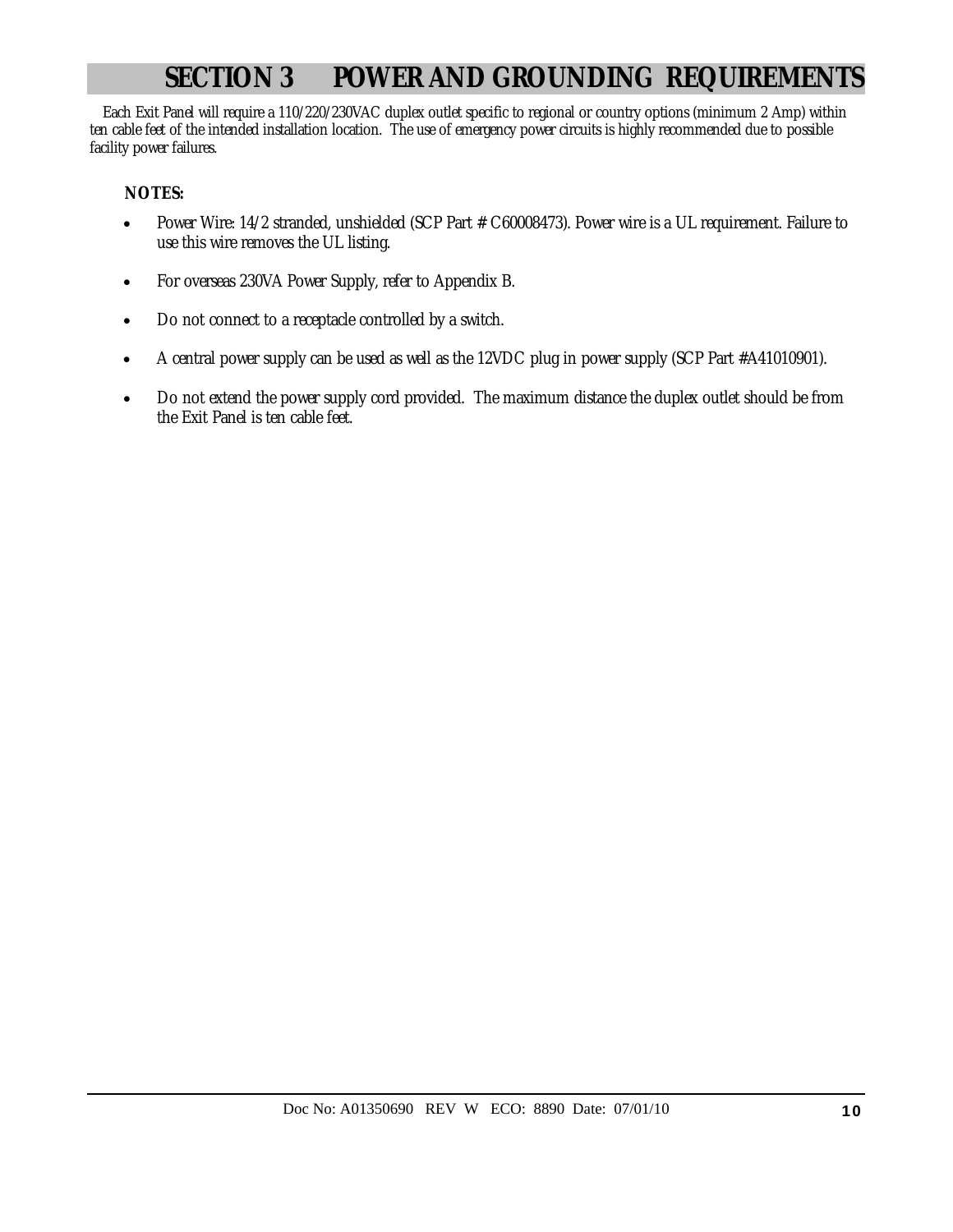**12VDC 8AMP POWER SUPPLY**



**Figure 3-1 Power Supply Connection**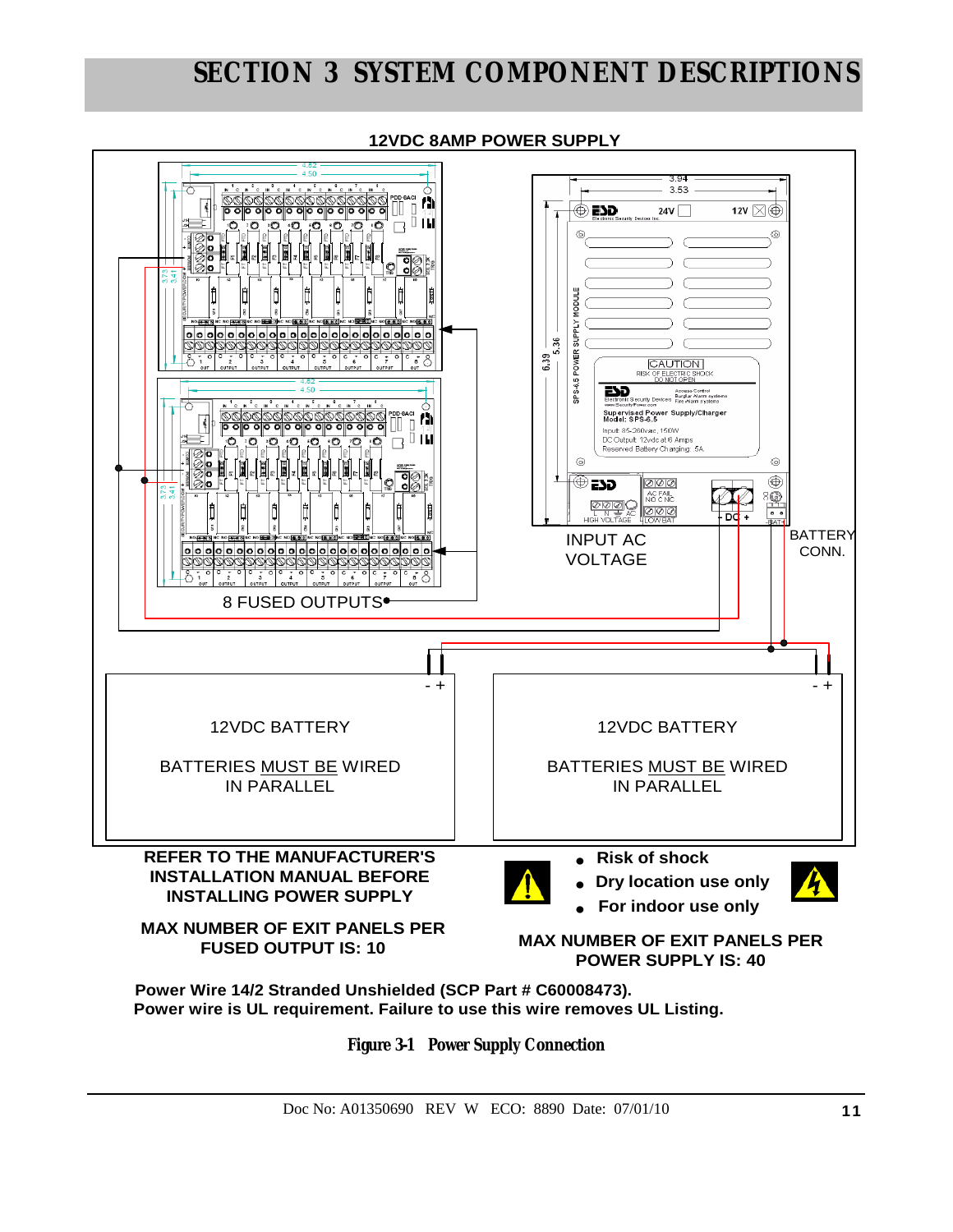# **SECTION 4 • TYPICAL SYSTEM INSTALLATION**

As with any Wandering Monitoring System, each application can be different. Use the guidelines below as a basic understanding of what a standard application would be like.

- Identify all the equipment that is to be installed. Inspect for any damage that may have resulted during shipment. If damage is found, notify the shipping carrier immediately and arrange for an inspection. Be sure to retain all shipping and packing materials.
- Install all communication wires from each exit system to the remote system annunciator location.
- Determine the location of the Exit Control Panel, making sure to accommodate for any local, state, or federal codes or guidelines including ADA requirements, and mount as required. Standard applications would place this equipment on the wall at the center of the door height on the latch side.
- Mount the Electromagnetic Lock in strict accordance with the manufacturer installation instructions. Be sure to comply with all Life Safety and Electrical Codes as required.
- Mount the Magnetic Door Contacts provided with the Exit Kit on the latch side of the door. These contacts provide a method of monitoring the open or closed status of the door.
- Route all necessary peripheral connection wires into the Exit Control Panel mounting box. These would include wires such as communication, magnetic contacts, exit power, magnetic lock power, etc.
- Prepare all wires and make connections to the exit system. Special care should be taken to prevent loose connections and shorts.
- Proceed to the remote system annunciator location to mount as required. This device should be easily visible by staff for monitoring of the system. Common locations are centralized nurse stations or staffed reception areas.
- Make all necessary wiring connections as shown on the following pages.
- Plug in all power supplies and batteries. The system is now ready for testing.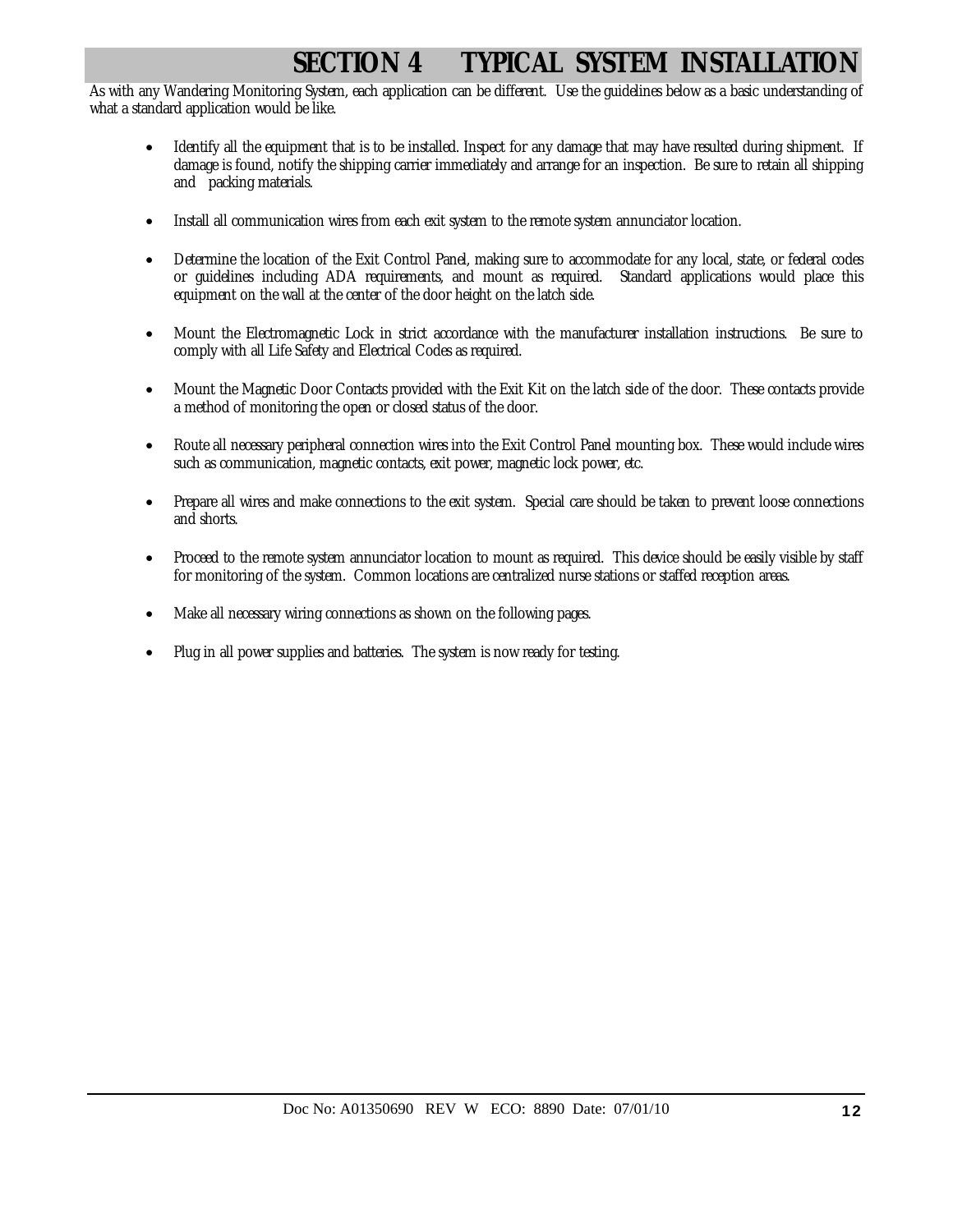# **SECTION 5 SPECIFICATIONS**

### **Device Electrical Specifications**

### XIU, 500DE, 135, 135DE & ID Exit Panels

- Input Power: 12VDC
- Relay Specifications: Max. 30VDC (only) 1A
- Battery Back Up: Rechargeable 9VDC Ni-MH battery
	- Battery Back Up Time: Approximately 30-40 minutes
		- Max Current Draw: 150 mA

### Nurse Station SCP P/N A02280903

- Input Power: 12VDC
	-
- Battery Back Up: Rechargeable 9VDC Ni-MH battery
- Battery Back Up Time: Approximately 30-40 minutes
- Max Current Draw: 200 mA

### Magnetic Lock

- Input Power: 12VDC
- Battery Back Up: None
- Max Current Draw: 500 mA

### **Wire Specifications**

Shielded Fire Wire: 1 pair 16 AWG, Part Number **C60005220** Shielded Communication Wire: 1 pair 24 AWG, Part Number **C60006412**  Shielded External Receiver Wire: 2 pair 24 AWG, Part Number **C60006413** Un-shielded Power Wire: 1 pair 14 AWG, Part Number **C60008473**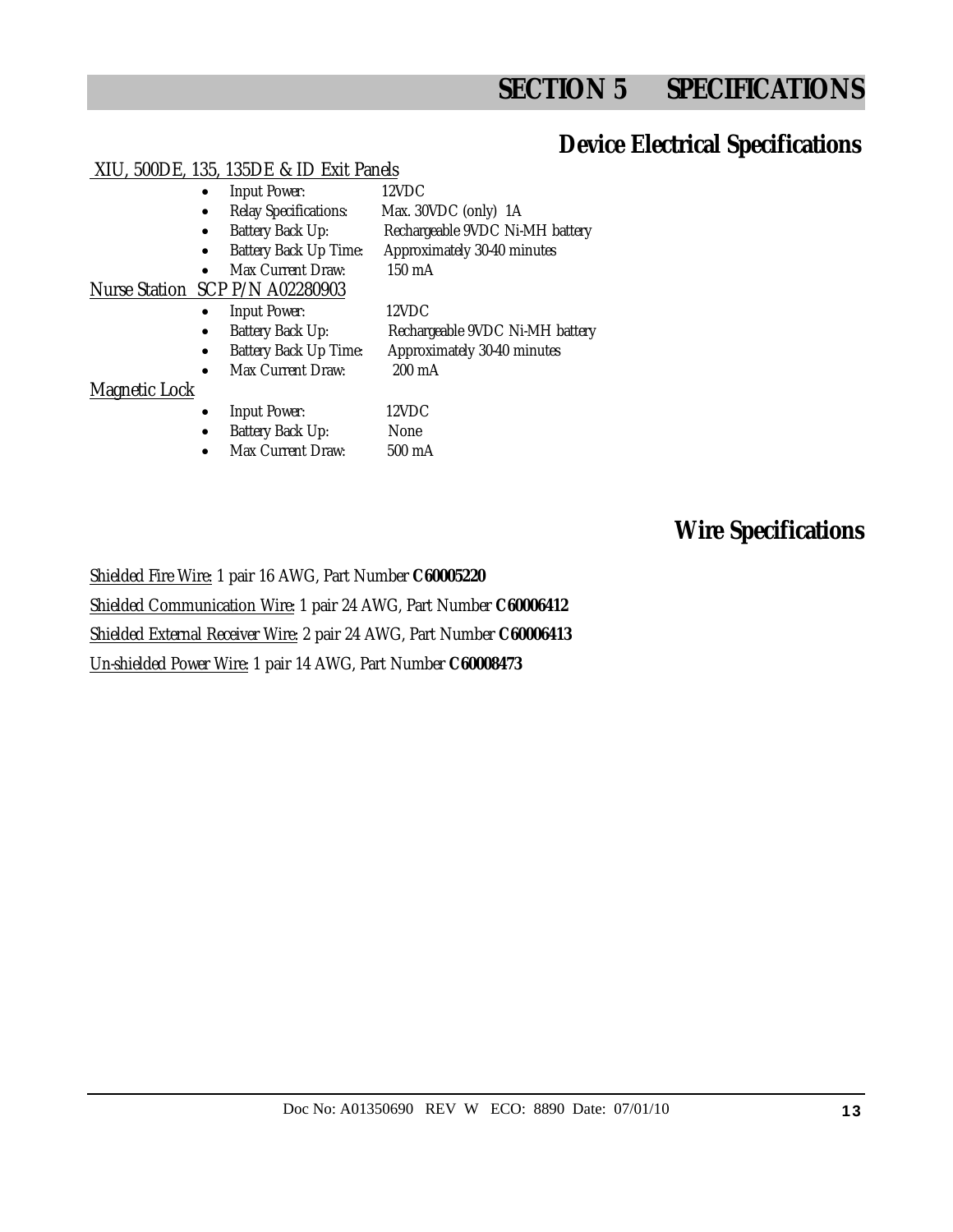### **500DE Exit Panel**

**NOTE: Not all Exit Panels will have every feature set or all components populated. Refer to specific part number or Exit Panel model name for available feature sets.**



**Figure 6-1 Front View of 500DE Exit Panel**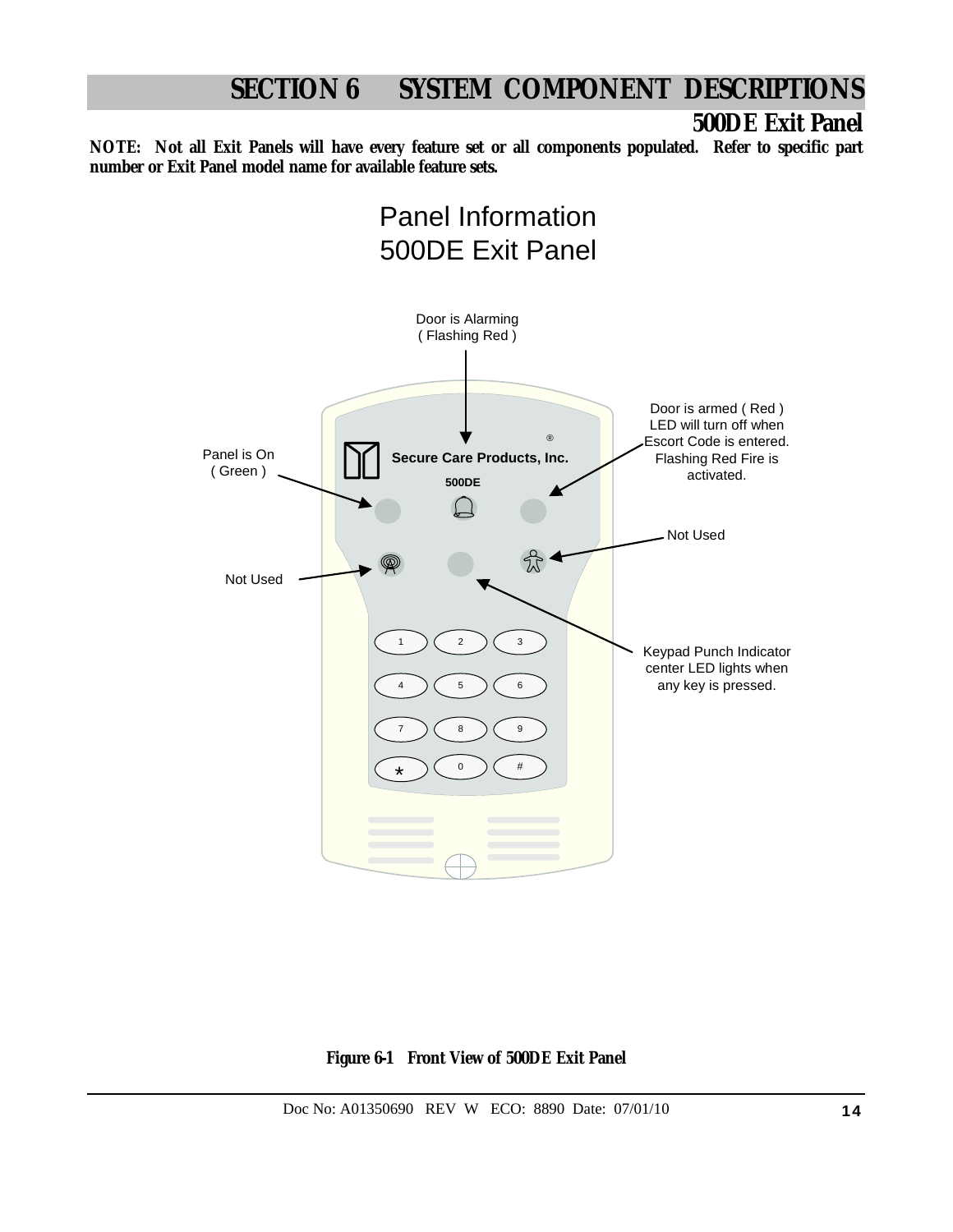### **LEGEND**

- 1. Electromagnetic lock Delayed Egress connection
- 2. Normally Closed door contact connection
- 3. Momentary Push Button or Non-latching Key Switch
- 4. Fire alarm Normally Open dry alarm relay connection (field selectable)
- 5. Controlled area network (CAN) connection
- 6. Remote Internal/External Keypad connection (seven pin)
- 7. Electromagnetic lock relays , one and two connections
- 8. Auxiliary relays (one and two connections)
- 9. DC power input connections. Use supplied plug-in power supply or see Appendix B for central power supply connections.
- 10. CAN Bus termination jumper
- 11. External Receiver connections



 **Figure 6-2 Rear View of 500DE Exit Panel**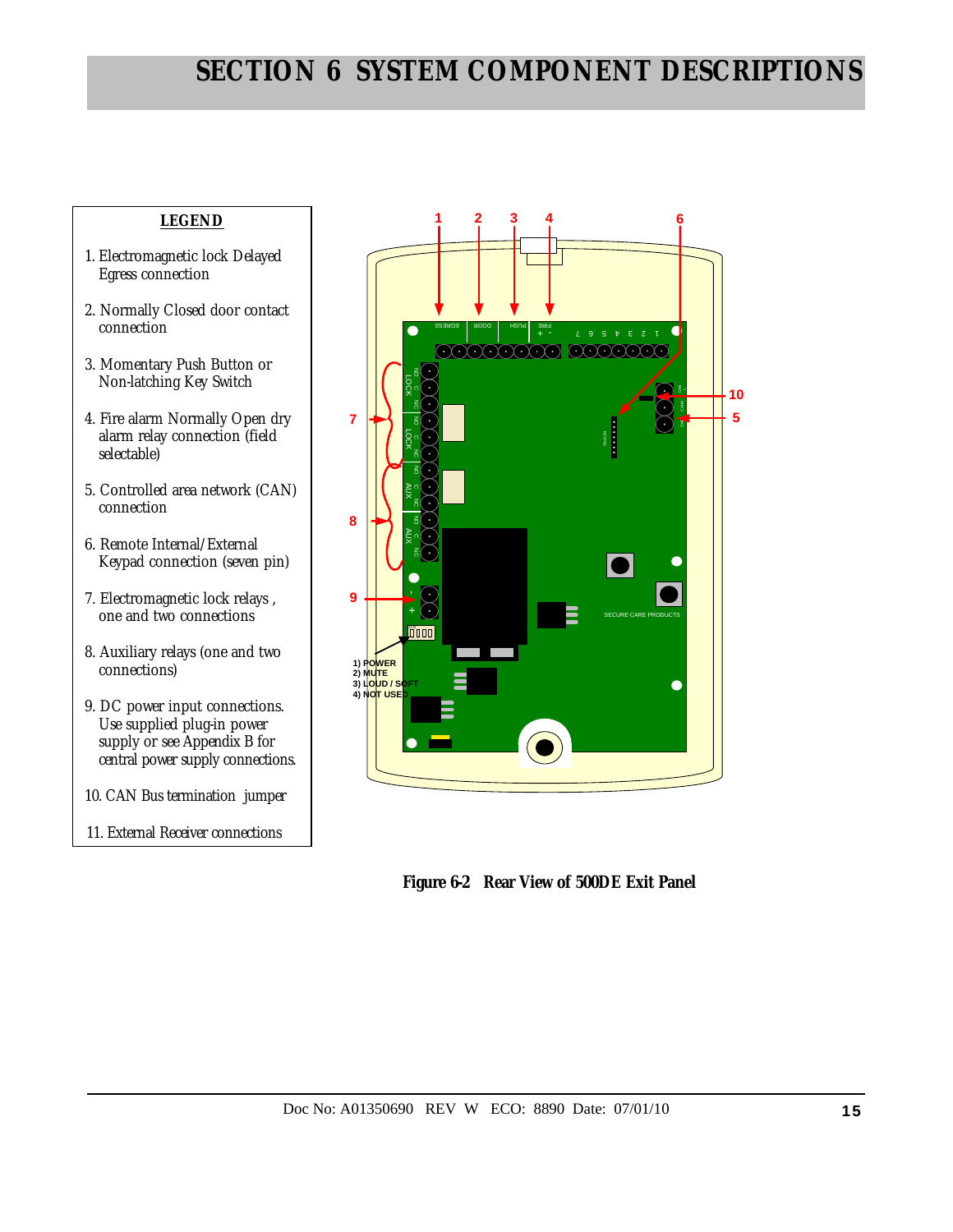**XIU** 



 **Figure 6-3 Rear View of XIU**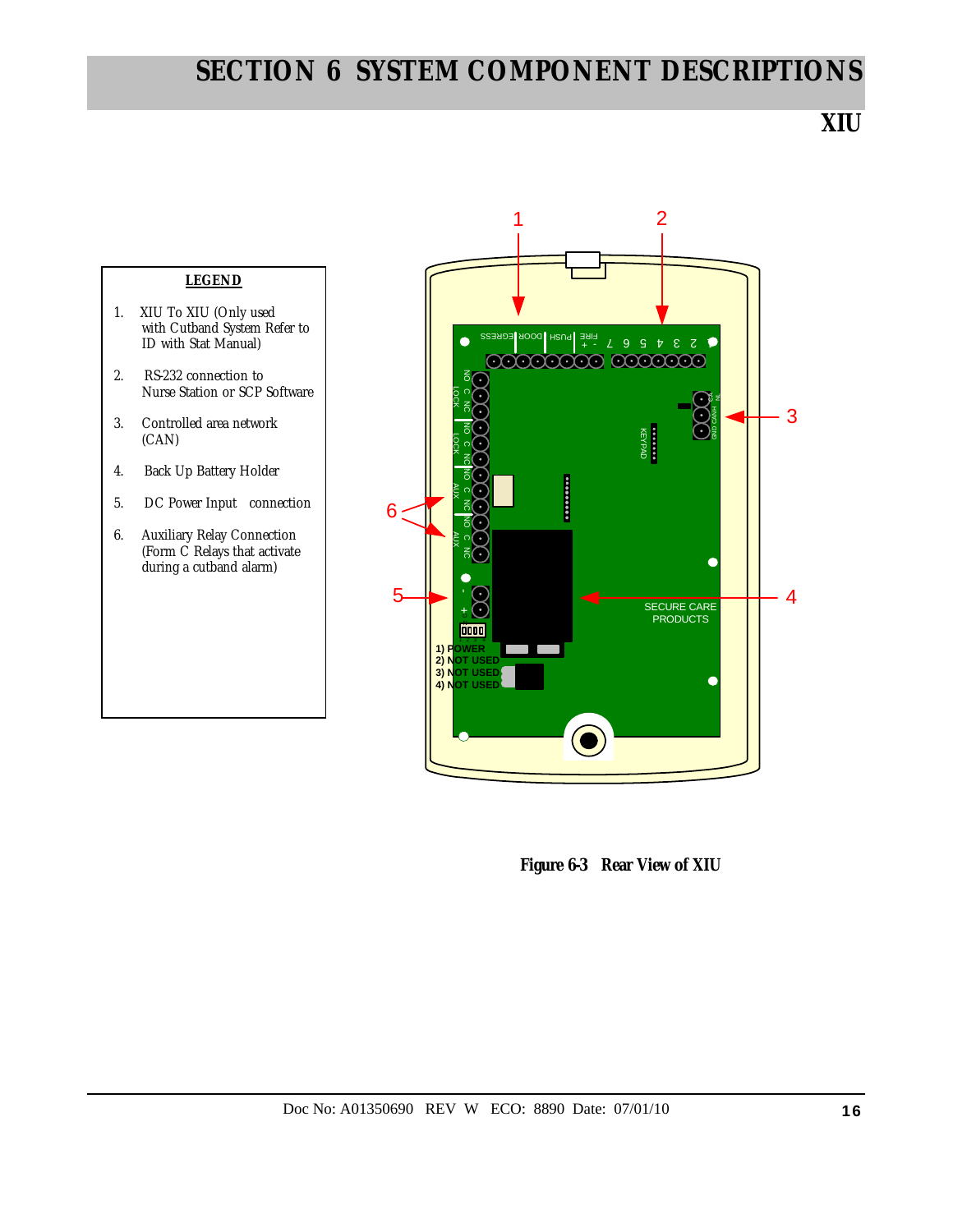### **ID Nurse Station Console**





 **Figure 6-4 Rear View of ID Nurse Station Console**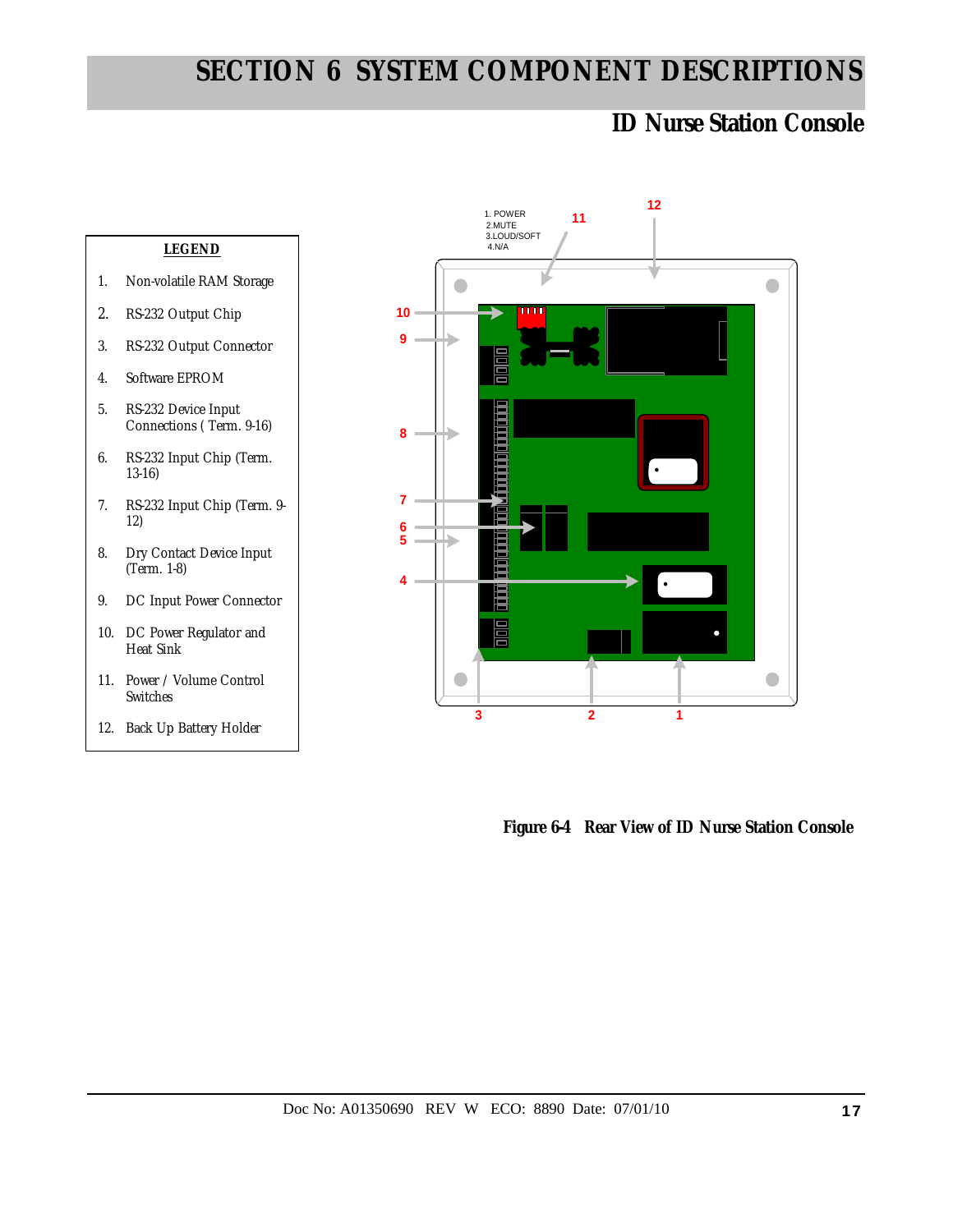**203/204 LED Nurse Station Annunciator** 

**NOTE: Actual Nurse Station connections may differ from figures below.** 

LEGEND

1. Piezo Volume Adjustment

3. Dry Contact Position Inputs

2. DC Power Inputs

4. Shield Drain Ground Connection 5. Piezo Volume Adjustment 6. Dry Contact Position Inputs

7. Shield Drain Ground Connection

 $(1-4)$ 

(5-8)



 **Figure 6-5 Rear View of 204 Nurse Annunciator**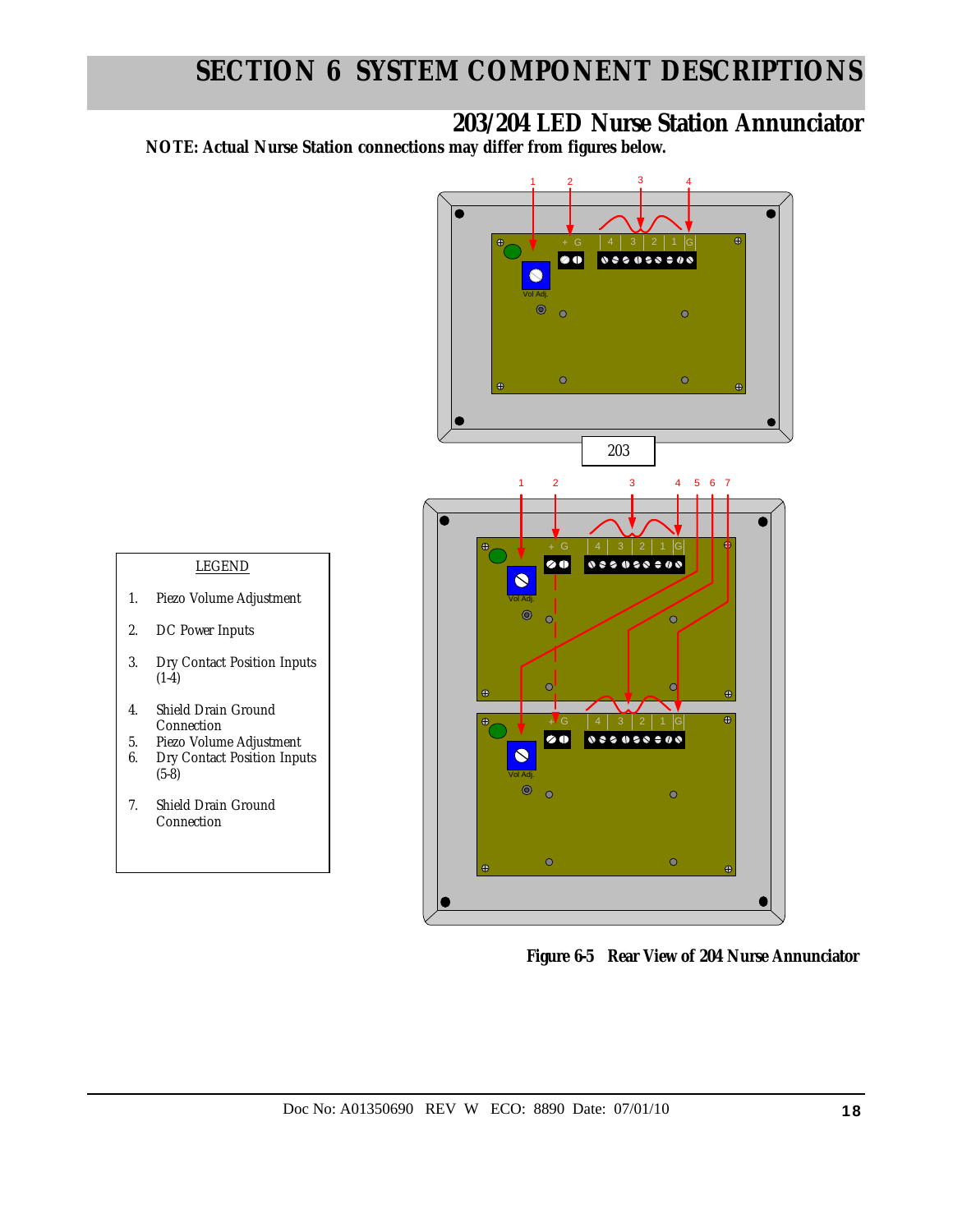### LEGEND **<sup>3</sup>**

- 1. Mounting screw holes
- 2. Seven pin connector for seven conductor ribbon cable
- 3. Steel faceplate



**Indoor/Outdoor Remote Keypad Layout Figure 6-6 Rear View of Remote Keypad** 

# **Indoor/Outdoor (N/O) Push Button Layout**

### LEGEND

- 1. Mounting screw holes
- 2. Spade lug terminal connectors (Normally Open – Activated Closed)
- 3. Steel Faceplate



 **Figure 6-7 Rear View of Push Button**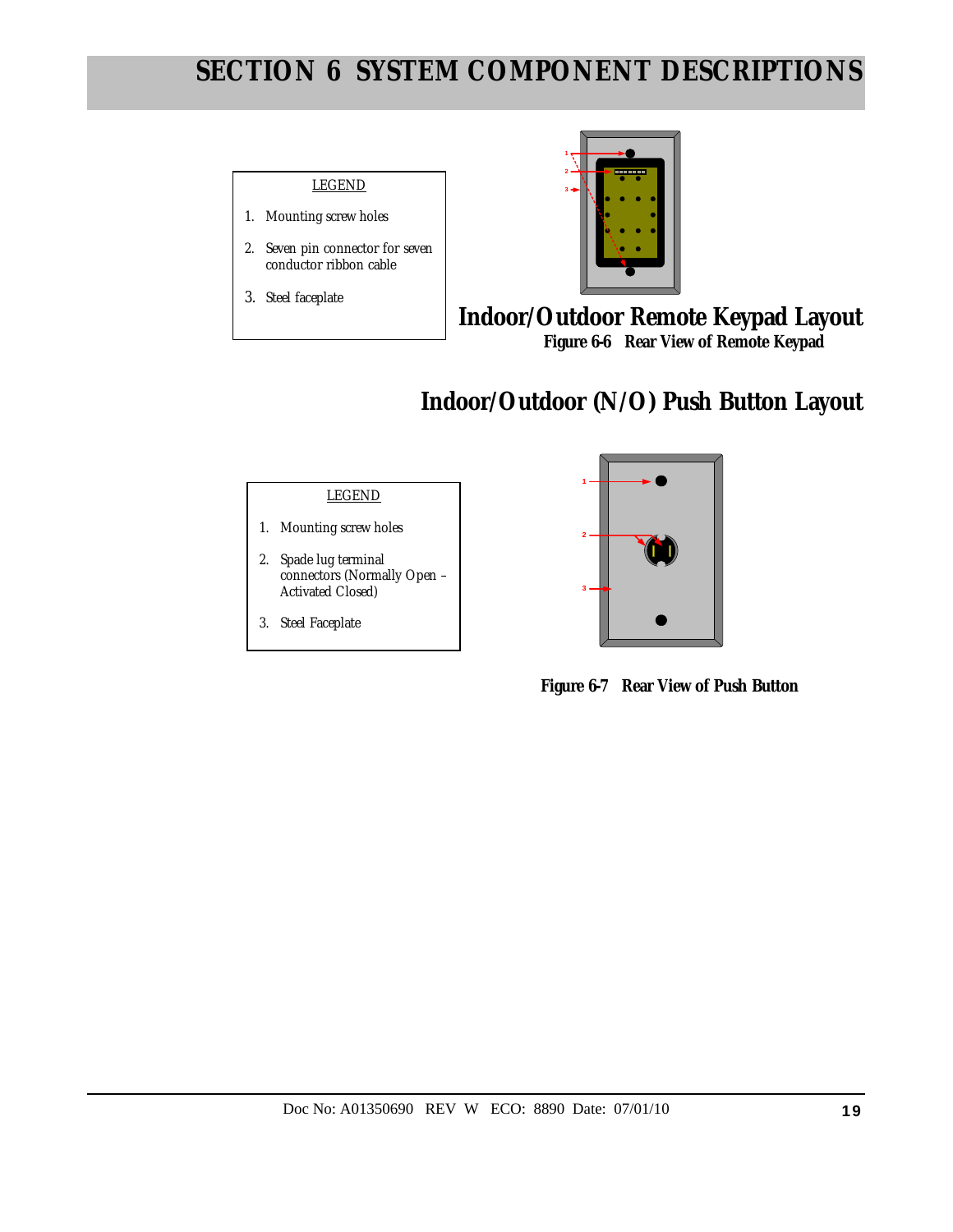# **SECTION 7 STANDARD FEATURES**

The access control system is designed to augment your policy regarding security of infants, small children, or long term care residents. The 500DE Exit Panel is normally armed. Any time the door is opened the alarm will sound unless the proper access code is entered into the keypad prior to opening the door. When the electromagnetic lock is used, the door is normally locked restricting access to authorized staff members.

**Primary Reset (Escort) Code** – This code is used to reset an alarm condition or pass through a door without creating an alarm condition. This code should not be given to family members or visitors. Only nurse staff members should be allowed to reset an alarm condition or pass through an armed door without creating an alarm.

**Tertiary Reset (Escort) Code** - This code is used to reset an alarm condition or pass through a door without creating an alarm condition. This code should not be given to family members or visitors. Only nurse staff members should be allowed to reset an alarm condition or pass through an armed door without creating an alarm.

**Secondary Reset (Programming) Code** –This code is used to enter the programming mode of the system. This code should only be given to authorized staff members responsible for maintaining the system.

**Selectable Delayed Egress Timing** – This feature allows the Exit Panel to be programmed for either a 15 or 30 second release on activation of the delayed egress function. Per NFPA Life Safety Code 101, local life safety officials must be contacted for guidance on requirements for local jurisdictions prior to being programmed.

**Latching Delayed Egress** – Enabling the latching delayed egress function of the Exit Panel allows the electromagnetic lock to remain unlocked whenever the delayed egress cycle has released the door. A valid reset (escort) code entered by an authorized staff member is required before the door is available to lock again.

**Software Verification** – The software verification feature allows the user to determine which software version is installed in the Exit Panel. The Exit Panel will blink the LED's located on the front of the panel in specific sequences that are to be counted for identification.

**PM Function -** The 500DE Exit Panel can be programmed to be unlocked or disarmed during certain hours of the day. It then will automatically lock and unlock at the specified times. These specific times are programmed into the panel by following the PM programming instructions provided in this manual.

**Anti-Tailgate -** The anti-tailgate feature allows the door to re-arm automatically after an authorized staff member has passed through the door. This prevents unauthorized people from waiting until the staff member passes through the door and exiting without creating an alarm condition.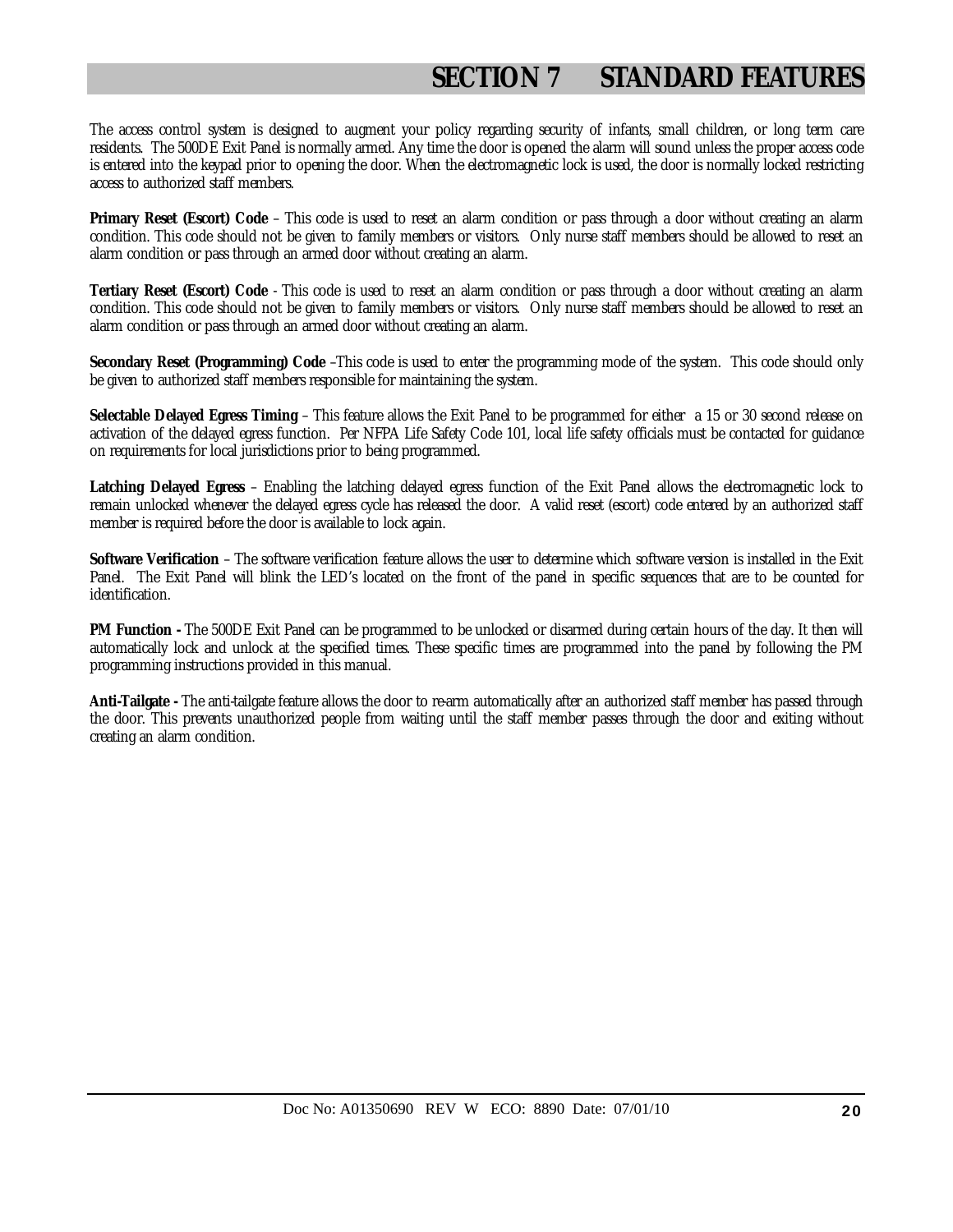## **SECTION 8 THEORY OF OPERATION**

### **500DE Exit Panel**

The 500 DE Exit Panel is a microprocessor based access control unit that monitors the status of a door. The system should alarm when someone passes through the doorway without entering the four digit escort code. When Secure Care magnetic locks are used, the locks will not disengage unless the proper four digit code is entered. The anti-tailgate feature immediately re-arms the system when the door has closed to prevent unauthorized exit. The PM Feature allows a magnetic lock to be activated only during hours desired. All programming is performed through the use of the keypad.

### **XIU (Exit Interface Unit)**

The XIU communication hub is designed to provide a method of message control for all field installed devices using the CAN bus architecture for supervision and event message transmission. Up to 95 total devices may be connected to one XIU unit. Each device will require its own uniquely programmed addressable ID. The XIU passes the input messages through to either an ID Nurse Station Console or a PC based Secure Care Software Graphical Annunciator. The XIU is equipped with two auxiliary relays (Form C relays) which activate during a cutband alarm.

### **ID Nurse Station Console**

The A02280903 ID Nurse Station Console monitors transmitter and supervisory message activity occurring at exit locations equipped with the CAN bus communication features or an ID System. When a transmitter approaches an exit, the ID Nurse Station Console will display the transmitter information and location on an extra bright vacuum fluorescent display. The ID Nurse Console has eight dry contact inputs, and eight RS232 style communication inputs. The dry contact inputs can be used to interface with the 500DE Exit Panel, security systems or any dry contact device. The ID Nurse Console's non-volatile memory can store up to 36 ID exit location names, 40 Non-ID exit location names , and 250 transmitter ID's.

### **Indoor/Outdoor Remote Keypad**

The A05030900 Remote Keypad is used to perform all of the functions of the Exit Panel keypad at an additional location. Typically, the Remote Keypad is mounted on the opposite side of the wall from the Exit Panel to allow for escort and reset functions from either side of the door. The Remote Keypad receives its power from the Exit Panel connected to it. The keypad only offers an input to the Exit Panel. It does not offer any internal relays or timers.

### **The Indoor/Outdoor (N/O) Push Button**

The A04150900 Normally Open Push Button can be interfaced to the 500DE, 135, 135DE Exit Panel. It is used to bypass the panel. Usually the Push Button is mounted on the other side of the door to allow access from the other side of the door. The Push Button can only reset an alarm condition in advanced push mode.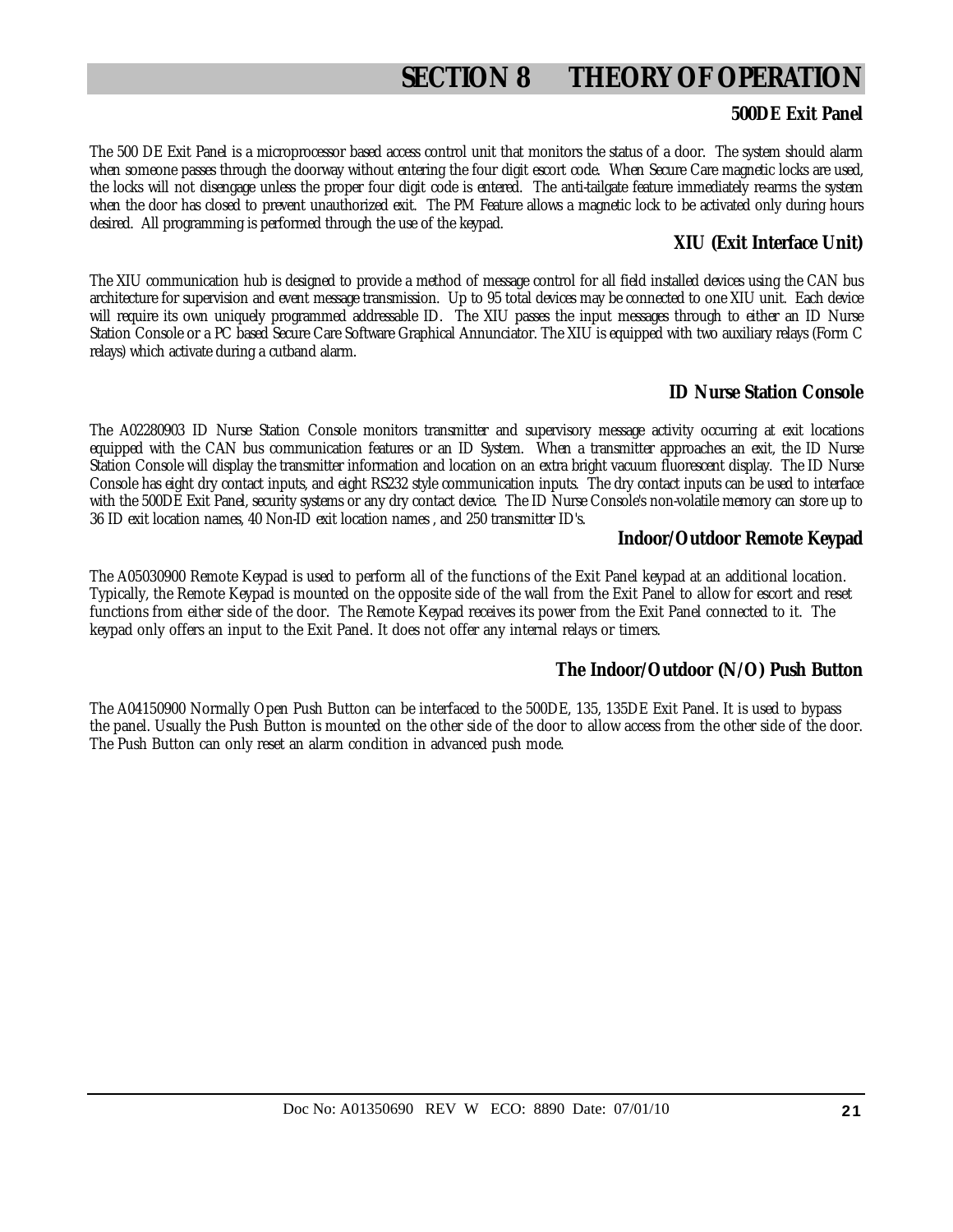### **Basic Installation of Mounting Enclosures**

### **Surface Mount Enclosure (XIU, 500DE)**

The surface mount enclosure is designed to be mounted on the wall adjacent to the exit to be monitored. It mounts using the screws, anchors, and strain relief provided with the enclosure. Wiring may be routed through one or more of the three provided knockout locations or through surface mounted non-metallic conduit into the knockouts on the top of the enclosure. The center of the enclosure should be mounted 48" above the floor in accordance with ADA requirements.



 **Figure 9-1 Surface Mount Enclosure for Exit Panels** 

After routing wires appropriately to the enclosure location, use the enclosure as a template to mark and drill for the six anchor locations. Drill a ¼" hole for each anchor location and install plastic anchors provided. Apply strain relief connectors to the required knockout locations. Route wires through the strain relief connector. Tighten strain relief connector around the wires. Wires should withstand 35 pounds of pull force without slipping through connector. Use the #10 X 1" stainless steel, pan head, sheet metal screws provided to mount the enclosure to the wall.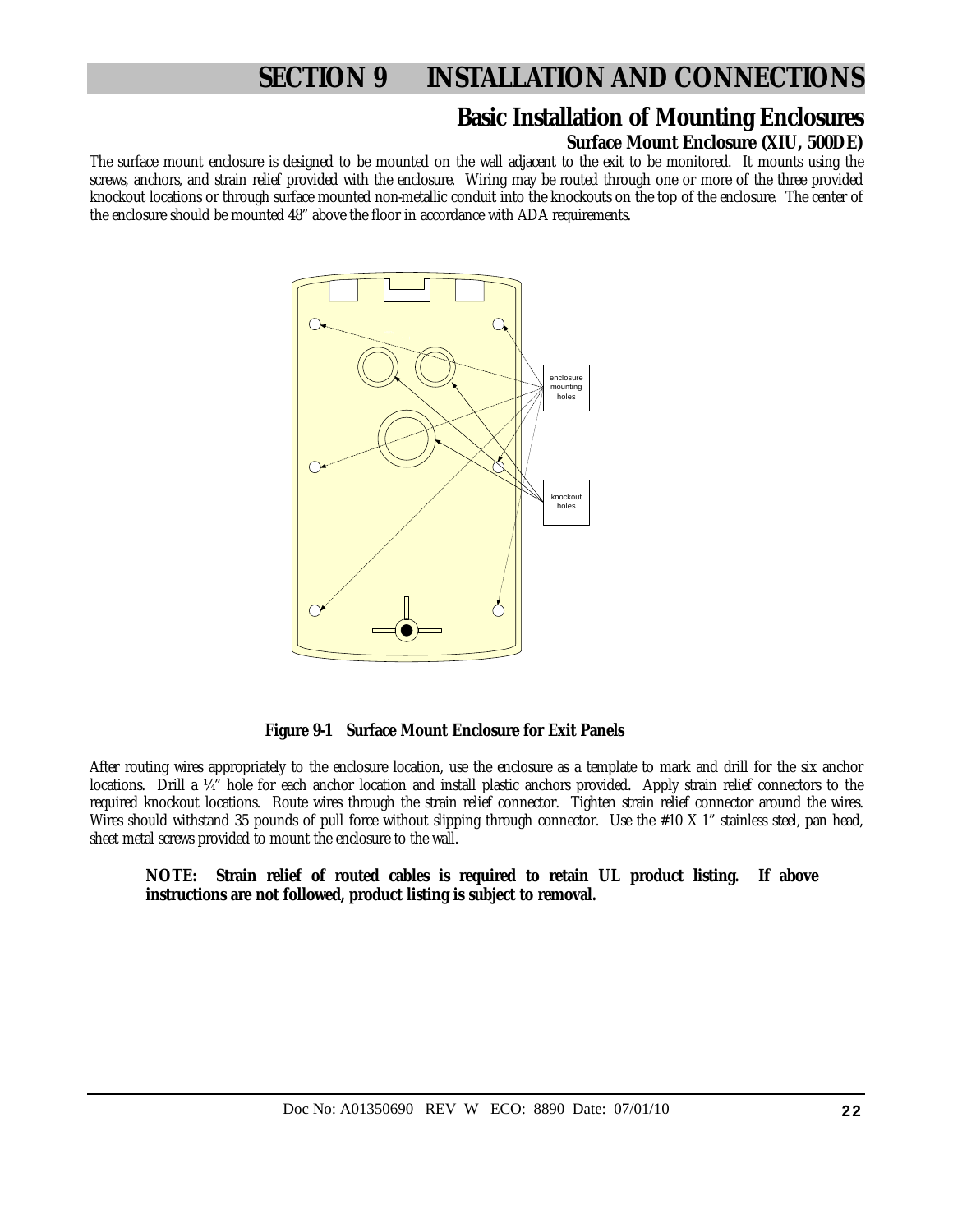### **Flush Mount Enclosure (XIU, 500DE)**

The flush mount enclosure is designed to be mounted in the wall adjacent to the exit to be monitored. It mounts using the screws, washers, retainers, and strain relief provided with the enclosure. Wiring may be routed through one or more of the four provided knockout locations on the back, sides, or top of the enclosure. The center of the enclosure should be mounted 48" above the floor in accordance with ADA requirements.



2

 **Figure 9-2 Flush Mount Enclosure for Exit Panels** 

After routing wires to the enclosure location, use the enclosure as a template to mark and cut the wallboard for inserting the enclosure. Apply strain relief connector to required knockout locations. Route wires through strain relief connector. Tighten strain relief connector around the wires. Wires should withstand 35 pounds of pull force without slipping through connector. Insert the enclosure into the wall.

Use the screws, washers, and retainer clips provided to mount the enclosure securely in the wall. Review the diagram above for assembly of the retainer clip. Insert the retainer clip assembly into the slots located on the top and bottom of the enclosure. Keeping pressure on the enclosure inside the wall, tighten the screws of the retainer clip assembly in the forward most position until the enclosure is secure.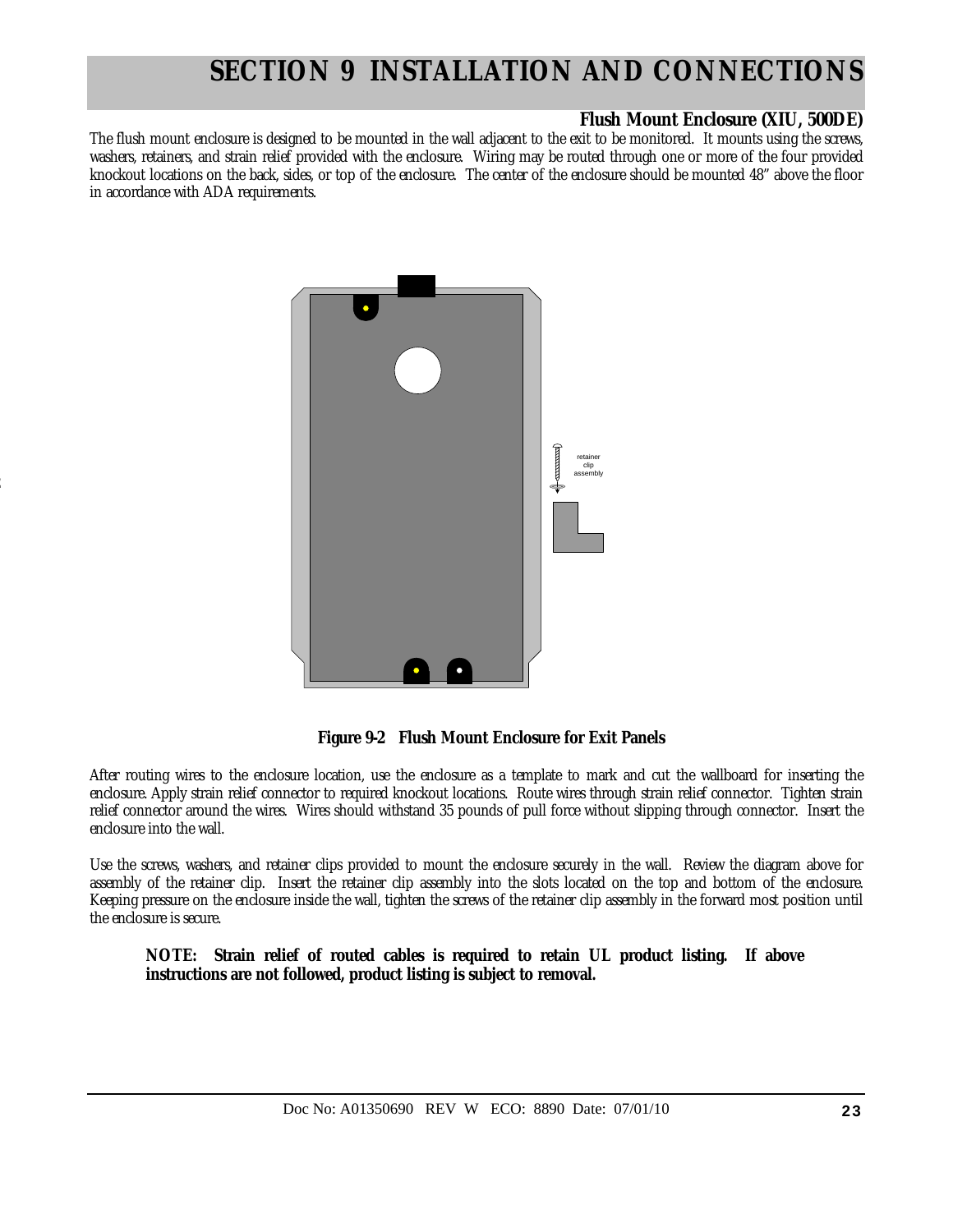### **Flush Mount Enclosure (ID Nurse Station Console, 204 LED Nurse Station Annunciator)**

This flush mount enclosure should be mounted in a convenient location for monitoring by facility staff. It mounts easily using the Madison clips provided. Knockouts for wire entry are available in all four sides and back of the enclosure. Use the strain relief cable clamp provided for wire entry.





Use the enclosure as a template and cut a hole in the wallboard for inserting the enclosure. Pull the wires through the cable clamp and install the enclosure in the wall. A maximum of six wires may be pulled through each ½" cable clamp. Tighten the strain relief connector around the wires. The wires should withstand 35 pounds of pull force without slipping through the connector. Use the two Madison clips on the top and bottom to secure the enclosure as follows. Bend end two up at a 45° angle. Insert side one into the gap (keeping end two up) between the wallboard and the enclosure top. Slide end one of the Madison clip left or right until clip meets the far extent of enclosure hole. Keeping outward pressure on the Madison clip, bend tab one and tab two 180° into the enclosure and flatten with pliers. Follow the same procedure on the bottom of the enclosure with the second Madison clip, but slide the clip to the opposite side of the enclosure hole and keep end two down.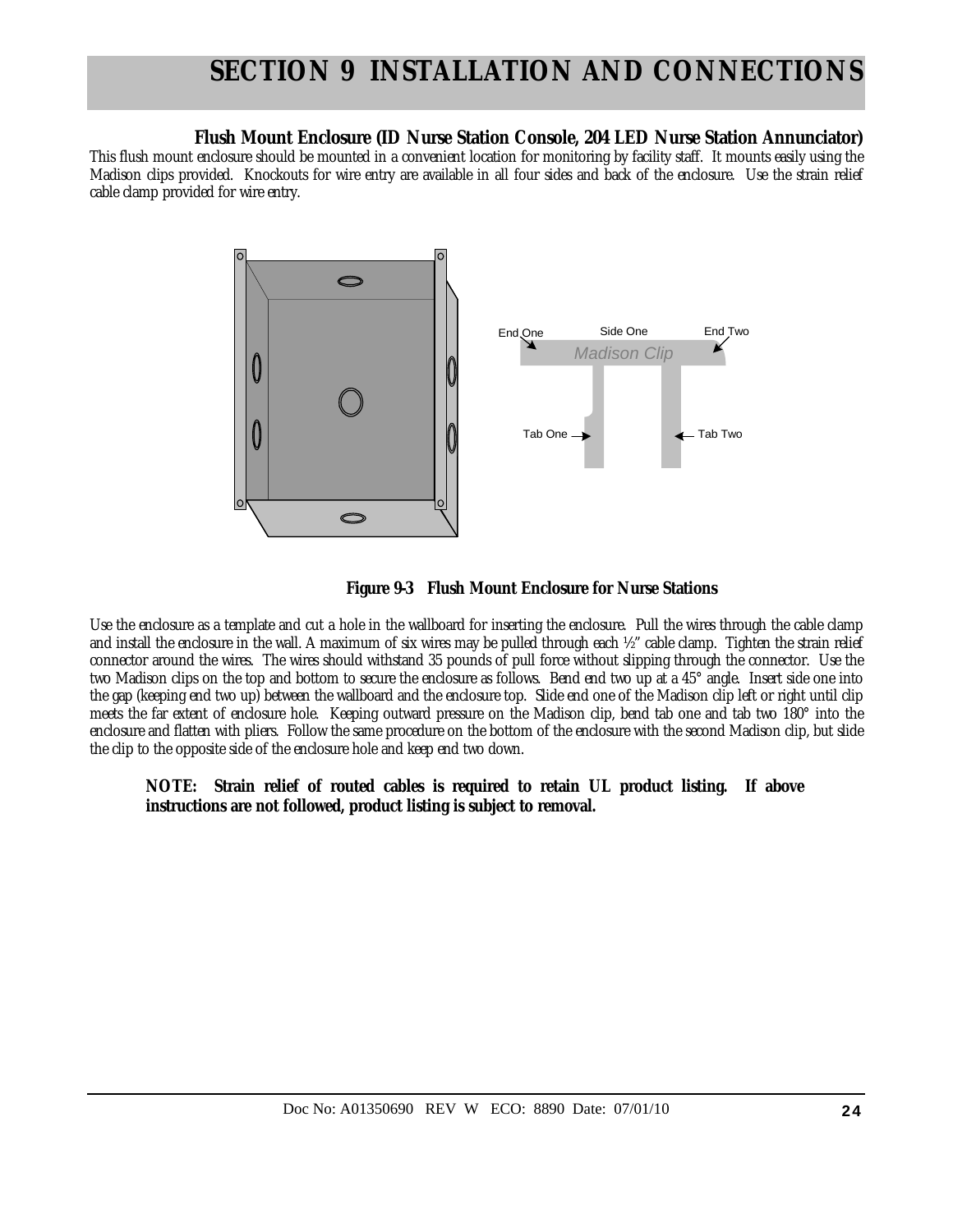### **Surface Mount Enclosure (ID Nurse Station Console, 204 LED Nurse Station Annunciator)**

This surface mount enclosure should be mounted in a convenient location for monitoring by facility staff. It mounts easily using the Madison clips provided. Knockouts for wire entry are available in all four sides and back of the enclosure. Wiring may be routed through one or more of the six provided knockout locations or through surface mounted non-metallic conduit into the knockouts on the top or bottom of the enclosure. Use the strain relief cable clamps provided for wire entry.



4

 **Figure 9-4 Surface Mount Enclosure for Nurse Stations** 

Use the backplate as a template and mark four mounting holes. Drill a ¼" hole for each anchor location and install the plastic anchors provided. Apply the strain relief connector to required knockout locations. Route the wires through strain relief connector. A maximum of six wires may be pulled through each ½" cable clamp. Tighten the strain relief connector around the wires. The wires should withstand 35 pounds of pull force without slipping through the connector. Use the #10 X 1" stainless steel, pan head, sheet metal screws provided to mount the enclosure and backplate to the wall. (Note orientation of backplate).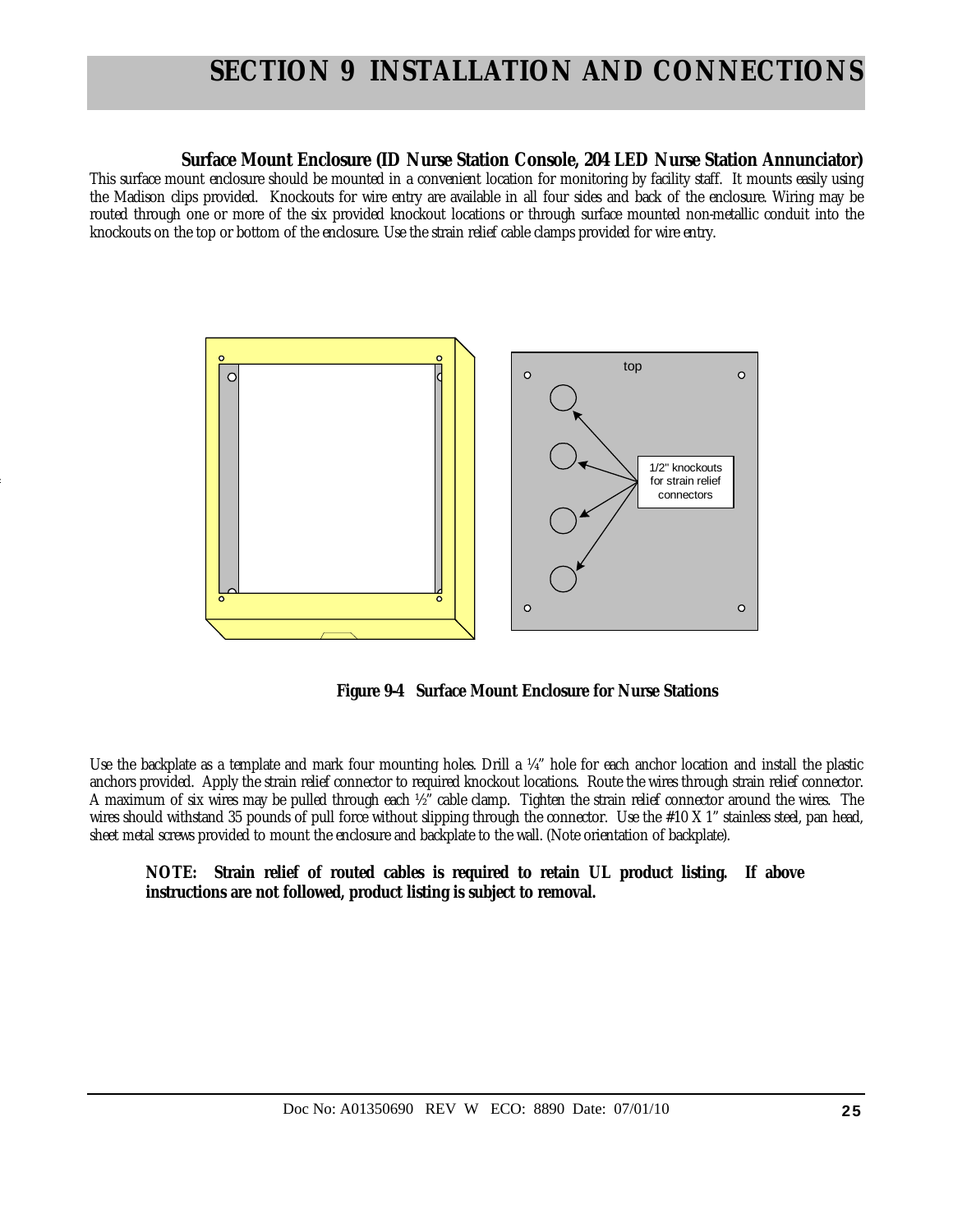### **Remote Annunciation**

Remote annunciation provides a method of displaying conditions of the installed system to varying degrees in other locations of the facility as required by the policies and procedures in place. These locations can include, but are not limited to, security offices, risk management offices, centralized staffing locations, and facility operator offices. The amount of information provided at a remote location will vary by product purchased and installed. At a minimum, the location of an alarm can be identified by each remote annunciator.

The following diagrams and text references will guide you through the application of the different products available with the system. Contact your Sales Representative if there are any questions in regards to adding or changing your remote annunciation product.

### **203 (204) Nurse Station Annunciator**

The 203 (204) Nurse Station Annunciator is a basic dry contact driven series of LED's and piezo sounders designed to provide a specific location of a device in alarm. The device in alarm can include, but is not limited to, 500DE, 135, 135DE and 135 ID Exit Panels or a panic button. There are no communication requirements from the field device to the annunciator. The field device can provide a dry contact closure during an alarm event. If each field device is wired properly to the remote annunciation location, the closure will provide an alarm on one of four (or eight) LED locations on the face of the unit.

Each field device requires a two conductor shielded home run (single length of wire from beginning point to end point) without any breaks or splices.

The 203 Nurse Station Annunciator requires a mounting box A10000210 for flush mounted applications and mounting box 401 for surface mounted applications.

The 204 Nurse Station Annunciator requires a mounting box 449 for flush mounted applications and mounting box 448 for surface mounted applications.



**Figure 9-5 500DE Nurse Station Annunciator** 

Each 203 (204) Nurse Station Annunciator has a series of LED's located on the front of the panel and a Form C relay that will change state when any of the four channels alarm. There is a green LED and a red LED for each device position. When the connected device is in a stand-by mode, the green LED will be illuminated and no sound will be present. If a connected device is in an alarm condition, the red LED will begin to flash and an audible sound will be present. This alarm condition on the 203 (204) Nurse Station Annunciator will remain active until the field device is reset and the condition satisfied. A place for labeling the field device is located between the LED's and the piezo sounders. This label should closely identify the device connected to that position.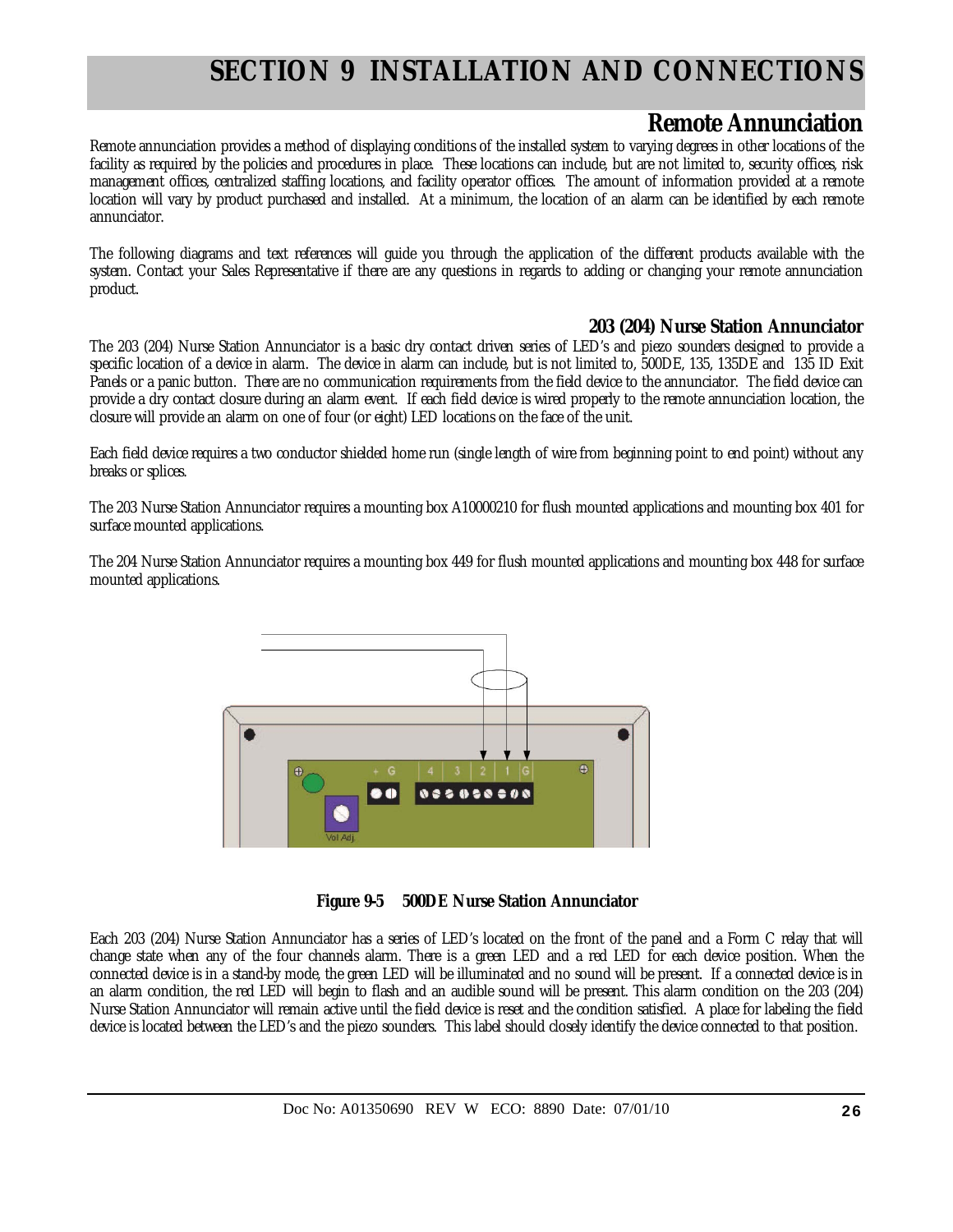### **ID Nurse Station Console**

The ID Nurse Station Console is an RS-232 communication driven or dry contact input driven annunciation device with a vacuum fluorescent display and piezo sounder for notification. Using the RS-232 output from each field device, the ID Nurse Station Console is designed to provide a specific location of a device in alarm as identified by the unique field device ID code set for that device. The ID Nurse Station Console is designed to receive a standard RS-232 (8,N,1) message from certain field devices during alarm, alert, and supervisory events. If each field device is wired properly to the console, the initial alarm trigger will provide a preprogrammed alarm message or supervisory signal on the vacuum fluorescent display. With a maximum number of eight total input ports on the console, the devices that can provide the RS-232 communications output can include, but are not limited to, ID Expanders, Exit Interface Units (XIU's) , Zone Interface Units (ZIU's) , Resident ID, KinderGUARD® ID, or 135 ID Exit Panels.

### **NOTE: The orange conductors are data. The blue conductors are common.**





The ID Nurse Station Console requires a mounting box, SCP Part #449, for flush mounted applications and a mounting box, SCP Part # 448, for surface mounted applications. Each field device requires a two conductor shielded home run of communication cable (single length of wire from beginning point to end point) without any breaks or splices.

Each ID Nurse Station console has a vacuum fluorescent display located on the front of the panel. When a connected device is in a stand-by mode, the display should be dimly illuminated with "ID System Active" and no sound should be present. If a connected device is in an alarm condition, the display should change to a pre-programmed message identifying the field device, the alarm condition, and an audible sound should be present. This alarm condition on the console should remain active until the field device is reset and the condition satisfied.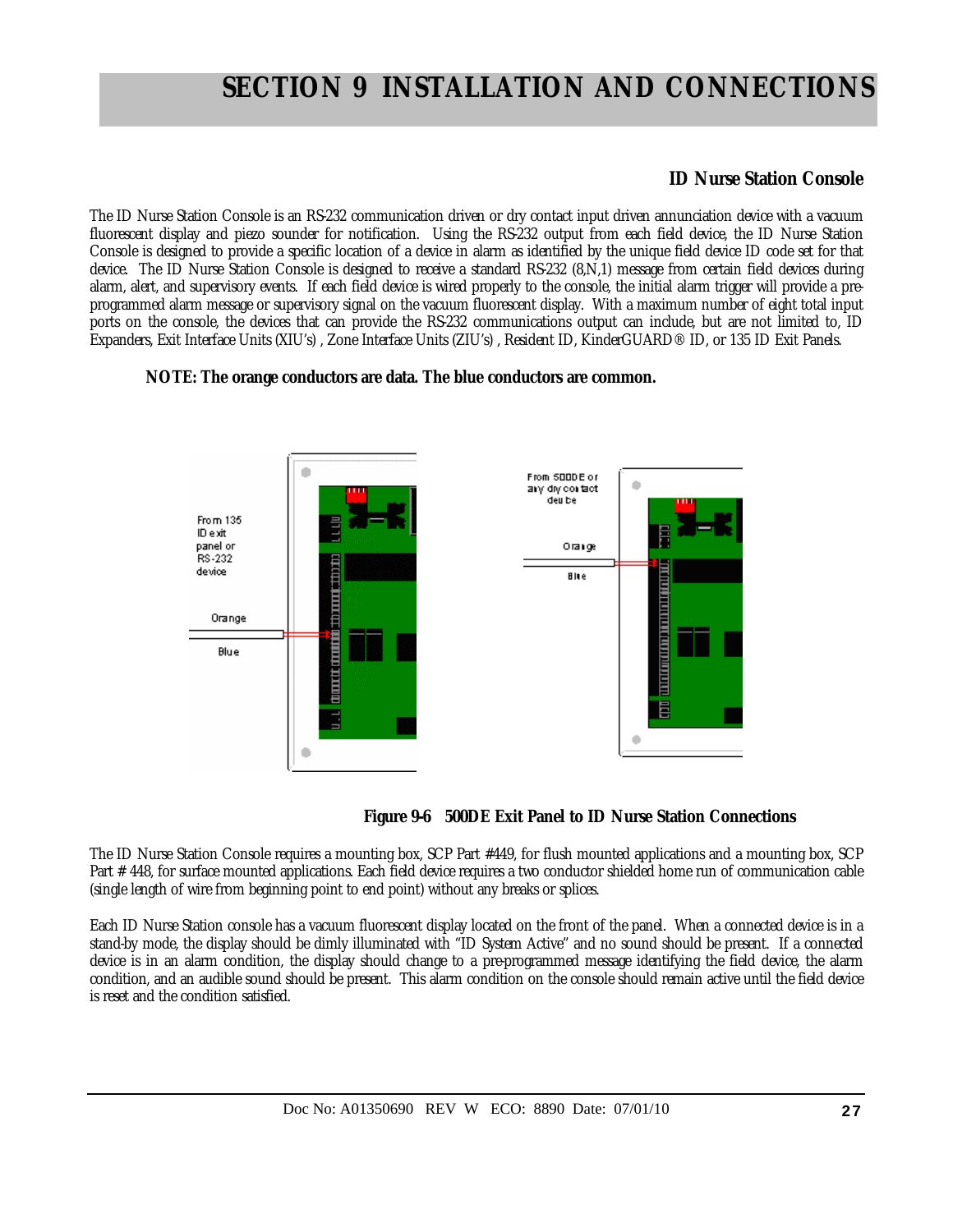**500 DE Exit Panel to Resident ID Nurse Station** 



**Figure 9-7 ID Exit Panel to Expander or Resident ID Nurse Station** 

- 1) Connect terminal 6 of the 500DE Exit Panel to terminal marked C (common) of the Nurse Station and connect terminal 3 of the 500DE Exit Panel to terminal marked either 9-16 of the Nurse Station panel.
- 2) Install a 1K resistor across terminals 1 and 5 of the 500DE Exit Panel.
- 3) Program the 500DE Exit Panel with a unique ID Address (000-095 inclusive ONLY) by entering \*567\*9876543213#XXX.
- 4) Toggle the output of the 500DE Exit Panel for RS-232 by entering \*567\*9, holding the 9 until four beeps are heard. (If you want to toggle back to CAN bus operation enter \*567\*9, holding the 9 until one beep is heard.)
- 5) Cycle the power to the 500DE Exit Panel and the Nurse Station.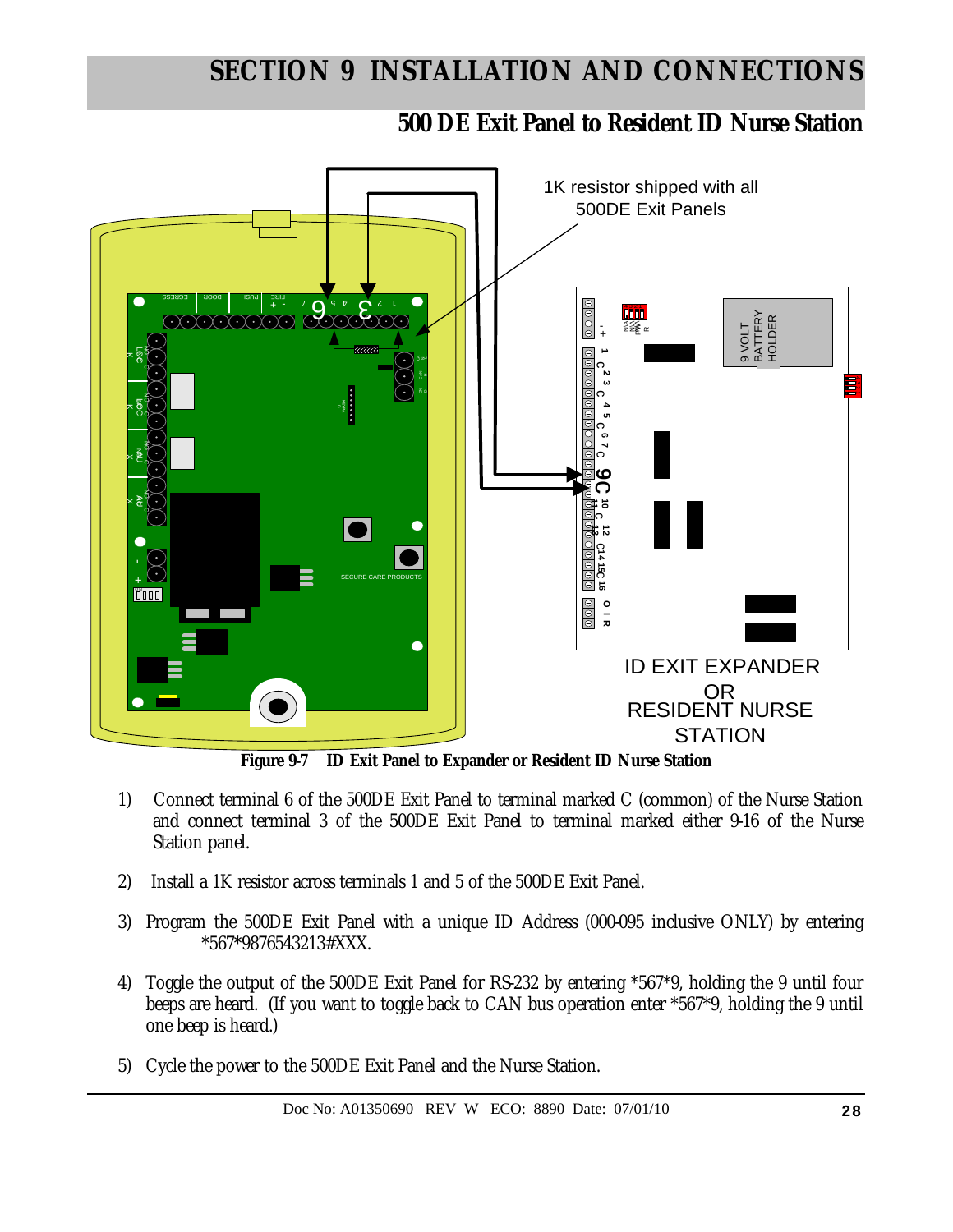### **Secure Care Software (PC Based Security Monitoring)**

Secure Care Software provides central monitoring of the Secure Care Product's security devices installed in a facility. The software runs on ordinary Windows-based personal computers. Secure Care Software shows all activities on detailed floormaps of the facility. Device images on a floormap are mapped to the devices they represent so that Secure Care Software can manipulate the image in response to events and status changes involving the device.

The software receives communications from field installed devices via a communication hub device known as an "XIU". The XIU (discussed later in this section) provides two-way communication to and from field devices using an RS-485 architecture. This architecture will be referred to the "CAN bus" throughout this manual. The CAN bus will be discussed in further detail in the XIU section of this manual. The XIU should be connected to the COM port on the back of the computer loaded with the SCP Software.

To make the connections to the XIU connect the ORANGE wire coming from the exits to the screw terminal marked CANH. Connect the BLUE wire to the screw terminal marked CANL, and last connect the ground wire to the screw terminal mark GND.



**Figure 9-8 XIU to PC connections** 

To make the connections to the computer use the custom made cable provided with the XIU unit. On the SEVEN-pin connector locate the #1 on the connector and match it with the J1 on the XIU PCB. The DB 9 connector connects to one of the COM ports on the back of the computer.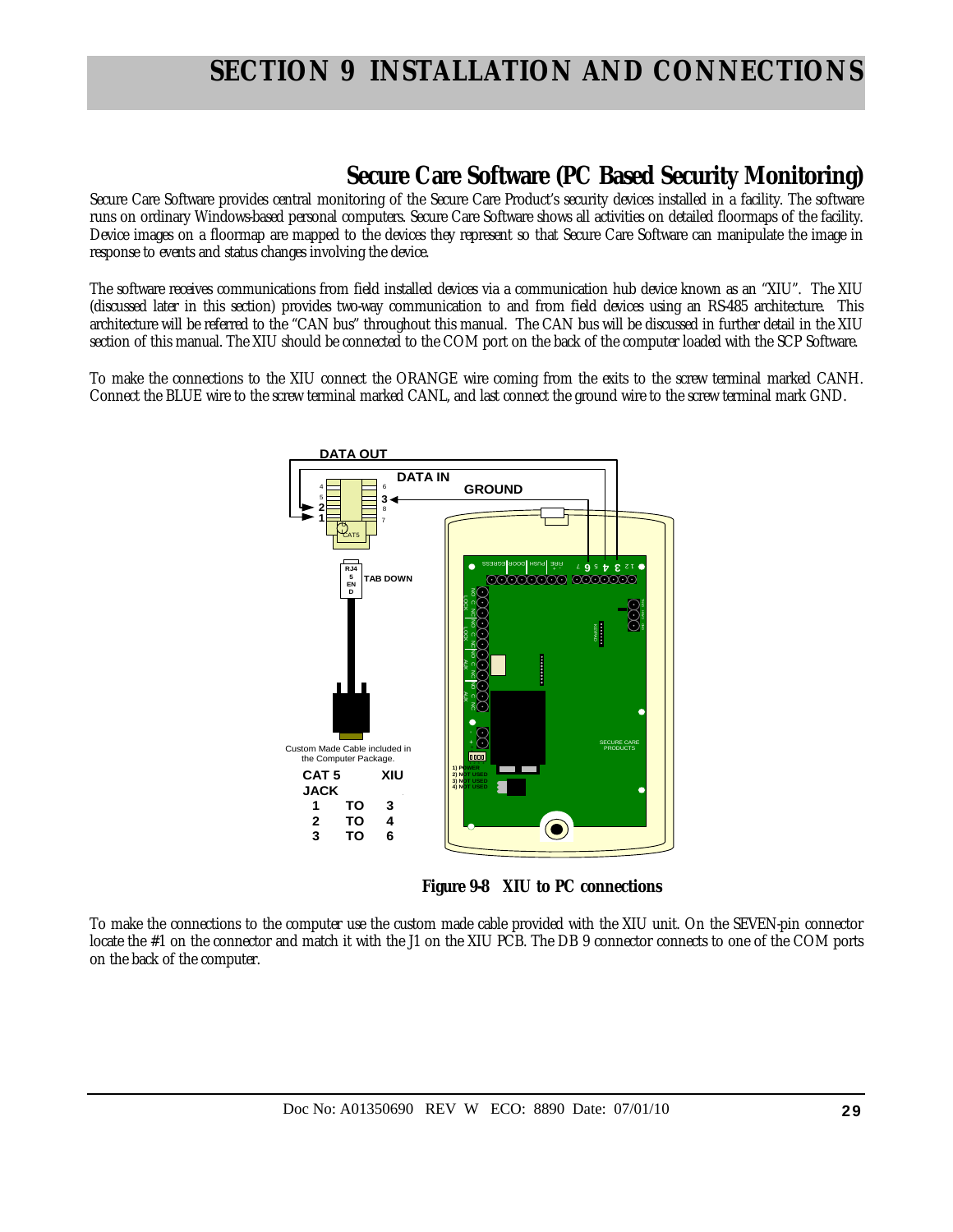### **Single XIU Connection**



**Figure 9-9 XIU Controlling Cutband Receivers and Exit Panels Connected to One XIU** 

**NOTE: An improper connection on the single XIU application will result in the Secure Care Software displaying an XIU- cross communication error. This is a logged event and can be viewed through the Device Reader in our software.**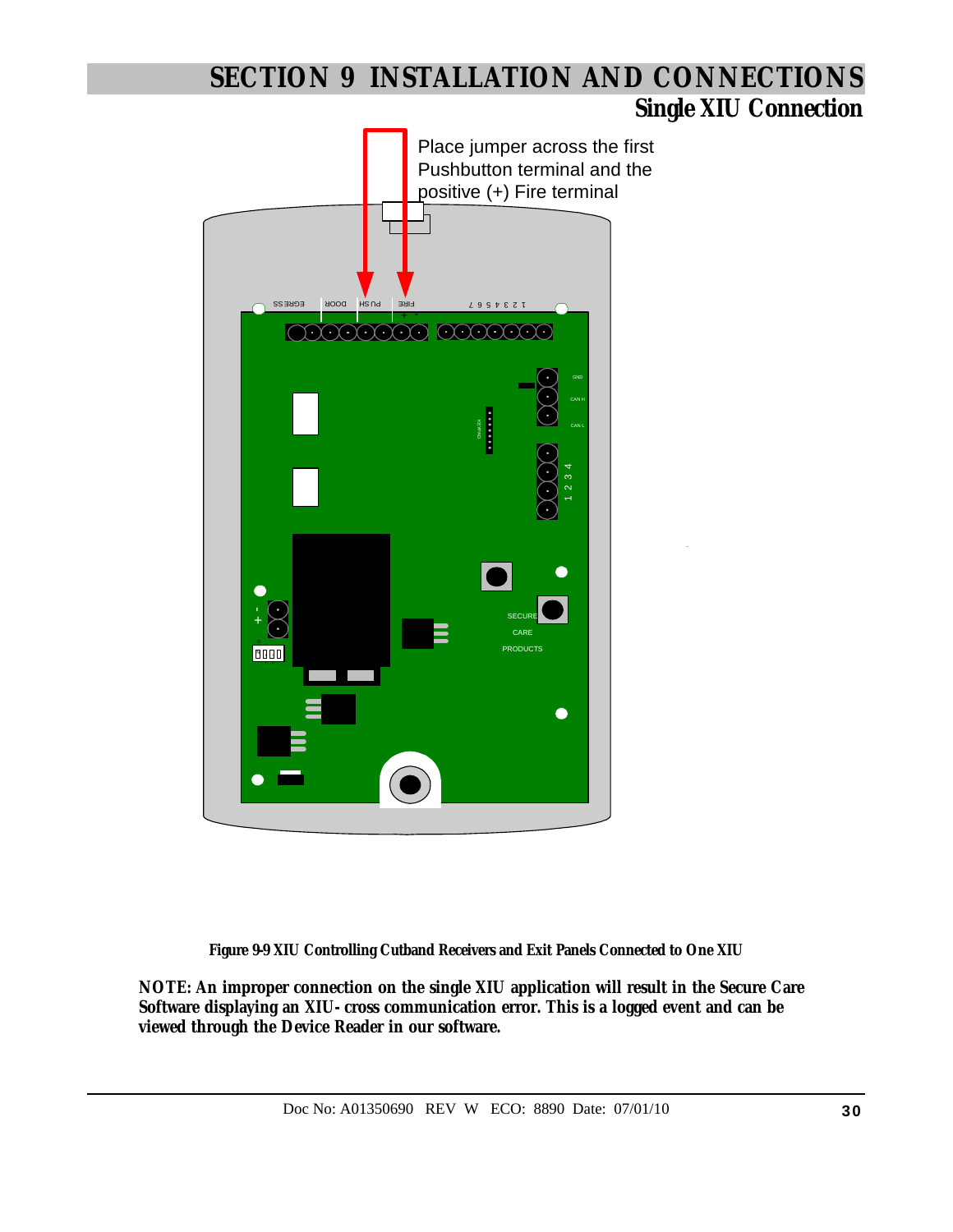### **Interfacing Magnetic Locks**

The 500DE Exit Panel can be interfaced with a magnetic lock. The connections to the locks should be made as shown in Fig. 9-10 The 500DE Exit Panel can also be interfaced to two locks.



6

 **Figure 9-10 500DE Exit Panel to Dortronics Lock Connections**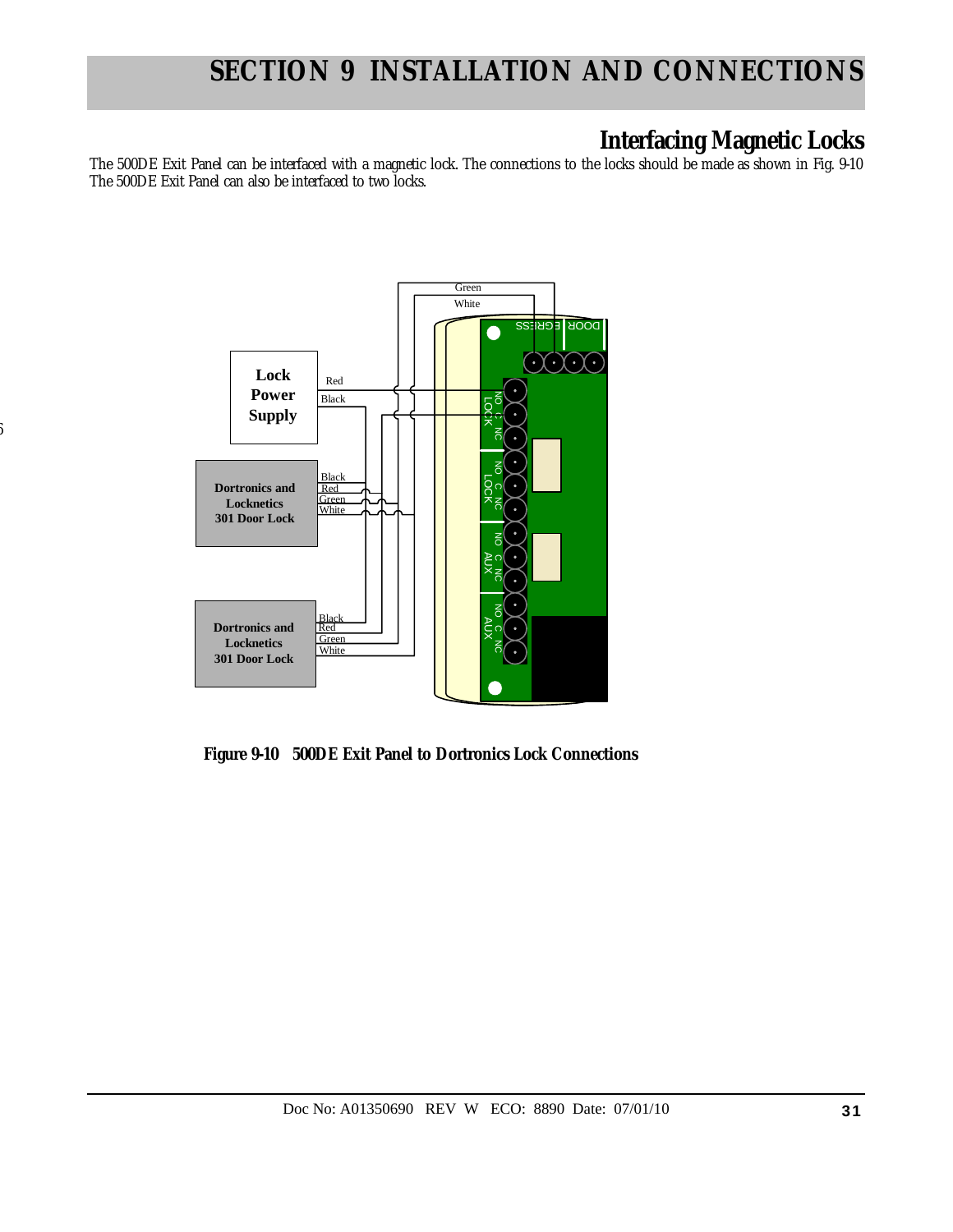## **Interfacing the Magnetic Solutions Lock**

The 500DE Exit Panel can be interfaced with a magnetic lock. The connections to the locks should be made as shown in Fig. 9-11.



 **Figure 9-11 500DE Exit Panel to Magnetic Solutions Lock Connections**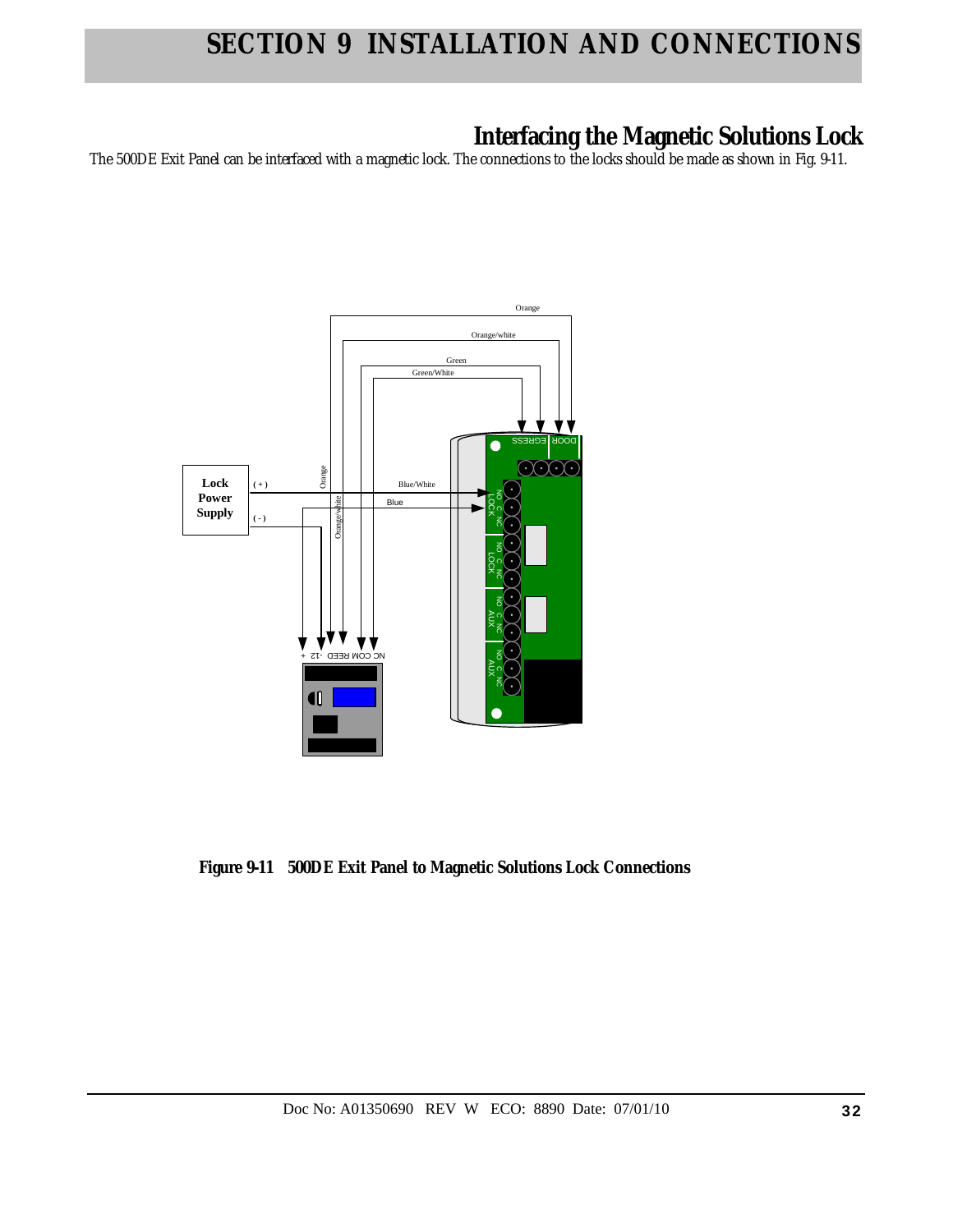The 500DE Exit Panel can also be interfaced to two Magnetic Solutions locks. Make connections as shown in Fig. 9-12. The two locks should be wired in series not in parallel.



 **Figure 9-12 500DE Exit Panel to Two Magnetic Solutions Locks Connections**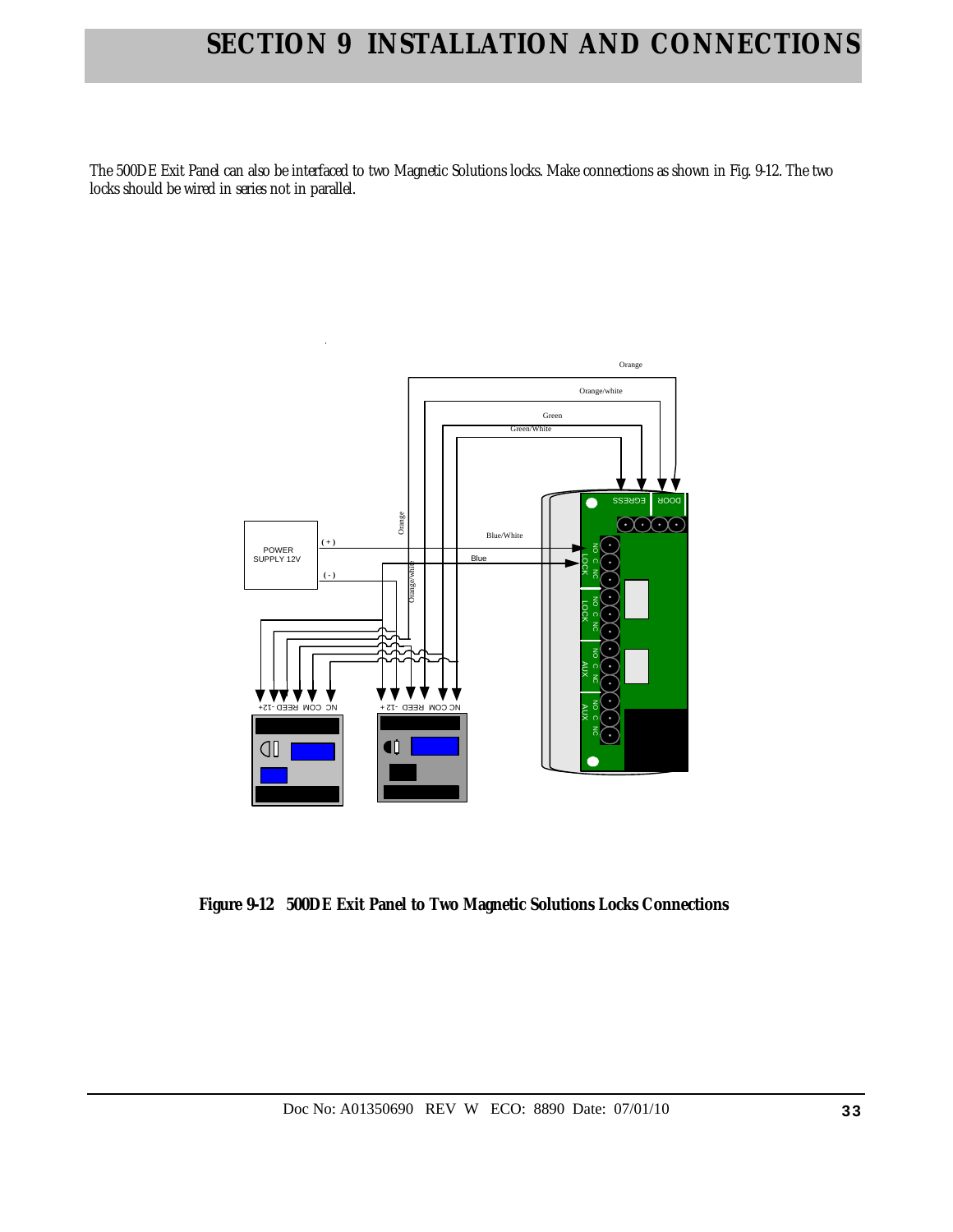## **Interfacing the Push Button and Remote Keypad**

The 500DE Exit Panel can be interfaced with a normally open non-latching Push Button and or a SCP provided Remote Keypad. The connections should be made as shown in Fig. 9-13.



 **Figure 9-13 Push Button and Remote Keypad to 500DE Exit Panel Connection**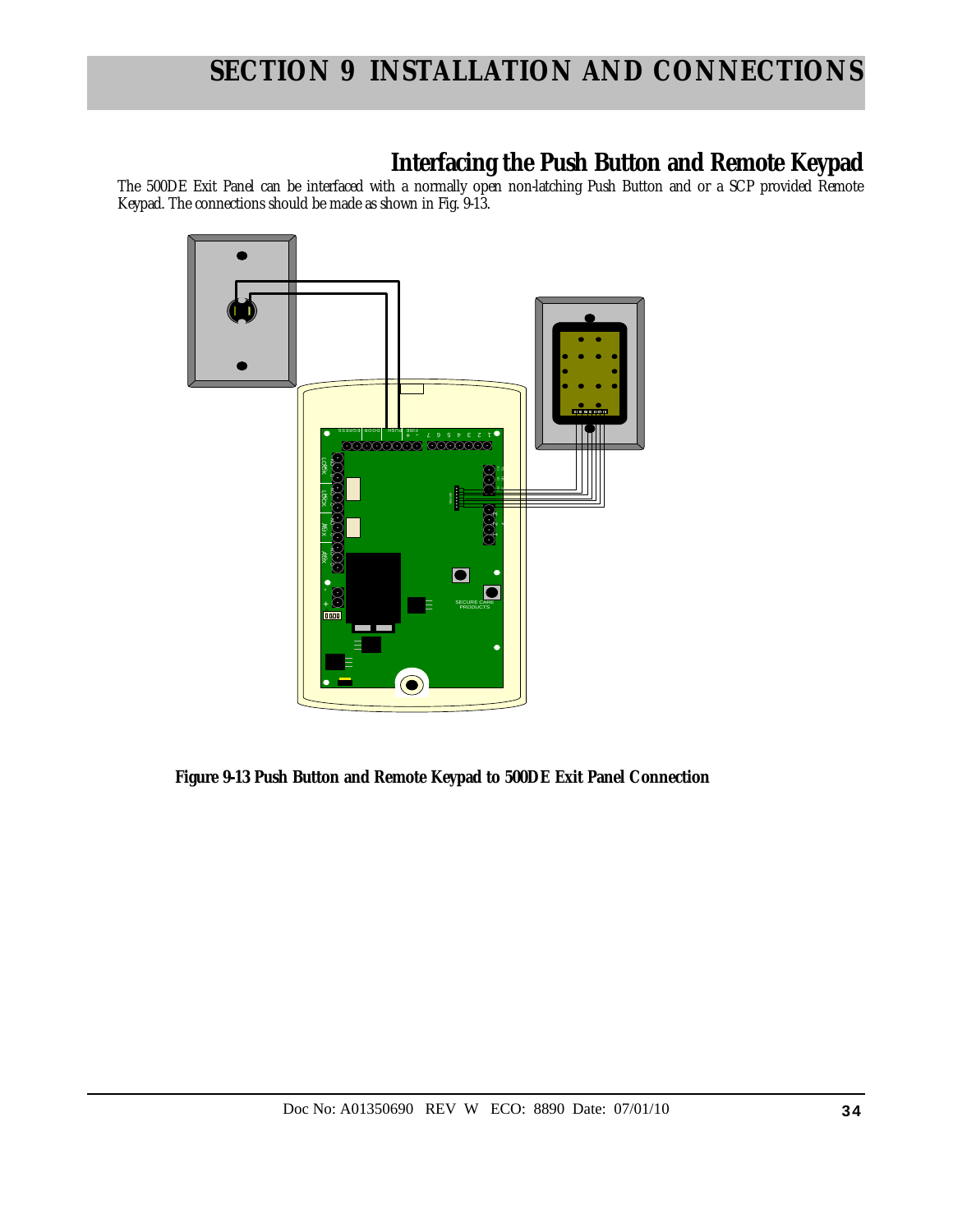### **Delayed Egress and Fire Alarm Connections**

Each of our panels has a delayed egress connection and a fire alarm connection per Life Safety Code 101 and NFPA code 101. The fire alarm panel connection is designed to disengage the magnetic lock in the event of a fire alarm. The delayed egress connection will sense when pressure is applied to the door, releasing the magnetic lock 15 seconds later. Connect the positive lead from your fire alarm panel ( 2 ) to the positive termination on the panel; connect the negative lead from your fire panel ( 2 ) to the negative termination on the panel. When connecting the delayed egress (1), simply connect both leads from the lock to the panel. Polarity does not matter. Connections are shown in Fig. 9-14.





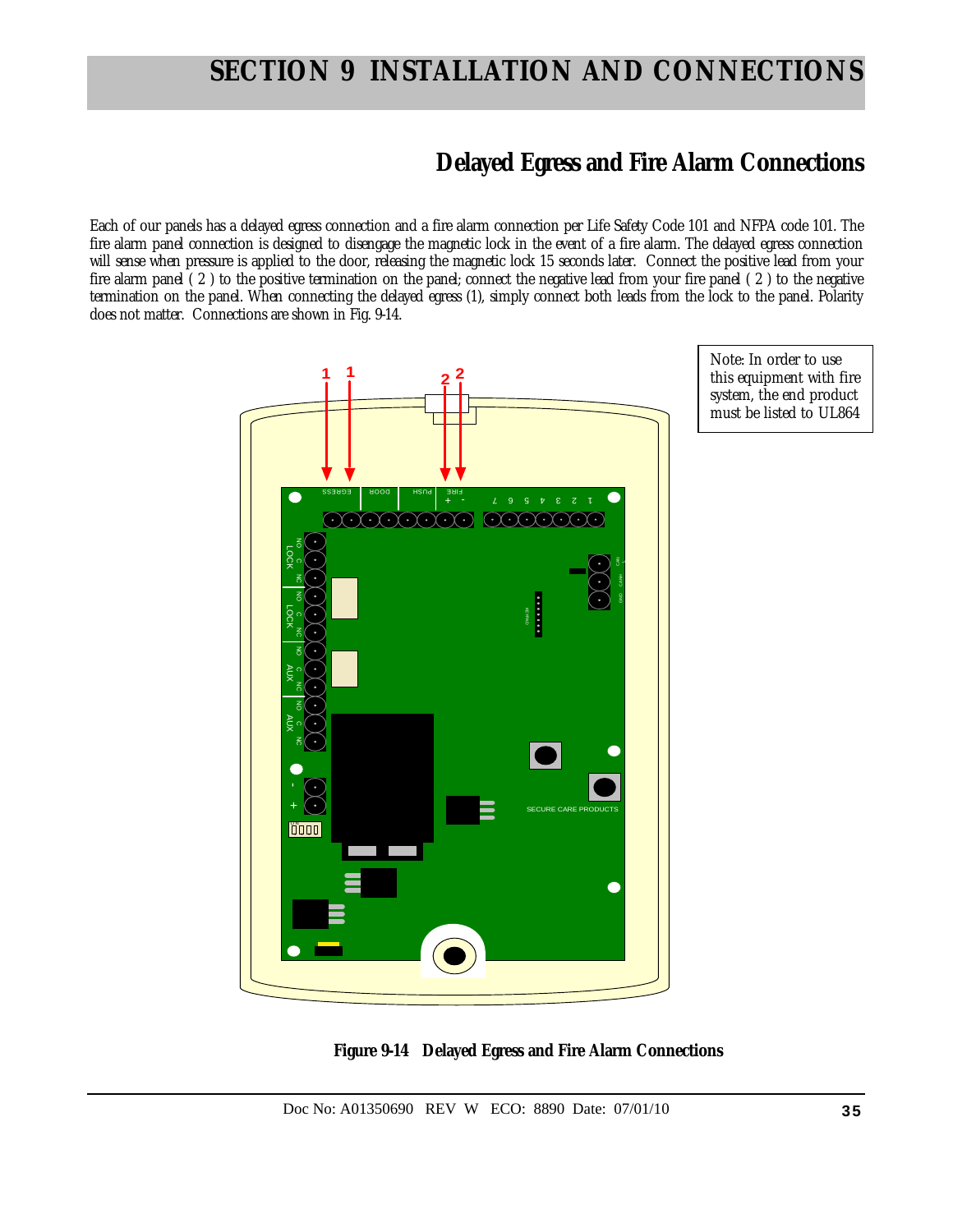### **Reset (Escort) Codes**

**NOTE: The PM mode must be disabled to make any programming changes to the panel. (See** *Section 10* **of this manual)** 

**NOTE: All Programming is stored in nonvolatile memory, which means that if the panel looses power the programming will remain in memory.** 

### **NOTE: To reset the panel to factory settings enter** *\****309 \*9876543214**

Each Exit Control Panel offers three separate four digit codes for escorting transmitters legally through a protected doorway or hallway or resetting an alarm condition created by the presence of a transmitter while the exit door is open or hallway perimeter is breached. These three codes are referred to as the Primary, Secondary, and Tertiary. The Primary and Tertiary codes allow for resetting alarm conditions and escorting transmitters through protected areas. The Secondary code allows for resetting, escorting, and programming in all conditions.

**Primary Code** (any three digits proceeded by  $*\lambda$ ). Factory Default -  $*234$ 

To change the Primary code, follow the three listed steps without pausing for greater than one second between keystrokes.

- 1. Enter currently programmed Secondary code
- 2. Enter **\*9876543210#**
- 3. Enter new three digit code. One beep = Change accepted

**Secondary Code** (any three digits preceded by  $*$ ) Factory Default -  $*567$ 

To change the Secondary code, follow the three listed steps without pausing for greater than one second between keystrokes.

- 1. Enter currently programmed Secondary code<br>2. Enter \*9876543211#
- 2. Enter **\*9876543211#**
- Enter new three digit code. Two beeps = Change accepted

### **Secondary Code Reset**

This will allow you to reset the secondary code to factory setting ( \*567 ) .

1. Enter \*309 \*9876543212 .

**Tertiary Code** (any three digits proceeded by \*). The state of the state of the state of the state of the state of the state of the state of the state of the state of the state of the state of the state of the state of th

To change the Tertiary code, follow the three listed steps without pausing for greater than one second between keystrokes.

- 1. Enter currently programmed Secondary code
- 2. Enter **\*9876543212#**
- 3. Enter new three digit code. Three Beeps = Change Accepted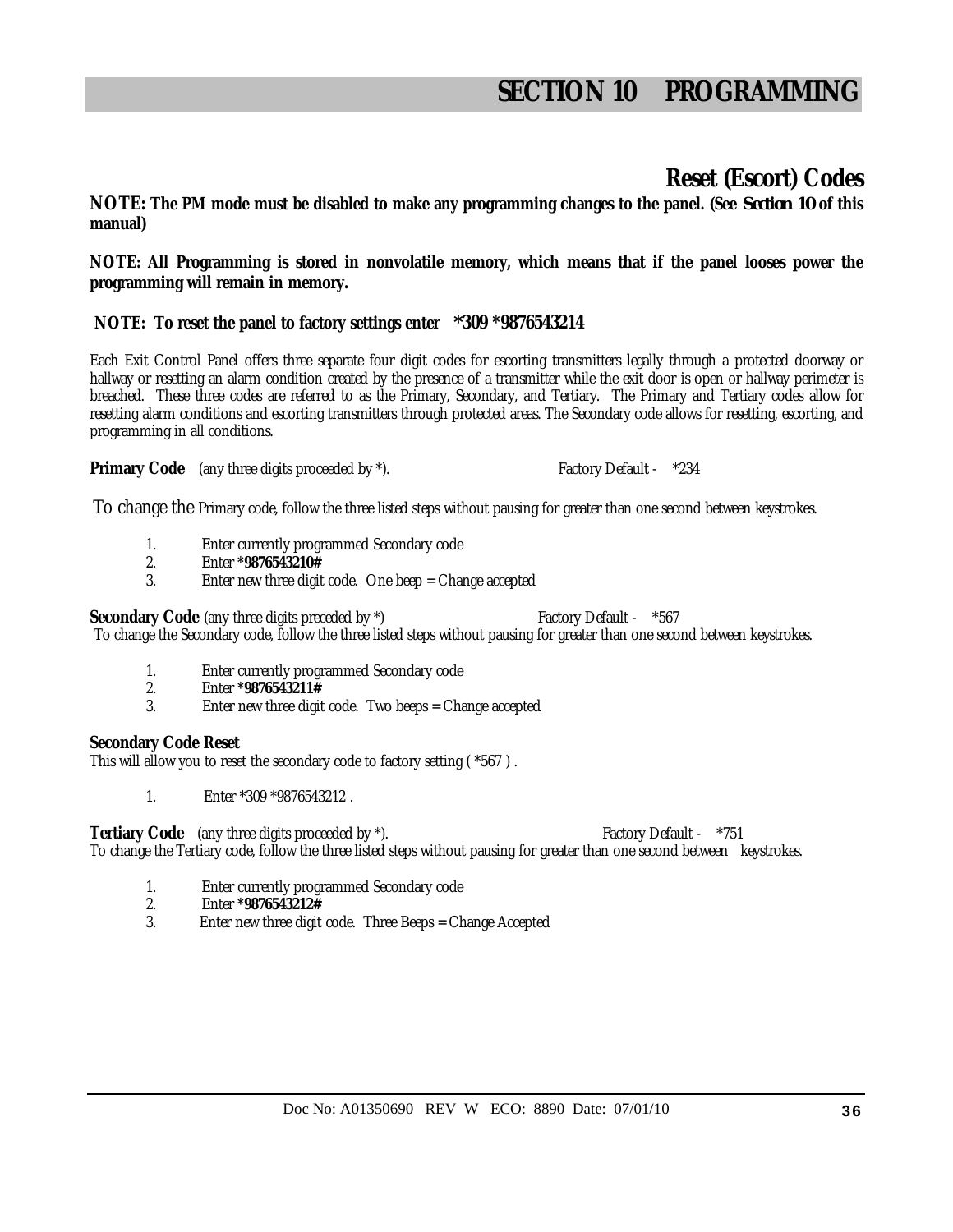**Escort Time** Factory Default 30 Seconds

Each Exit Panel has a time period for passing through a door without creating an alarm.

To change the Escort code, follow the three listed steps without pausing for greater than one second between keystrokes.

- 1. Enter currently programmed secondary code
- 2. Enter **\*9876543215#**
- 3. Enter new three digit time in seconds (up to a maximum of 900 seconds but not less then 15 seconds) followed by  $#$
- 4. Two beeps = Change accepted; One beep = Change not accepted

### **Delayed Egress Release Time**

Each Exit Panel controlling an electromagnetic lock has a required time period for pressure applied to a door to release the locking feature as required by NFPA 101. Refer to the NFPA 101 Life Safety Code or your local fire Marshall/safety inspector for guidance on local requirements.

### **Delayed Egress Release Time Factory Default 15 seconds**

To change the release time **from 15 to 30 seconds**, follow the three listed steps without pausing for greater than one second between keystrokes.

- 1. Enter currently programmed secondary code
- 2. Enter **\*9876543217#030**
- 3. Multiple confirmation beeps = change accepted
- 4. Single confirmation beep = change not accepted

To change the release time **from 30 to 15 seconds,** follow the three listed steps without pausing for greater than one second between keystrokes.

- 1. Enter currently programmed secondary code
- 2. Enter **\*9876543217#015**
- 3. Multiple confirmation beeps = change accepted
- 4. Single confirmation beep = change not accepted

### **Egress Activation for Nuisance Silent** Default disabled

Currently a beeping will sound for the first 3 seconds when there is pressure applied to the door. With the Nuisance Silent Feature enabled, it will silence the 3 second nuisance sound and will activate the egress process.

To **enable** Nuisance Silent enter **\*567\*9876543217#777** To **disable** Nuisance Silent enter **\*567\*9876543217#707**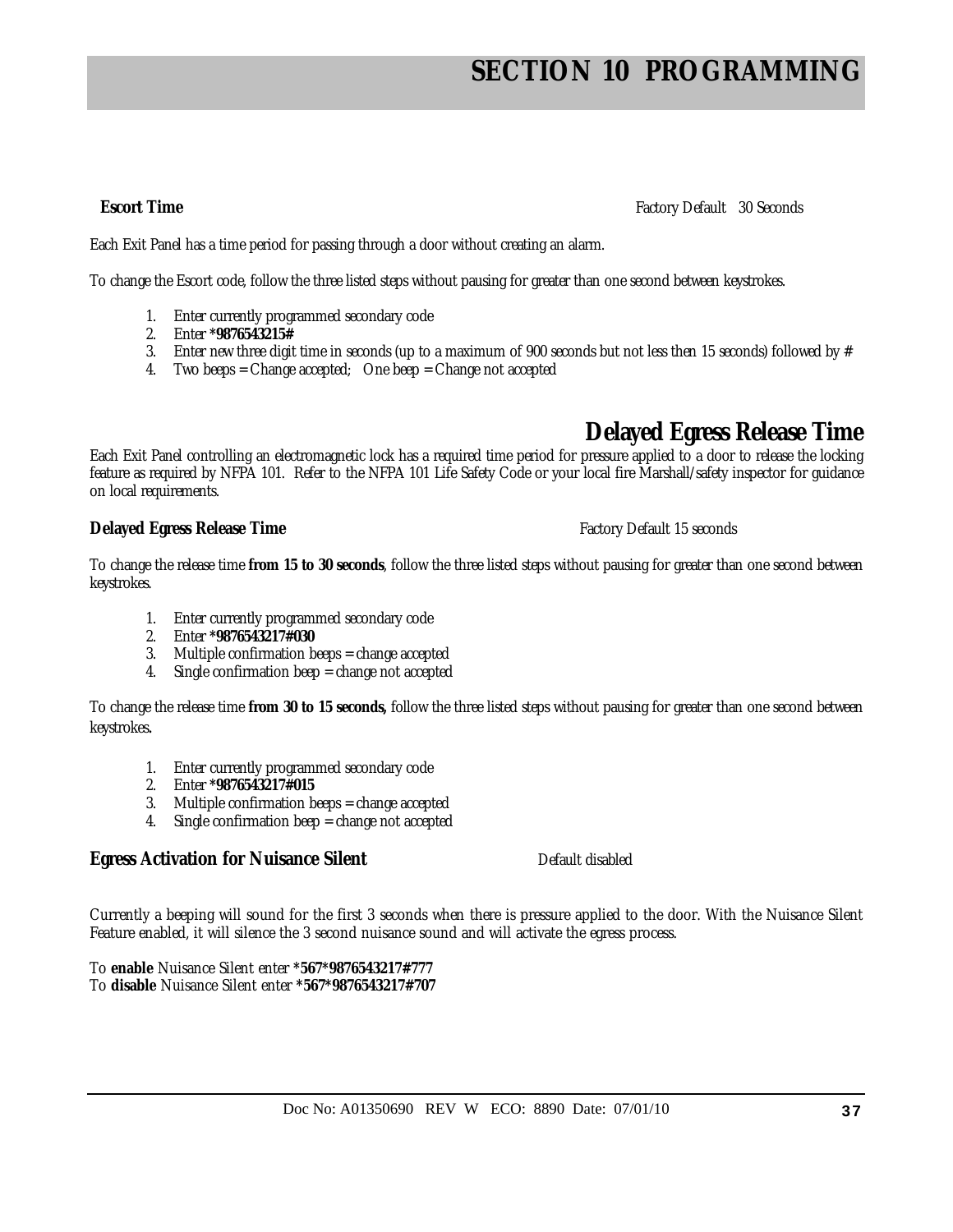## **Delayed Egress Activation Time**

Each Exit Panel controlling an electromagnetic lock has a required time period for pressure applied to a door to activate the delayed egress release feature as required by NFPA 101. Refer to the NFPA 101 Life Safety Code or your local Fire Marshall/Safety Inspector for guidance on local requirements. This feature allows you to modify the time necessary to apply the constant even pressure upon the door to activate the delayed egress alarm mode. The four options below are 3 sec., 2 sec., 1 sec., and 0 sec. Changing the activation time from factory default should be done only after permission is granted by the local Authority having jurisdiction.

### **Delayed Egress Activation Time** Factory Default 3 Seconds

To change the activation time to **3 seconds**, follow the three listed steps without pausing for greater than one second between keystrokes.

- 1. Enter currently programmed secondary code
- 2. Enter **\*9876543217#753**
- 3. Three confirmation beep = change accepted
- 4. No confirmation beep = change not accepted

To change the activation time to **2 seconds,** follow the three listed steps without pausing for greater than one second between keystrokes.

- 1. Enter currently programmed secondary code
- **2.** Enter **\*9876543217#852**
- 3. Two confirmation beeps = change accepted
- 4. No confirmation beep = change not accepted

To change the activation time to **1 second,** follow the three listed steps without pausing for greater than one second between keystrokes.

- 1. Enter currently programmed secondary code
- 2. Enter **\*9876543217#951**
- 3. One confirmation beeps = change accepted
- 4. No confirmation beep  $=$  change not accepted

To change the activation time to **0 seconds,** follow the three listed steps without pausing for greater than one second between keystrokes.

- 1. Enter currently programmed secondary code
- 2. Enter **\*9876543217#580**
- 3. Four confirmation beeps = change accepted
- 4. No confirmation beep = change not accepted

### **Life Safety Lock**

You can lock all **Life Safety 101** features. This will lock the delayed egress and fire alarm settings. This feature is **NON REVERSIBLE** and cannot be undone by initializing the panel. Make sure the Life Safety 101 features are correct and meet your local authorities requirements before locking the feature .To undo this feature the panel will have to be sent back to Secure Care Products, Inc. to be reprogrammed.

To **LOCK** Life Safety Features:

Enter \*309\*9876543219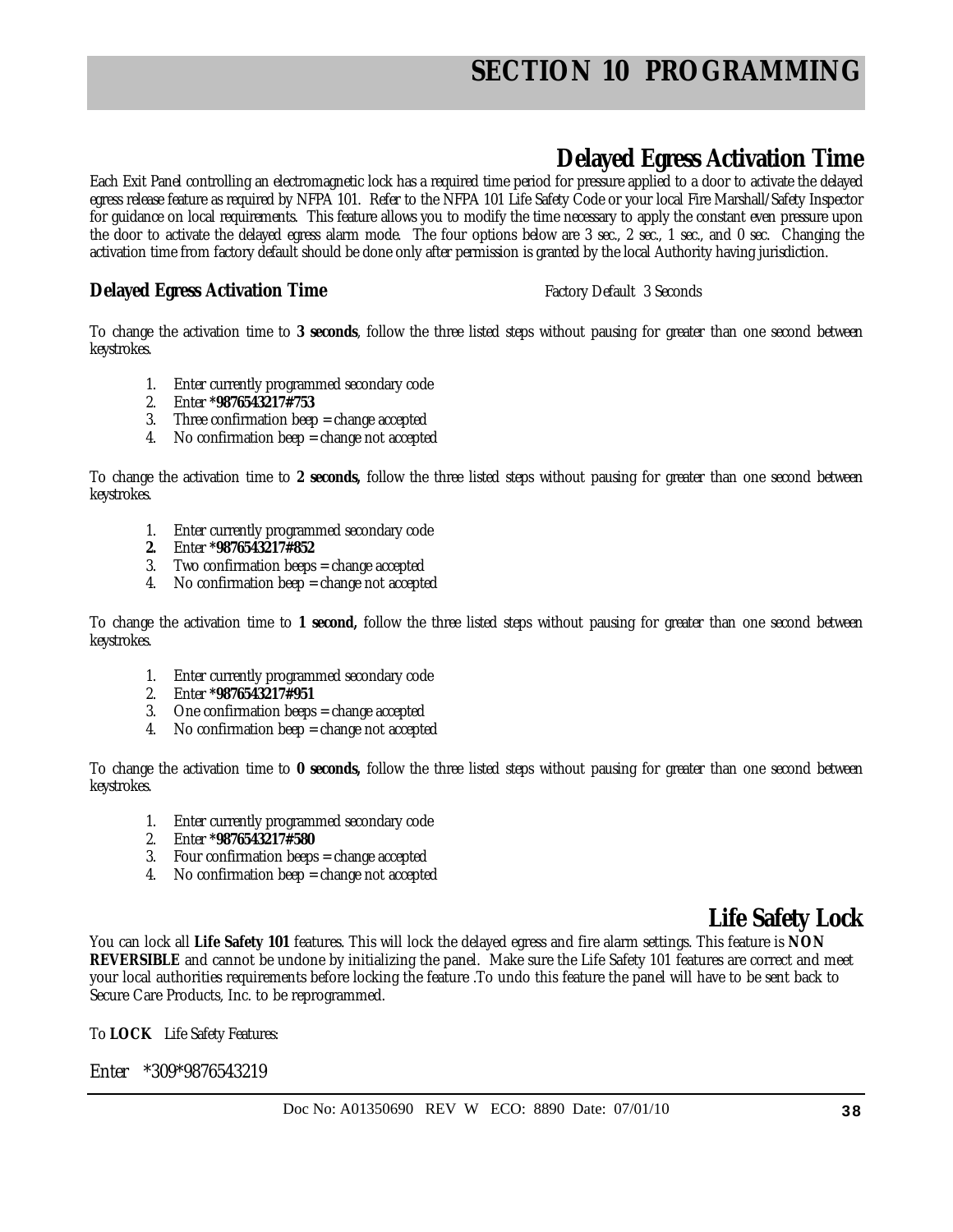## **Latching Delayed Egress**

Each Exit Panel controlling an electromagnetic lock has a required time period for pressure applied to a door to release the locking feature as required by NFPA 101. This feature, when enabled, allows the door to remain unlocked once the delayed egress feature is activated until an authorized reset code is entered into the Exit Panel.

### **Latching Delayed Egress** Factory Default Disabled

To **enable** the latching delayed egress feature, follow the three listed steps without pausing for greater than one second between keystrokes.

- 1. Enter currently programmed secondary code
- 2. Enter **\*9876543217#999**
- 3. Four confirmation beeps = change accepted

To **disable** the latching delayed egress feature, follow the three listed steps without pausing for greater than one second between keystrokes.

- 1. Enter currently programmed secondary code
- 2. Enter **\*9876543217#909**
- 3. Three confirmation beeps = change accepted

### **No Code/ Irreversible Delayed Egress**

Each Exit Panel controlling an electromagnetic lock has a required time period for pressure applied to a door to release the locking feature as required by NFPA 101. Refer to the NFPA 101 Life Safety Code or your local fire Marshall/safety inspector for guidance on local requirements. This feature, when enabled, will continue with the delayed egress after the activation time is passed. No Code will stop or reset the delayed egress until the door is opened and then closed. At this time you can reset the delayed egress.

### **No Code/ Irreversible Delayed Egress** Factory Default Disabled

To **enable** the No Code/ Irreversible delayed egress feature, follow the three listed steps without pausing for greater than one second between keystrokes.

- 1. Enter \*567 or the currently programmed secondary code
- 2. Enter **\*9876543217#666**
- 3. Three confirmation beeps or blinks = change accepted

To **disable** the No Code/ Irreversible delayed egress feature, follow the three listed steps without pausing for greater than one second between keystrokes.

- 1. Enter \*567 or the currently programmed secondary code
- 2. Enter **\*9876543217#606**
- 3. One beep/blink confirmation = change accepted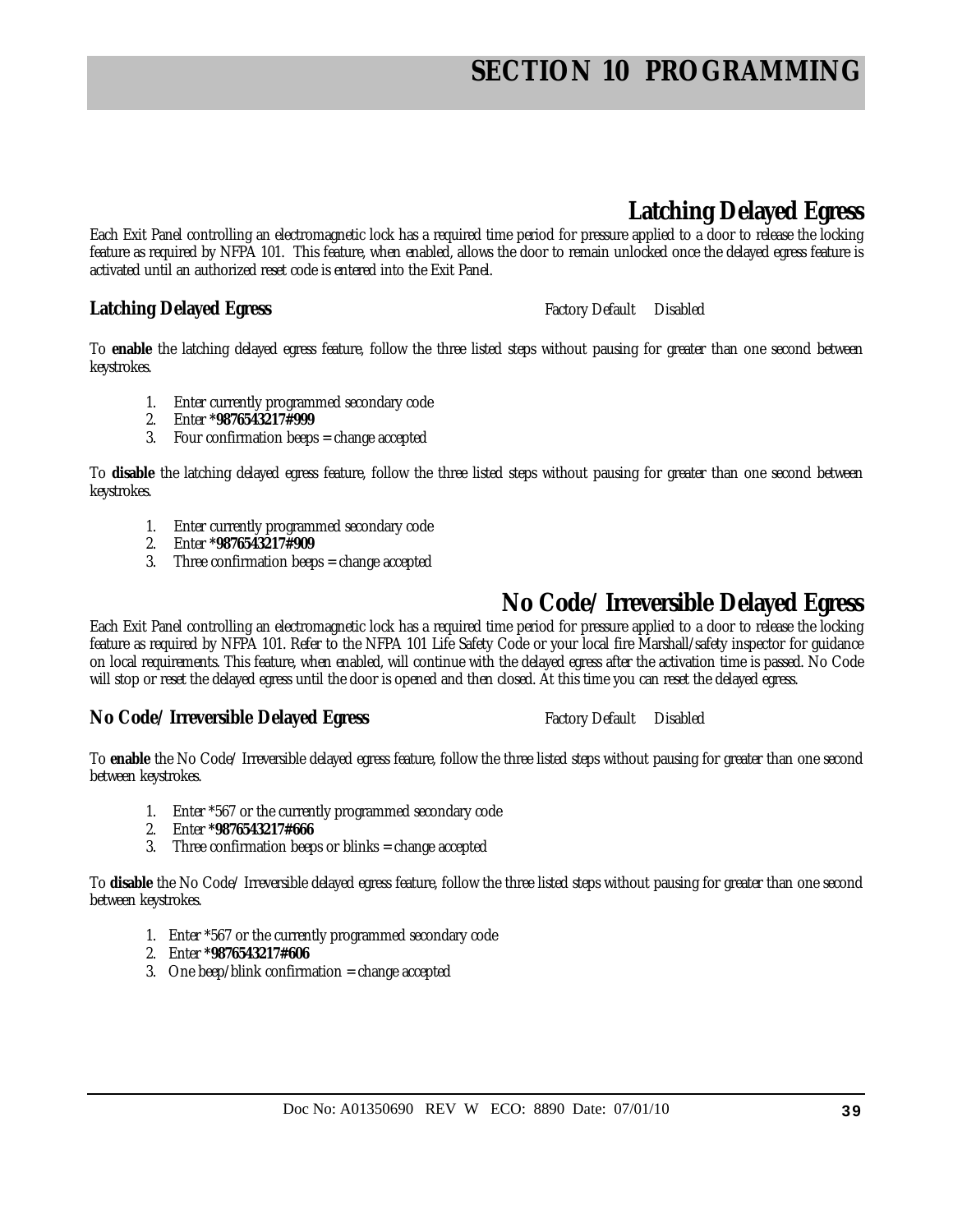## **Fire Alarm Input Selection**

**Fire Alarm Input Factory Default** Normally Open

To change to input of the Fire alarm relay enter the following:

**Normally Open** fire alarm contact active

- 1. Enter currently programmed secondary code
- 2. Enter **\*9876543216#000**
- 3. Two confirmation beeps = change accepted
- 4. One confirmation beep = change not accepted

**Normally Closed** fire alarm contact active

- 1. Enter currently programmed secondary code
- 2. Enter **\*9876543216#001**
- 3. Three confirmation beeps = change accepted
- 4. One confirmation beep = change not accepted

To **Enable** the Latching Fire Alarm

- 1. Enter \***567\*9876543216 #999**
- 2. Four confirmation beeps = change accepted
- 3. One confirmation beep = change not accepted

To **Disable** the Latching Fire Alarm

- 1. Enter \***567\*9876543216 #909**
- 2. Five confirmation beeps = change accepted
- 3. One confirmation beep = change not accepted

### **Panel ID Code**

**Latching Fire Alarm** 

Each Exit Panel requires its own unique ID code for reporting purposes on the CAN bus (if used). Any event message will be transmitted on the CAN bus beginning with the Exit Panel ID code followed by the message string. The Exit Panel ID is also supervised by the XIU for power.

**Panel ID Code Factory Default 255** 

To **change** the panel ID code, follow the three listed steps without pausing for greater than one second between keystrokes.

- 1. Enter currently programmed Secondary code
- 2. Enter \*9876543213#XXX  $(XXX = three digit number)$
- 3. Multiple confirmation beeps = change accepted
- 4. Single confirmation beep = change declined

To **view** the Exit Panel ID code, follow the three listed steps without pausing for greater than one second between keystrokes.

- 1. Enter currently programmed Secondary code
- 2. Enter \*9876543213#999
- 3. Three series of blinks separated by pauses.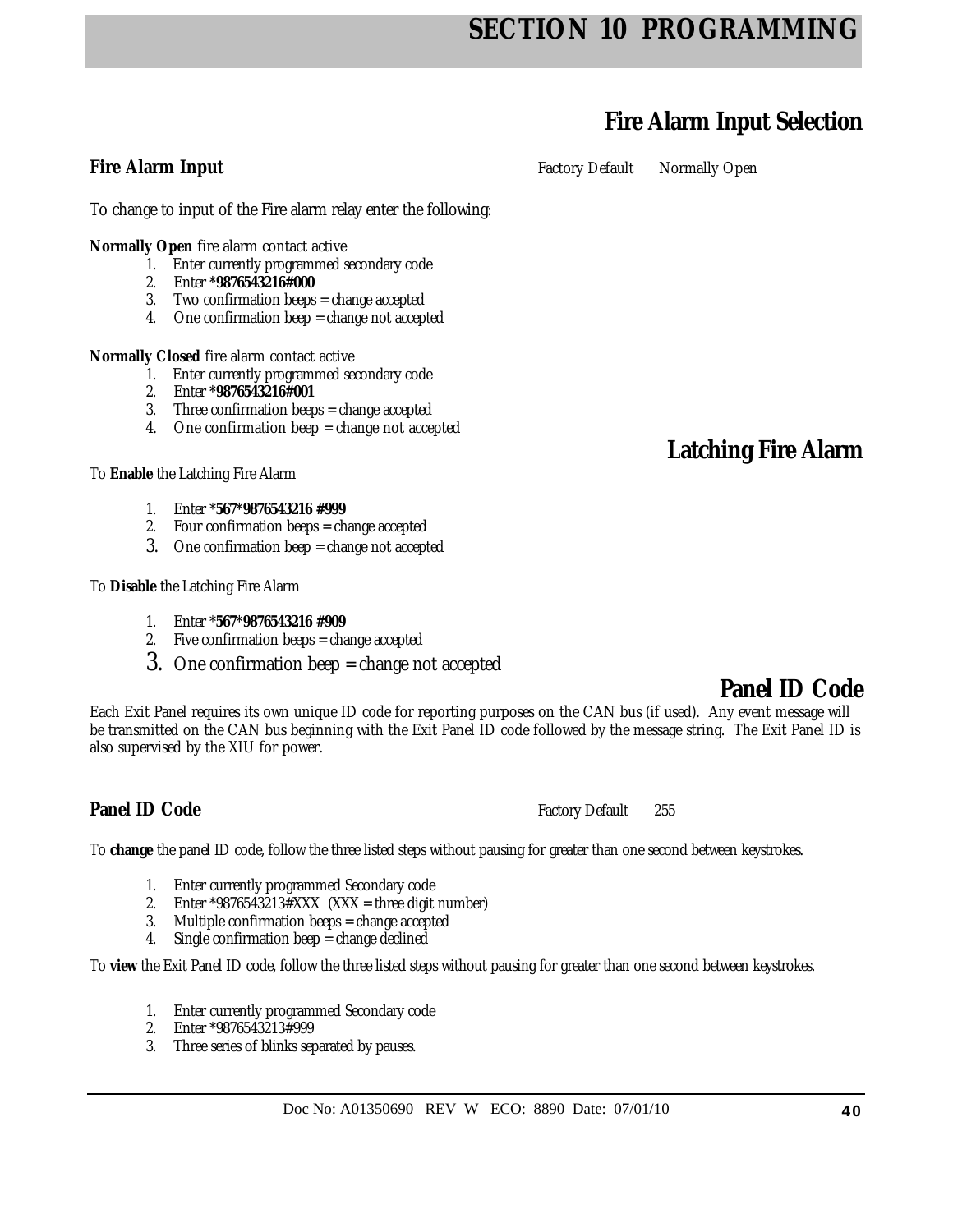### **Toggle On / Toggle Off**

**System is armed or disarmed Factory Default Armed** 

To toggle off enter **\*567 \*3** holding until one beep is heard

To toggle on enter **\*567 \*3** holding until three beeps are heard

**Date Time Change** 

To change just the day and time in Pm programming for day light savings.

Step1: **\*567 \* 9 8 7 6 5 4 3 2 1** hold **1** for one beep: Step 2: Press **1 – 7**: to enter current day (Monday being **1** and Sunday being **7**). 2 beeps Step 3: Enter 4 digit current times. (Example: 1500 hours is 3:00 pm) 3 beeps

When you are done entering the new day and time press # to exit the programming.

### **PM Mode Feature**

The new PM Mode feature allows the user to select different Lock and Unlock times for different days of the week to automatically arm and disarm the door system. This will allow more control of unauthorized traffic through the protected door during those times. **NOTE: PM Mode programming for panels shipped prior to May 10th 2010 please refer to Appendix F in the back of the manual.**

Note: All times are entered in Military Time and **\*567** is replaced with current secondary code if changed.

Step1: **\*567 \* 9 8 7 6 5 4 3 2 1** hold **1** for one beep:

Step 2: Press **1 – 7**: to enter current day (Monday being **1** and Sunday being **7**). 2 beeps

Step 3: Enter 4 digit current times. (Example: 1500 hours is 3:00 pm) 3 beeps

Step 4: Enter **1 – 7** (if you want individual times for different days of the week), or **0** (to program panel for every day) 1 beep

Step 5: Enter 4 digit unlock time. 2 beeps

Step 6: Enter 4 digit lock time. 3 beeps

Step 7: Repeat steps 4 - 6 if you are programming additional days of the week or press **#** to exit

**If enabled the PM programming is set at factory default to lock down for 24 hours seven days of the week. If programming the panel for different days you must enter a lock and unlock time for each day of the week. Example on Monday I don't want the door to lockdown at all so I will have to enter a time for a one minute lockdown: lock at 0100 and unlock at 0101.** 

**To disable and enable PM mode \*567 \* 9 8 7 6 5 4 3 2 1** hold the **1** for one beep, Press **9** to toggle PM mode on or off. 5 beeps enabled, 3 beeps disabled

### **500 DE ONLY**

Enter **\* 567 \* 9 8 7 6 5 4 3 2 1** hold **1** for one beep Press **8**: year, month, day of the month setting 6 beeps Enter 4 digit current year. 3 beeps Enter 4 digit Current month. (00??) 2 beeps Enter 4 digit Current day of the month (00??) 1 beep (At this point continue with current day, time, and lock times). Enter **#** to exit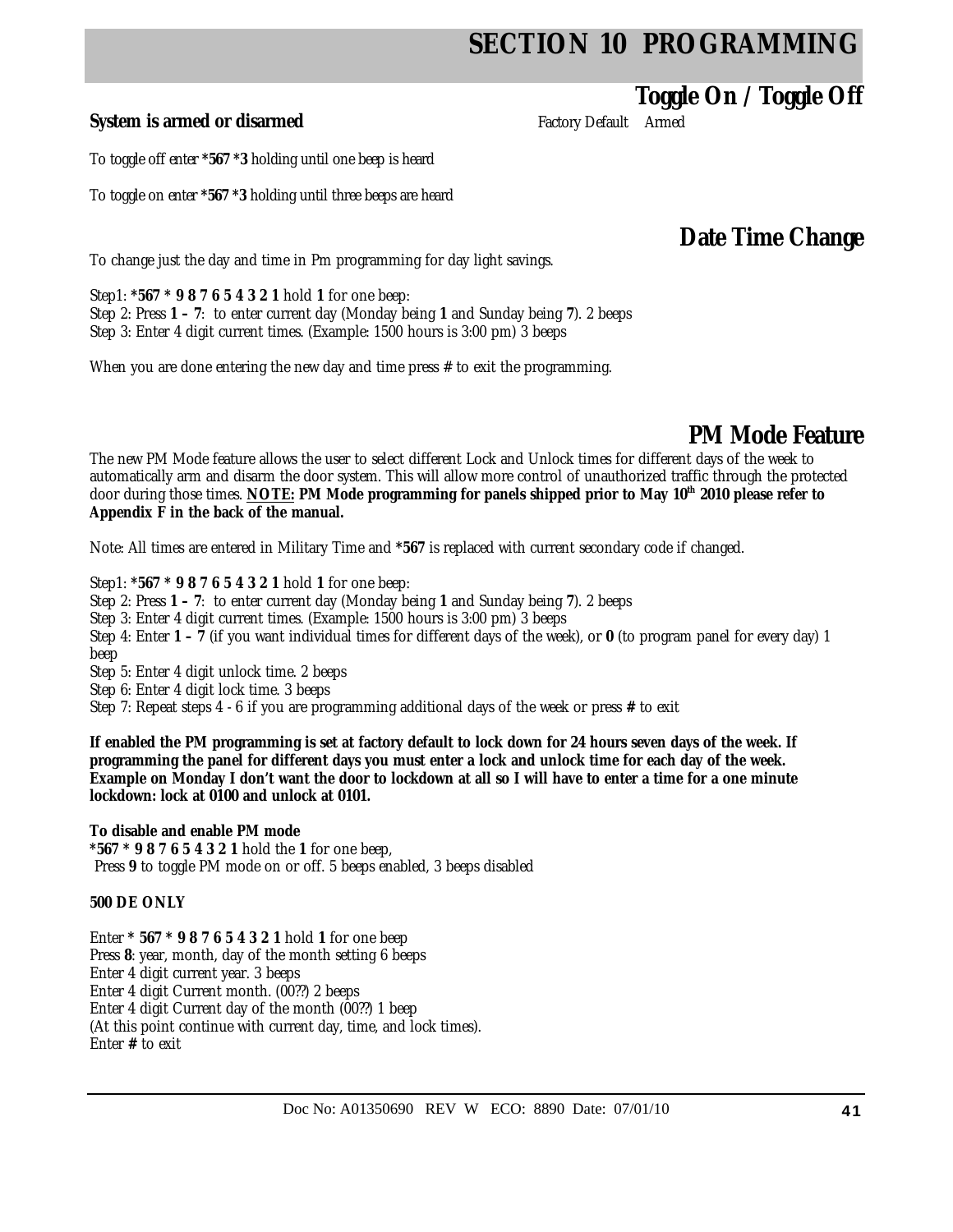**To check current times for PM mode** 

**\*567 \* 9 8 7 6 5 4 3 2 1** and hold **1** for one beep: Press **0**: enter next code for time / date setting beep out. 1 beep feedback

4096 current time 4097 unlock time Monday 4353 lock time Monday 4098 unlock time Tuesday 4354 lock time Tuesday 4099 unlock time Wednesday 4355 lock time Wednesday 4100 unlock time Thursday 4356 lock time Thursday 4101 unlock time Friday 4357 lock time Friday 4102 unlock time Saturday 4358 lock time Saturday 4103 unlock time Sunday 4359 lock time Sunday

### **500 DE ONLY**

Enter **\*567 \* 9 8 7 6 5 4 3 2 1** hold **1** for one beep

4231 beep out days 4233 beep out months 4237 beep out years

**Software Version** 

To verify the software version:

- 1. Enter \***567**\***2** and hold
- **2.** Count the beeps. It should be a four digit number (10 beeps=0)

**Elevator Mode** 

**Elevator Mode Factory Default** Disabled

In normal operation the AUX relay will operate normally, the NO relay will close during alarms and the NC relay will OPEN during alarms. When the Exit Panel loses all power, the NC relay will remain Closed and the NO will remain OPEN. This feature only affects the AUX relays when the power is powered down

To **enable** the elevator mode: Enter \***567 \*0** hold the 0 until 1 beep is heard

To **disable** the elevator mode: Enter **\*567 \*0** hold the zero until 2 beeps are heard

When the elevator mode feature is enabled the AUX relays will change to the alarm state when the panel loses power. (Relays will change state).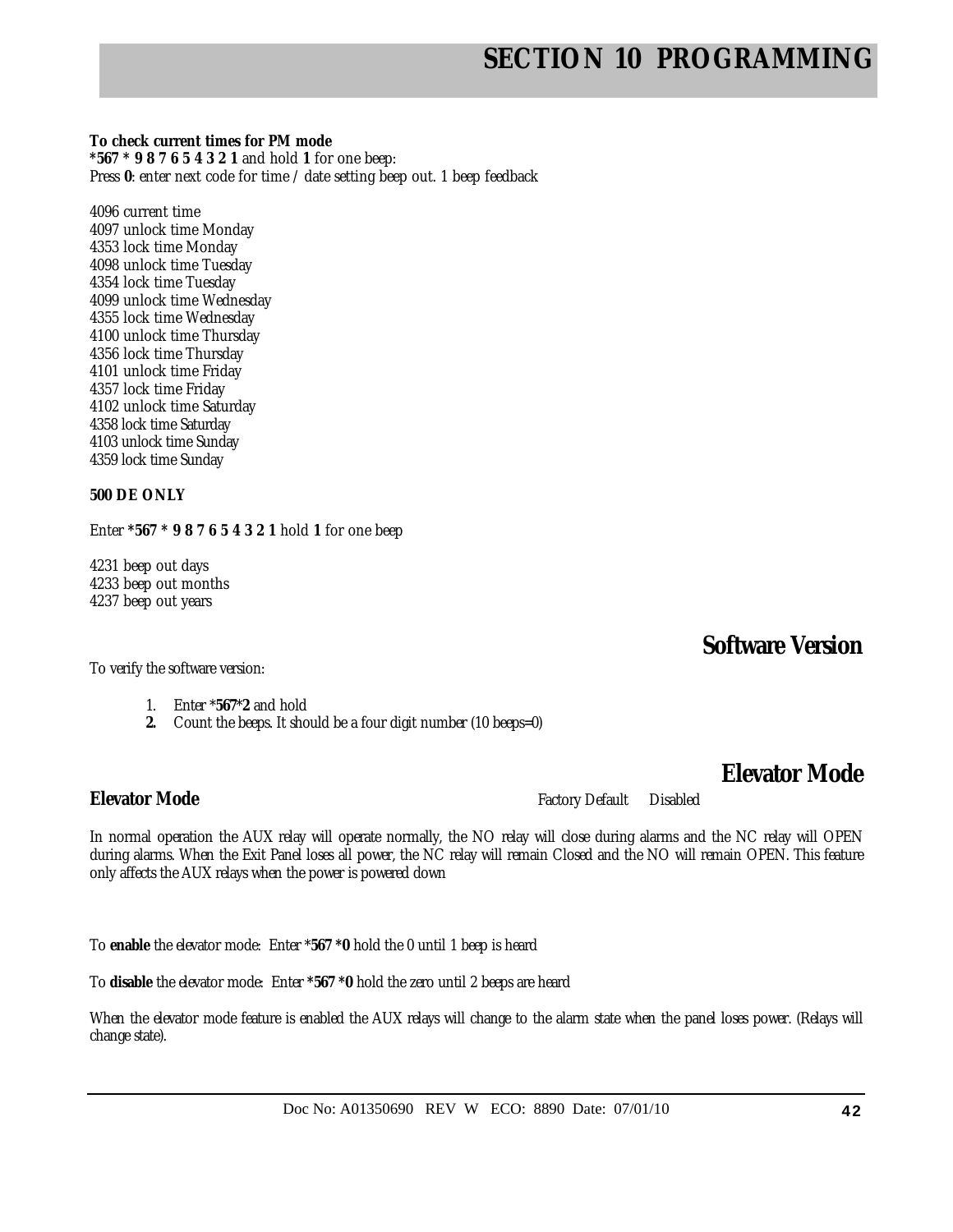### **Four Digit Escort Code Using the Month and Year**

### **Four Digit Escort Code Factory Default** Disabled

You are able to program a four digit escort code into the 500DE Exit Panel. You can enter \*@@## where @@ is the month (digits 01 to 12), and ## is the last two digits of the year (digits 00 to 99). For Example, to escort through a door in February 2009, you would enter \*0209.

To **enable** this feature enter: **\*567\*9876543215#997**, you should get 4 conformation beeps. To **disable** this feature enter: **\*567\*9876543215#907**, you should get 2 conformation beeps.

To program the date information enter:

- 1. **\*309\*9876543211**, you should get 4 conformation beeps.
- 2. Enter the 4 digit year. (Example: enter 2009), you should get 3 beeps.
- 3. Enter the month preceded by two zeros. (Example: enter 0002 for February, 0011 for November), you should get 2 beeps.
- 4. Enter the day preceded by two zeros. (Example: enter 0021 for the 21<sup>st</sup> day of the month), you should get 1 beep.
- 5. Enter the current time of day in military time, you should get 2 beeps.
- 6. Enter the PM off time in military time, you should get 3 beeps.
- 7. Enter the PM on time in military time, you should get 4 beeps.

This feature automatically adjusts itself from month to month and year to year. This feature also corrects itself for leap year.

To Verify the month/year/day settings, enter**: \*567\*987654321** hold the **1** until 1 beep is heard. Enter **5555** to beep out the year in three digits. (The first digit beeped out can be ignored) Enter **4444** to beep out the month in three digits. (The first digit beeped out can be ignored) Enter **3333** to beep out the day in three digits. (The first digit beeped out can be ignored)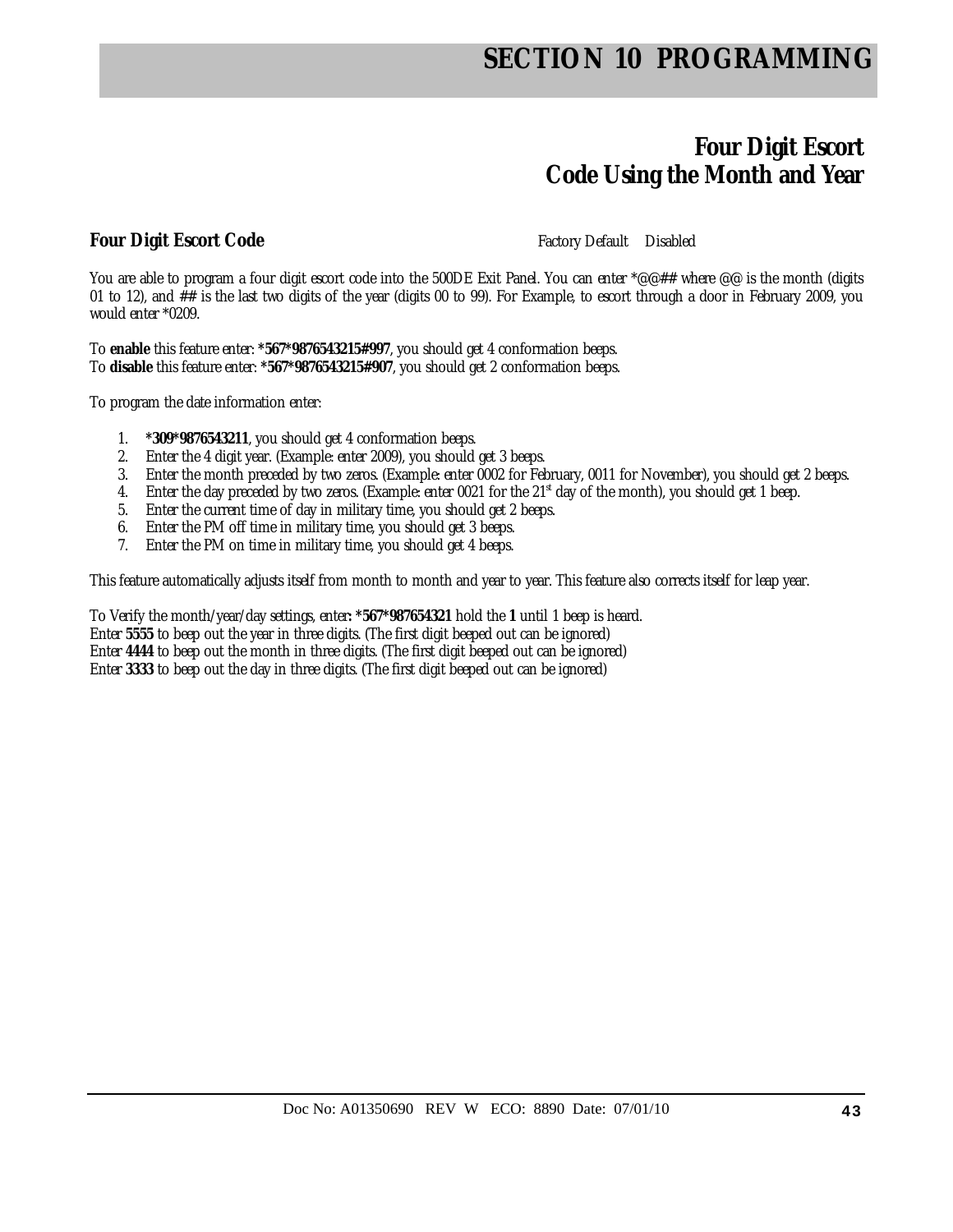# **SECTION 11 TESTING**

### **500DE Recommended Weekly Testing Perimeter Control**

### **Escort Feature Test**

Enter the reset code into the keypad on the 500DE Exit Panel. The red LED should turn off and the green LED should turn on. Open the door. No alarm condition should be activated. Close the door.

#### **Anti-Tailgate Feature Test**

Enter the reset code into the keypad on the 500DE Exit Panel. The red LED should turn off and the green LED should turn on. Open the door. No alarm condition should be activated. Close the door. The 500DE Exit Panel should immediately re-arm itself when door is completely closed.

#### **Remote Keypad Test**

If a Remote Keypad has been installed with the 500DE Exit Panel, repeat the anti-tailgate feature test using the Remote Keypad.

#### **Push Button Test**

If a Push Button has been installed with the 500DE Exit Panel, pass through the door from the Exit Panel side to the Push Button side using the reset code on the Exit Panel keypad. Close the door. Depress the Push Button. Open the door. No alarm condition should be activated.

### **Perimeter Control with Locks**

Verify that all wiring connections are complete and wired as shown in the diagrams included in this manual. The 500DE Exit Panel red LED should be on and the door should be armed and secured by the magnetic lock.

#### **Escort Feature Test**

Enter the reset code into the keypad on the 500DE Exit Panel. The red LED should turn off and the green LED should turn on. Open the door. No alarm condition should be activated. Close the door. The red LED on the 500DE Exit Panel should turn on. The Exit Panel should return to the armed mode and the lock should engage.

#### **Delayed Egress Feature Test**

With the door in the armed mode, apply pressure on the opening hardware of the door. The 500DE Exit Panel should begin to emit an audible indication that the delayed egress feature of the panel has been activated. Wait 15 seconds. The door should unlock and open if pushed upon. Close the door. Enter the reset code into the keypad. The 500DE Exit Panel should reset and return to the armed mode

### **Anti-Tailgate Feature Test**

Enter the reset code into the keypad on the 500DE Exit Panel. The red LED should turn off and the green LED should turn on. Open the door. No alarm condition should be activated at this point. Now close the door. The red LED should immediately turn on. The 500DE Exit Panel should be in the armed mode and the lock should engage. This is the Anti-Tailgate feature

#### **Door Status Feature Test**

Enter the reset code into the keypad on the 500DE Exit Panel. The red LED should turn off and the green LED should turn on. Open the door. No alarm condition should be activated at this point. Keep the door open for 30 or more seconds. The 500DE Exit Panel should go into an alarm mode. Close the door and enter the reset code into the keypad. The 500DE Exit Panel should now be in the armed mode with the red LED on.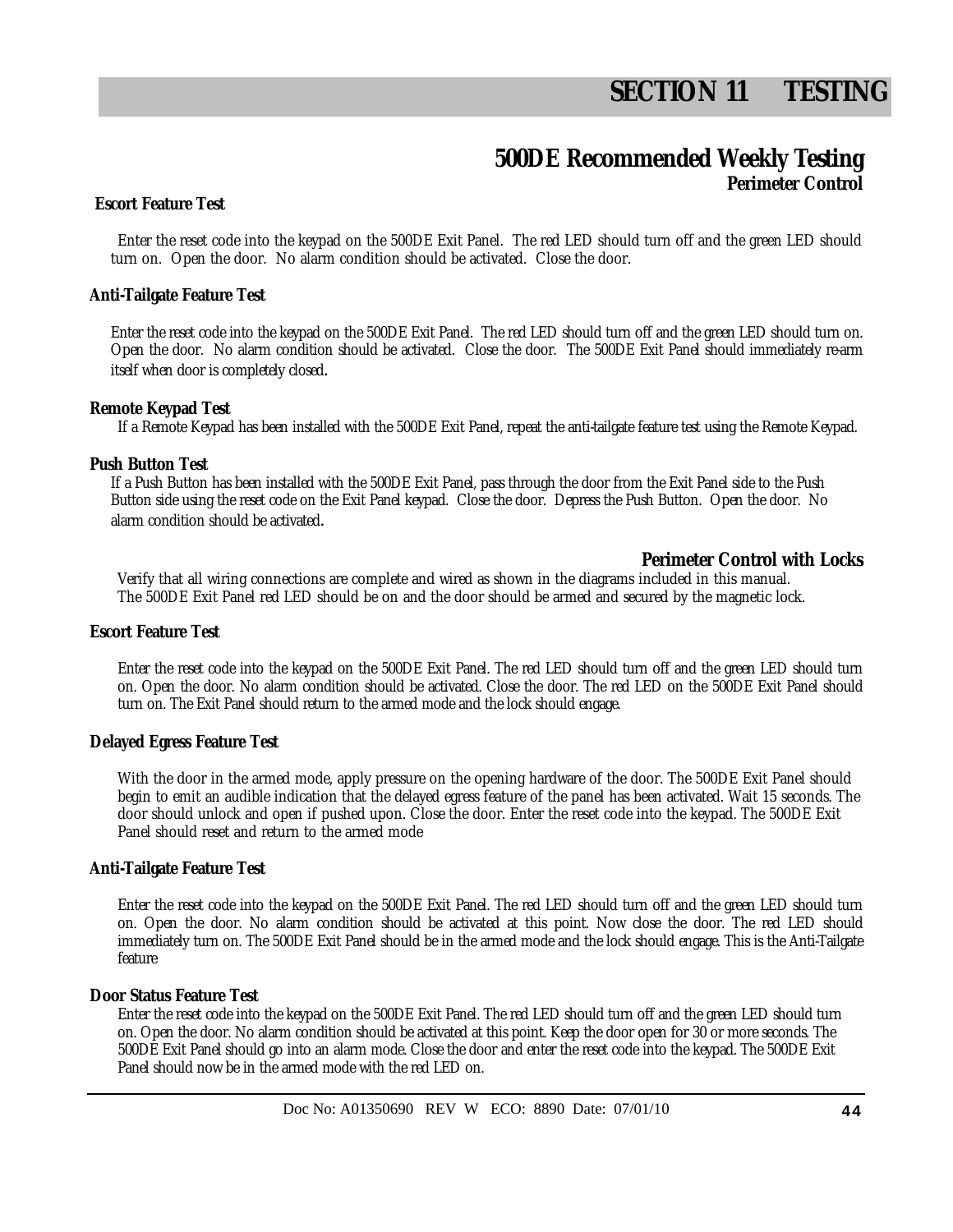# **SECTION 11 TESTING**

### **Fire Alarm Release Feature Test**

Place the fire alarm system into the alarm mode and verify that all locks release. The 500DE Exit Panels should be in the fire alarm release alarm condition.

### **500DE Recommended Annual Servicing Battery Replacement**

The battery should be replaced annually with a rechargeable 9VDC battery only.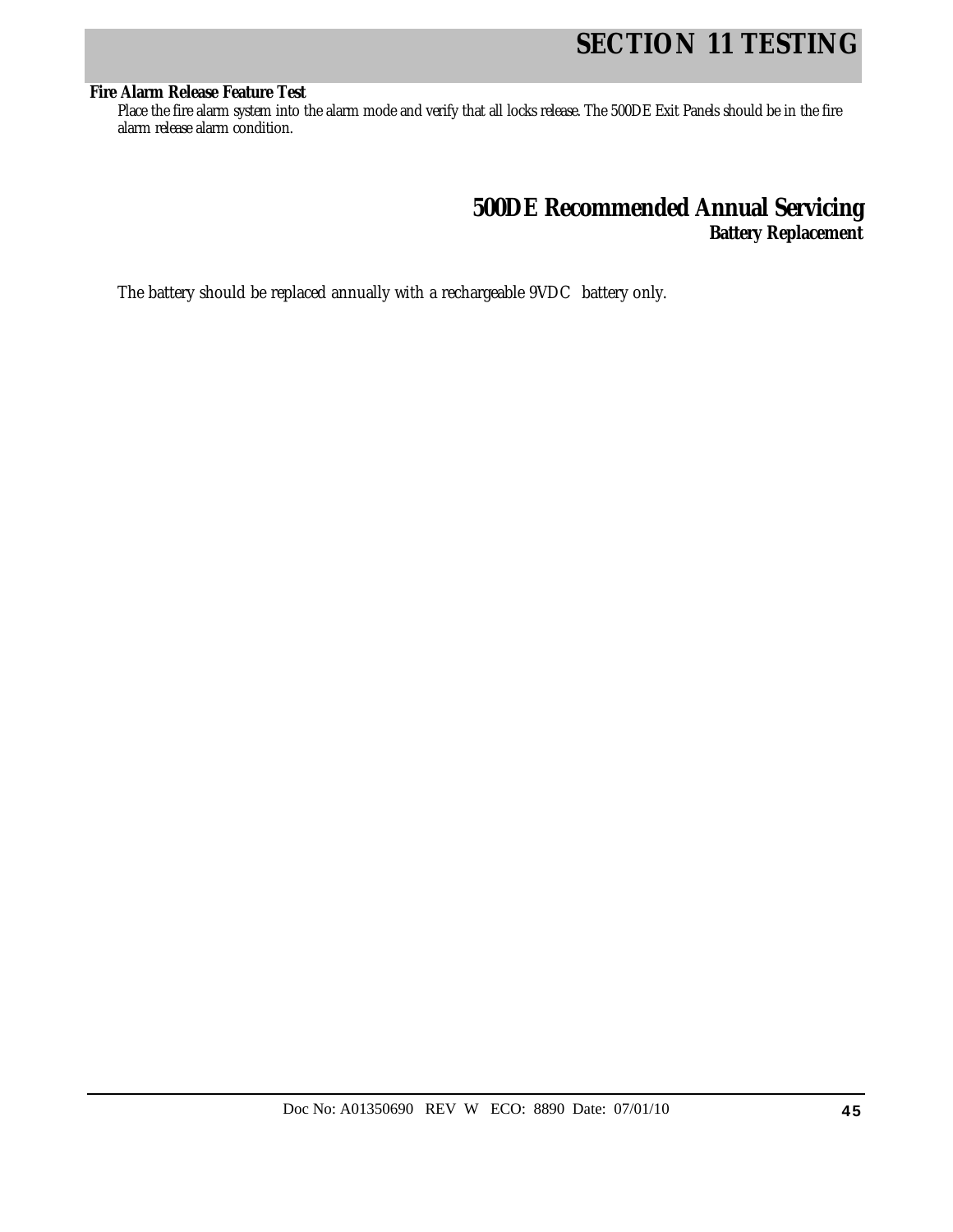# **SECTION 12 TROUBLESHOOTIN**

### Symptom 1: **LED's on the 500DE Exit Panel are off.**

### **Potential causes and corrective actions**:

- Power switch on the 500DE Exit Panel is in the OFF position.
- Improper output voltage: Check the plug in the transformer for proper output voltage.
- Verify that the AC outlet power supply is connected and has an output of 110-120VAC.
- The problem may be in the 500DE Exit Panel. Replace the Exit Panel.

### Symptom 2: **The red LED is on but the 500DE Exit Panel will not alarm when the door is opened.**

### **Potential causes and corrective actions**:

- Check the door contacts for proper operation. closed loop when the door is closed, open loop when the door is open..
- Check door contact wiring. When the door contacts are mounted on a pair of doors, the door contacts must be wired in series.
- Check for broken or shorted door contacts. If found, replace the door contacts.
- The problem may be in the 500DExit Panel. Replace the Exit Panel.

### Symptom 3: **The 500DE Exit Panel goes into alarm instantly when powered up (constant audible alarm, flashing and toggling LED's)**

### **Potential causes and corrective actions**:

- Check the door contacts for proper operation. closed loop when the door is closed, open loop when the door is open..
- The door may not be closing properly. The contacts are not closing.
- The door contacts may not be mounted properly. The gap may be too large between the door contacts.  $\frac{1}{4}$  inch is the proper spacing.
- Check for broken or shorted door contacts. If found, replace the door contacts
- The problem may be in the 500DE Exit Panel. Replace the Exit Panel.

### Symptom 4: **The 500DE Exit Panel will not reset.**

#### **Potential causes and corrective actions**:

- The incorrect reset code is being entered into the keypad. Verify proper reset code and enter into keypad. (Try factory default reset code \*234)
- The keypad is damaged. Replace the Keypad .
- The Push Button input may be shorted. Disconnect any wires connected to the Push Button input and retest.
- The problem may be in the 500DE Exit Panel. Replace the Exit Panel

### Symptom 5: **The 500DE Exit Panel goes into delayed egress alarm without pressure being applied to the door hardware.**

#### **Potential causes and corrective actions**:

.

- Verify proper wiring of delayed egress switch. Disconnect the egress switch wiring from the back of the Exit Panel and check. Open circuit when door is closed and locked; closed circuit when pressure is applied to door .
- Disconnect the delayed egress switch wiring from the Exit Panel. If the problem persists, replace the 500DE Exit Panel. If the problem stops, check the alignment of the lock. If the lock is not properly aligned during installation, the delayed egress switch may be activated from misalignment.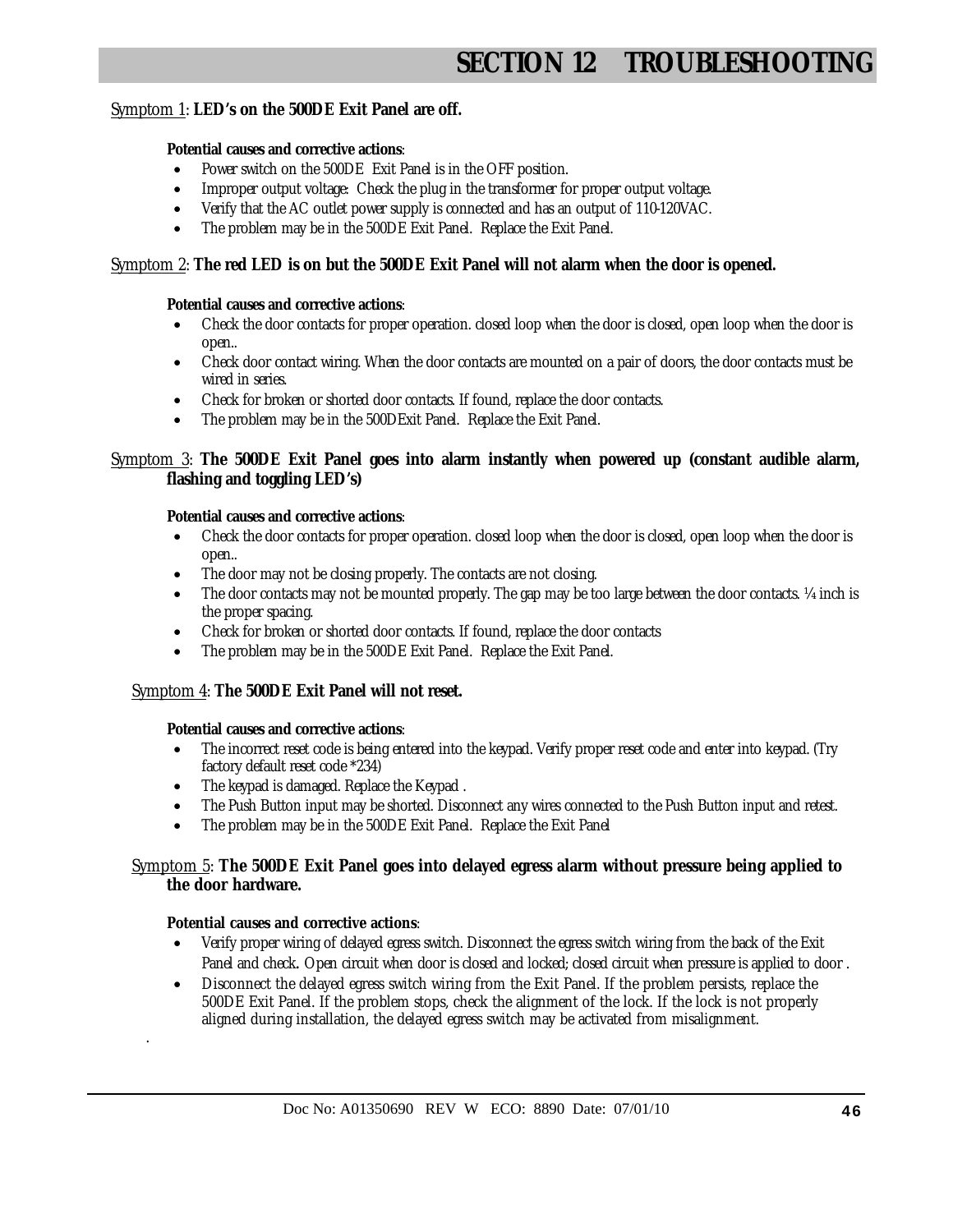### Symptom 5: **The 500DE Exit Panel goes into delayed egress alarm without pressure being applied to the door hardware. (continued)**

- Check the door for proper operation. If the door does not close properly or completely, the delayed egress switch may be activated.
- Lock armature may not be mounted properly. Verify that the correct hardware has been placed on the bolt that connects the armature to the through bolt on the door.

### Symptom 6: **The upper right LED on the 500DE Exit Panel is flashing.**

### **Potential causes and corrective actions**:

- The fire alarm input is activated. Disconnect the fire alarm input from the Exit Panel. If the problem persists, replace the 500DE Exit panel. If the problem stops, verify proper fire alarm relay connections. Normally open dry contact relay, closed upon alarm is required.
- Verify that all Exit Panels connected to the fire alarm relay are turned on and operating.
- If more than one Exit Panel is connected to a single fire alarm relay, all Exit panels must be turned on.
- Verify proper fire alarm wiring. (Multiple door fire alarm interface connection) The polarity of the connections is important. All Exit panels connected to a common relay in the fire alarm panel must be connected in parallel.
- Verify that the fire alarm relays are programmed for proper position NO or NC.

### Symptom 7: **The green LED is on and the 500DE Exit Panel does not alarm when the door is open.**

### **Potential causes and corrective actions**:

- The Exit Panel is in Toggle Off mode. Enter \*567\*3 and hold the "3". After approximately ten seconds, the 500DE Exit Panel should beep once and the red LED should turn on.
- The PM Program is being used and the Exit panel is in the PM program off time.
- The Push Button interface is shorted. Disconnect the Push Button from the 500DE Exit panel.

### Symptom 8: **The 500DE Exit Panel is operating properly but the PM program does not seem to be working. The Exit Panel does not arm at the programmed time.**

### **Potential causes and corrective actions**:

- The Exit Panel has lost PM programming. Make sure the ground wire is attached to the Exit Panel as specified and reprogram the Exit panel. (Static discharge can cause loss of programming).
- The PM programming has not been enabled. Enter \*567\*987654321, holding the "1" until two confirmation beeps are heard. Then press 9999.
- The Exit Panel has been programmed incorrectly. Reprogram the Exit Panel.

### Symptom 9: **The Push Button input does not seem to be working. (The Red LED is on and the 500DE Exit Panel is working properly).**

### **Potential causes and corrective actions**:

- Disconnect the Push Button wiring and check for opens or shorts.
- Momentarily short the Push Button input on the 500DE Exit Panel. The green LED should turn on and the Exit Panel should be disarmed.
- If the problem persists, replace the 500DE Exit Panel.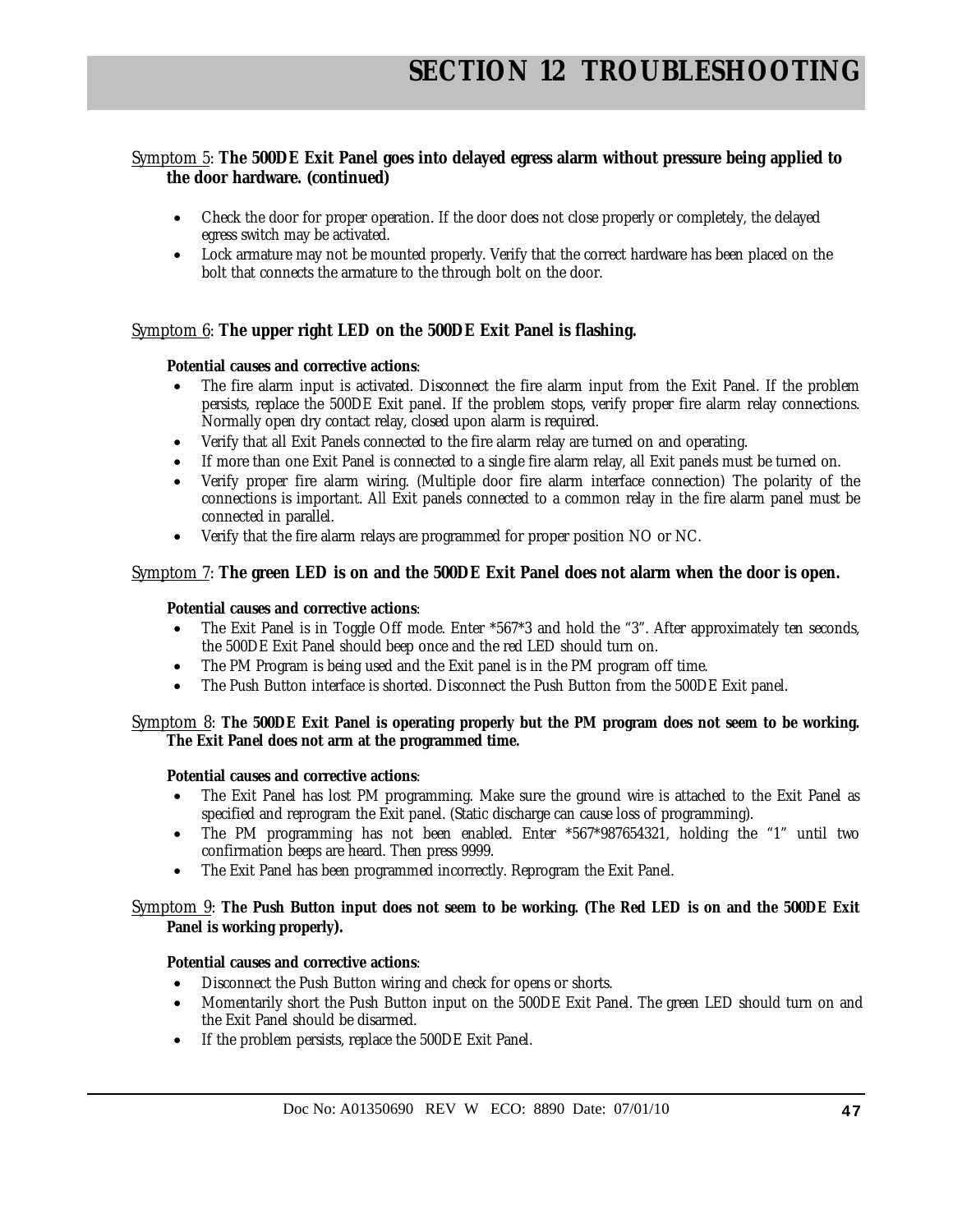### Symptom 10: **The Remote Keypad is not operating. All other functions are operating properly.**

#### **Potential causes and corrective actions**:

- Verify that the proper reset code is being entered into the Remote Keypad. The Remote Keypad must use the same reset code as the panel.
- Verify the wiring of the Remote Keypad. If the ribbon cable has been plugged onto the Remote Keypad connector incorrectly or the ribbon cable is not completely onto the connector there could be a problem.
- Broken or shorted keypad connector on the Exit Panel or the Keypad. Visually inspect for damage or short circuit of pins.
- Broken or loose conductor in the ribbon cable. Visually inspect the cable for damage to conductors. Using an ohm meter, test each conductor for continuity.
- Broken Remote Keypad. Replace the Remote Keypad.

### Symptom 11: **The anti-tailgate feature of the Exit Panel is not operating properly.**

#### **Potential causes and corrective actions**:

- The anti-tailgate feature of the Exit Panel is triggered by the opening and closing of the magnetic door contacts connected to the Exit Panel. If the door contacts are not operating properly, the anti-tailgate feature will not work properly. Verify the magnetic door contacts wiring and operation.
- There may be a problem with the 500DE Exit Panel. Replace the 500DE Exit Panel.

#### Symptom 12: **The Nurse Station connected to the 500DE Exit Panel is in alarm constantly, although the Exit Panel is not in alarm.**

### **Potential causes and corrective actions**:

- The Nurse Station is connected to a form "C" relay on the Exit Panel. Verify that the Nurse Station is connected to the correct relay ports, common and normally open.
- Shorted wire connecting the 500DE Exit panel and the Nurse Station. Disconnect the wiring to the Nurse Station. If the problem persists, replace the Nurse Station. If the problem is corrected, the problem is in the wire or the 500DE Exit Panel.
- If the Nurse Station wire is okay, verify that the relay on the Exit panel is working properly. Testing the common and normally open terminals on the relay. You should read an open loop when the Exit panel is armed and a closed loop when the Exit Panel is in alarm.

### Symptom 13: **The electromagnetic lock energizes when the reset code is entered into the keypad and releases after the escort delay elapses.**

#### **Potential causes and corrective actions**:

• The electromagnetic lock is connected to the wrong relay ports on the back of the Exit Panel. There are two form "C" relays on the 500DE Exit Panel. The lock must be wired to the normally open and common lock terminals on the Exit Panel.

#### Symptom 14: **The 500DE Exit Panel beeps every 15 seconds.**

#### **Potential causes and corrective actions**:

- The Exit Panel is on battery backup. Remove the battery and see if the Exit Panel is still powered up. Check the DC voltage input.
- The voltage has dropped below 10 volts DC. The Exit Panel must see at least 10 volts DC..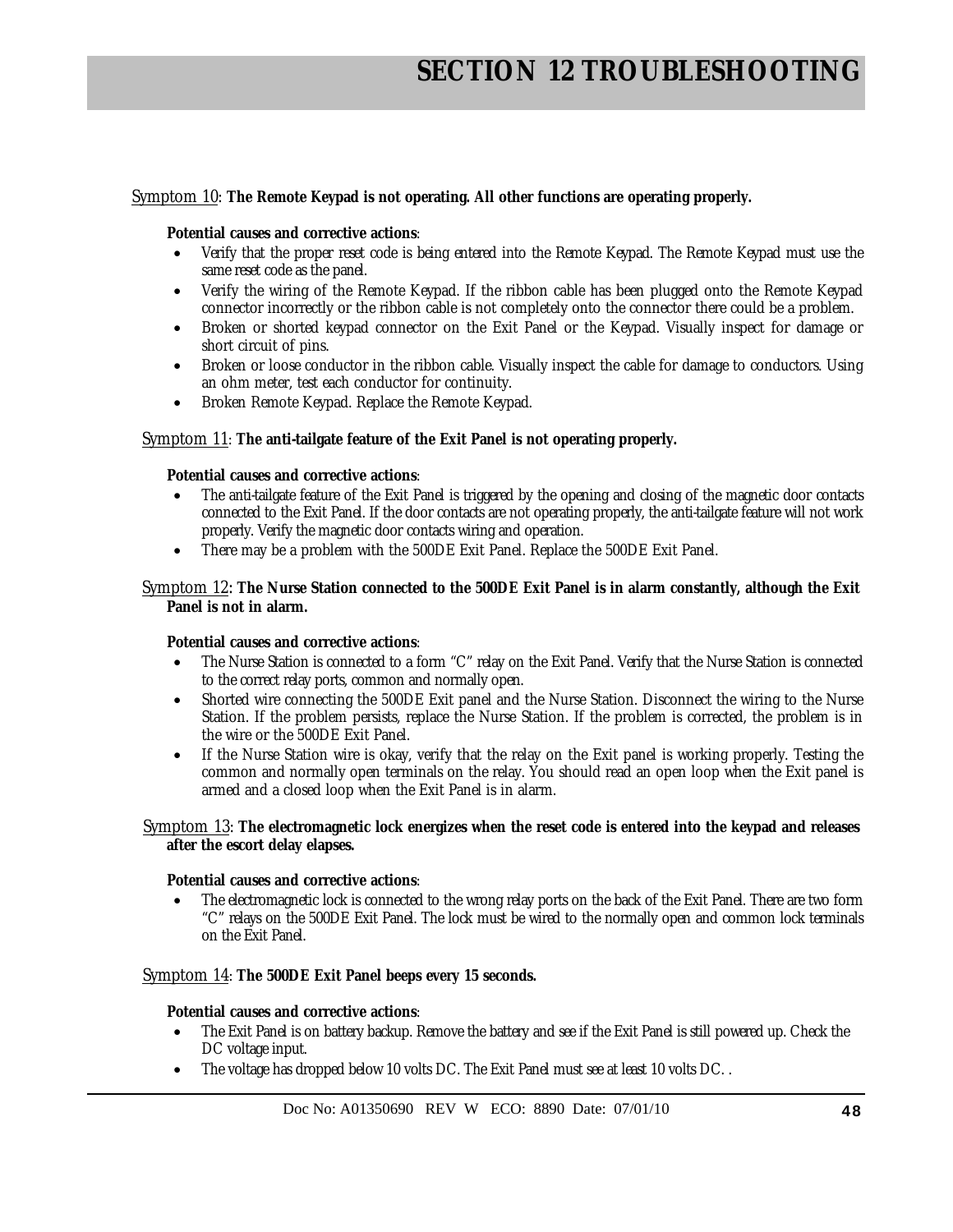## **SECTION 13 GENERAL PRODUCT WARRANTY STATEMENT**

BY PERMITTING INSTALLATION OR BY MAKING USE OF ANY PRODUCT OR SERVICE DESIGNED OR MANUFACTURED BY SECURE CARE PRODUCTS, INC. ("SECURE CARE") (INCLUDING SUPPORT SERVICES, MAINTAINED SOFTWARE AND MAJOR RELEASES, WHETHER OR NOT IT IS COVERED BY ANY SOFTWARE MAINTENANCE OR LICENSE AGREEMENT) ("THIS PRODUCT"), YOU ACKNOWLEDGE THAT YOU HAVE READ ALL THE TERMS AND CONDITIONS OF THIS GENERAL PRODUCT WARRANTY STATEMENT, THAT YOU UNDERSTAND THEM, AND THAT YOU AGREE TO BE BOUND BY THEM. YOU UNDERSTAND THAT, IF YOU PURCHASED THIS PRODUCT FROM ANY AUTHORIZED DISTRIBUTOR OF SECURE CARE, THAT DISTRIBUTOR IS NOT SECURE CARE'S AGENT AND IS NOT AUTHORIZED TO MAKE ANY REPRESENTATIONS OR WARRANTIES OR TO AGREE TO ANY TERMS OR CONDITIONS WHICH ARE DIFFERENT FROM ANYTHING EXPRESSLY SET FORTH IN THIS GENERAL PRODUCT WARRANTY STATEMENT.

If you do not agree to the terms and conditions of this General Product Warranty Statement, do not permit the installation or make use of this Product and promptly return this Product to the place where you obtained it for a full refund. If you have any difficulty obtaining a refund, please contact Secure Care at the telephone number provided in Section 2.B below.

### **1. Notices**

 **A**. ALL LOCKS USED WITH THE SECURE CARE SYSTEM ARE DESIGNED, MANUFACTURED, LABELED AND DELIVERED SOLELY BY AN INDEPENDENT VENDOR OVER WHOM SECURE CARE HAS NO CONTROL AND FOR WHOSE ACTIONS OR FAILURES TO ACT SECURE CARE DISCLAIMS ALL RESPONSIBILITY. REGARDLESS OF WHETHER THE LOCKS CARRY SECURE CARE'S LOGO OR NAME OR ANY OTHER TRADEMARK, SERVICE MARK OR TRADE NAME USED OR CLAIMED BY SECURE CARE, SECURE CARE DISCLAIMS ALL WARRANTIES, EXPRESS OR IMPLIED, WITH RESPECT TO THE LOCKS AND/OR THEIR USE WITH OR OPERATION IN THE SECURE CARE SYSTEM, INCLUDING, WITHOUT LIMITATION, ALL IMPLIED WARRANTIES OF MERCHANTABILITY, FITNESS FOR A PARTICULAR PURPOSE, TITLE AND/OR NON-<br>INFRINGEMENT. SECURE CARE ALSO DISCLAIMS ALL OBLIGATIONS WITH RESPECT TO THE LOCKS SECURE CARE ALSO DISCLAIMS ALL OBLIGATIONS WITH RESPECT TO THE LOCKS AND/OR THEIR USE WITH OR OPERATION IN THE SECURE CARE SYSTEM THAT MIGHT OTHERWISE ARISE OR BE IMPLIED FROM THE FACT THAT SUCH LOCKS CARRY SECURE CARE'S LOGO OR NAME OR ANY OTHER TRADEMARK, SERVICE MARK OR TRADE NAME USED OR CLAIMED BY SECURE CARE OR FROM THE DELIVERY OR INSTALLATION OF THE LOCKS WITH SECURE CARE SOFTWARE, PARTS AND/OR PRODUCTS OR FROM A COURSE OF DEALING OR USAGE IN TRADE. ALL RESPONSIBILITY FOR DESIGNING, MANUFACTURING, LABELING AND WARNING OF HIDDEN DEFECTS OR DANGERS IN THE LOCKS AND/OR THEIR USE WITH AND OPERATION IN THE SECURE CARE SYSTEM RESTS EXCLUSIVELY WITH THE INDEPENDENT VENDOR, AND ANY CLAIMS, COSTS, DAMAGES OR LIABILITIES ARISING FROM THE LOCKS AND/OR THEIR USE WITH OR OPERATION IN THE SECURE CARE SYSTEM SHALL BE MADE SOLELY AGAINST THE INDEPENDENT VENDOR.

 **B**. IF YOU PURCHASE COMPUTER HARDWARE THROUGH SECURE CARE AND REQUEST THAT SECURE CARE SOFTWARE BE INSTALLED AND TESTED ON THAT HARDWARE AT THE FACTORY, SECURE CARE WARRANTS ONLY THAT THE HARDWARE AND THE SOFTWARE PACKAGES WERE INSTALLED, SET-UP AND TESTED PRIOR TO SHIPMENT IN ACCORDANCE WITH ALL SECURE CARE PRODUCT MANUALS AND THAT, AT THE TIME THE HARDWARE AND THE SOFTWARE PACKAGES WERE FINALLY INSPECTED AT THE FACTORY, THEY WERE PERFORMING (SUBJECT TO SECURE CARE'S SPECIFIED TOLERANCES) IN ACCORDANCE WITH SECURE CARE'S SPECIFICATIONS. SECURE CARE WILL NOT BE RESPONSIBLE FOR ANY DEFECTS IN OR PROBLEMS CAUSED BY THE HARDWARE, ALL CLAIMS FOR WHICH MUST BE MADE TO THE HARDWARE MANUFACTURER AND/OR VENDOR. SECURE CARE DISCLAIMS ALL WARRANTIES, EXPRESS OR IMPLIED, WITH RESPECT TO THE HARDWARE AND/OR ITS USE WITH OR OPERATION IN THE SECURE CARE SYSTEM, INCLUDING, WITHOUT LIMITATION, ALL IMPLIED WARRANTIES OF MERCHANTABILITY, FITNESS FOR A PARTICULAR PURPOSE, TITLE AND/OR NON-INFRINGEMENT. SECURE CARE ALSO DISCLAIMS ALL OBLIGATIONS WITH RESPECT TO THE HARDWARE AND/OR ITS USE WITH OR OPERATION IN THE SECURE CARE SYSTEM THAT MIGHT OTHERWISE ARISE OR BE IMPLIED FROM THE FACT THAT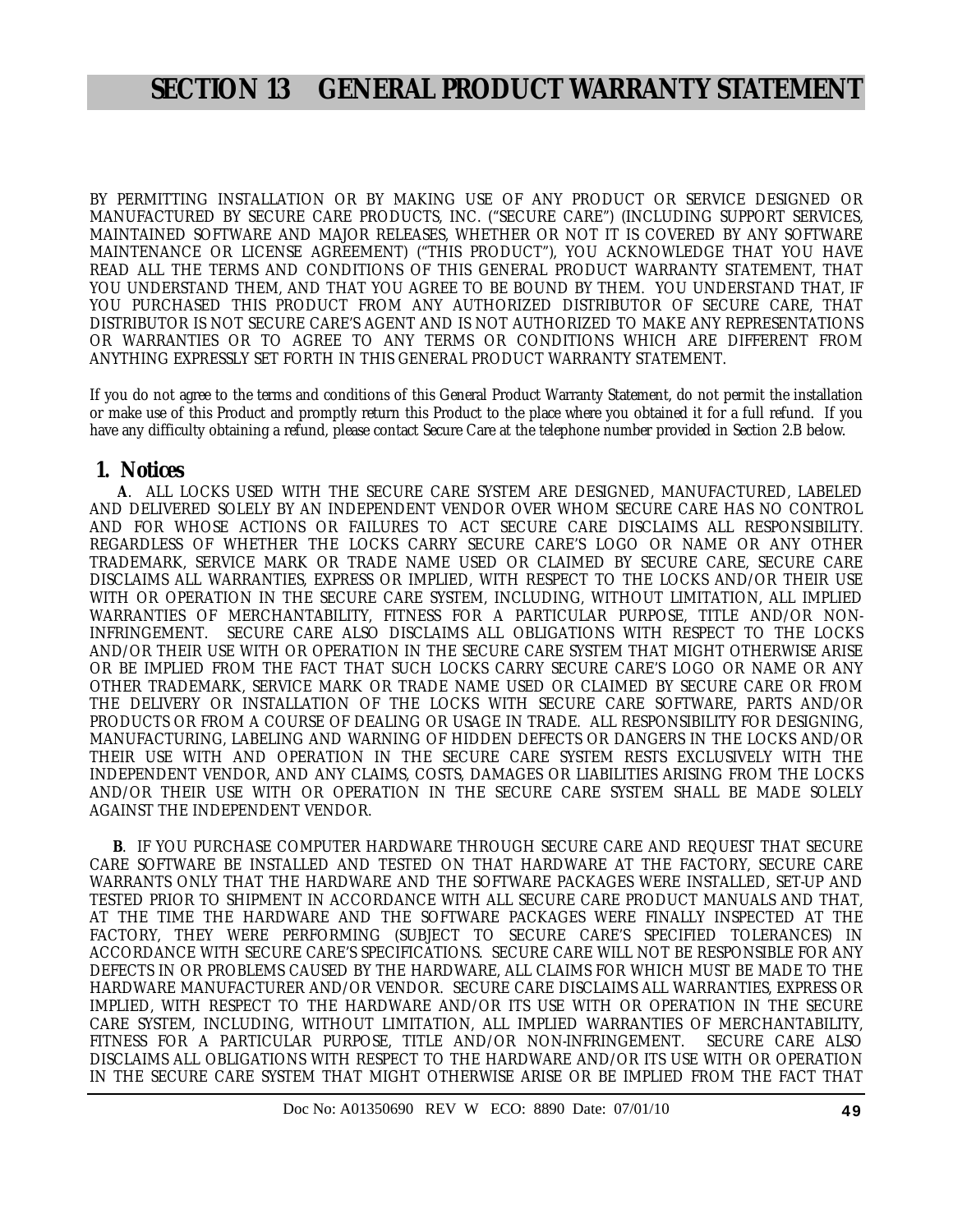SUCH HARDWARE CARRIES SECURE CARE'S LOGO OR NAME OR ANY OTHER TRADEMARK, SERVICE MARK OR TRADE NAME USED OR CLAIMED BY SECURE CARE OR FROM THE DELIVERY OR INSTALLATION OF THE HARDWARE WITH SECURE CARE SOFTWARE, PARTS AND/OR PRODUCTS OR FROM A COURSE OF DEALING OR USAGE IN TRADE. ALL RESPONSIBILITY FOR DESIGNING, MANUFACTURING, LABELING AND WARNING OF HIDDEN DEFECTS OR DANGERS IN THE HARDWARE AND/OR ITS USE WITH AND OPERATION IN THE SECURE CARE SYSTEM RESTS EXCLUSIVELY WITH THE HARDWARE MANUFACTURER AND/OR VENDOR, AND ANY CLAIMS, COSTS, DAMAGES OR LIABILITIES ARISING FROM THE HARDWARE AND/OR ITS USE WITH OR OPERATION IN THE SECURE CARE SYSTEM SHALL BE MADE SOLELY AGAINST THE HARDWARE MANUFACTURER AND/OR VENDOR.

 **C.** Secure Care's software, parts and products are designed for operation in a wireless system. However, the range, performance, and predictability of any wireless system, including Secure Care's, is dependent on several factors, including, but not limited to, the following: building structure; environmental extremes (e.g., temperature, earth tremors, air pollution, etc.); the proximity of other wireless devices; the presence of variable speed products; sources of Radio Frequency Interference (RFI); physical orientation and positioning of the equipment; and sources of Electro Static Discharge ("ESD"). Secure Care cannot be responsible for the effect of these types of factors on operation of its software, parts and products.

 **D**. This Product must be installed, set-up, tested, supported, operated, maintained, repaired and used only in accordance with all manuals and instructions (including the user, installation, technical and other manuals) issued by Secure Care (the "Product Manuals"). It is your responsibility to assure that any person who might be installing, setting-up, testing, supporting, maintaining or repairing this Product knows the contents of and has access to the Product Manuals and has successfully completed Secure Care technical training. It is also your responsibility to assure that any person who might be operating or using this Product knows the contents of and has access to the Product Manuals and has successfully completed Secure Care in-service training. If you do not have the Product Manuals or if you have any questions regarding this Product and/or its installation, set-up, testing, support, operation, maintenance, repair or use, please call Secure Care at the telephone number provided in section 2.B below. Secure Care cannot be responsible for performance problems caused by a failure to follow published and appropriate procedures for installation, set-up, testing, support, operation, maintenance, repair and use.

All adjustable features on new and repaired Secure Care software, parts and products are shipped with "factory default" settings. These "factory default" settings may not comply with building and life safety codes or other applicable laws and regulations in the location where they are installed or operated. Secure Care strongly recommends, therefore, that the settings on all Secure Care software, parts and products be checked and, if necessary, reset to comply with local building and life safety codes and other applicable laws and regulations at the time of any installation, set-up, testing, support, maintenance or repair.

 **E.** Secure Care's system is driven by software. However, the performance and reliability of any software-driven system depends on adequately maintaining the recommended minimum configuration of computing platform, operating systems and applications programs and on regularly performing industry-standard and application-specific backup processes. If recommended minimum configurations of computing platform, operating systems, and applications programs are not adequately maintained, or if appropriate backups are not regularly performed, the software may not drive the system as intended. Secure Care cannot be responsible for operational problems caused by a failure to perform these maintenance and backup procedures.

 **F**. Secure Care does not authorize, and strongly recommends against, any installation or field replacement of software, parts or products by untrained contractors or facility staff. Such work can be hazardous, can render the system ineffective and will void any Secure Care warranty or liability that might otherwise relate to the system.

Before any software, parts or products, which have been designed and manufactured by Secure Care can be safely installed, set-up, tested, supported, maintained or repaired, technical training in accordance with standards established by Secure Care is required. Regardless of how Secure Care's software, parts or products are obtained, they should not be installed, set-up, tested, supported, maintained or repaired by any person who has not satisfactorily completed that technical training (a "qualified service technician".) When Secure Care's software, parts or products are sold separately from installation services, it is assumed that only a qualified service technician will conduct any installation, set-up, testing, support, maintenance or repair involving that software, part or products.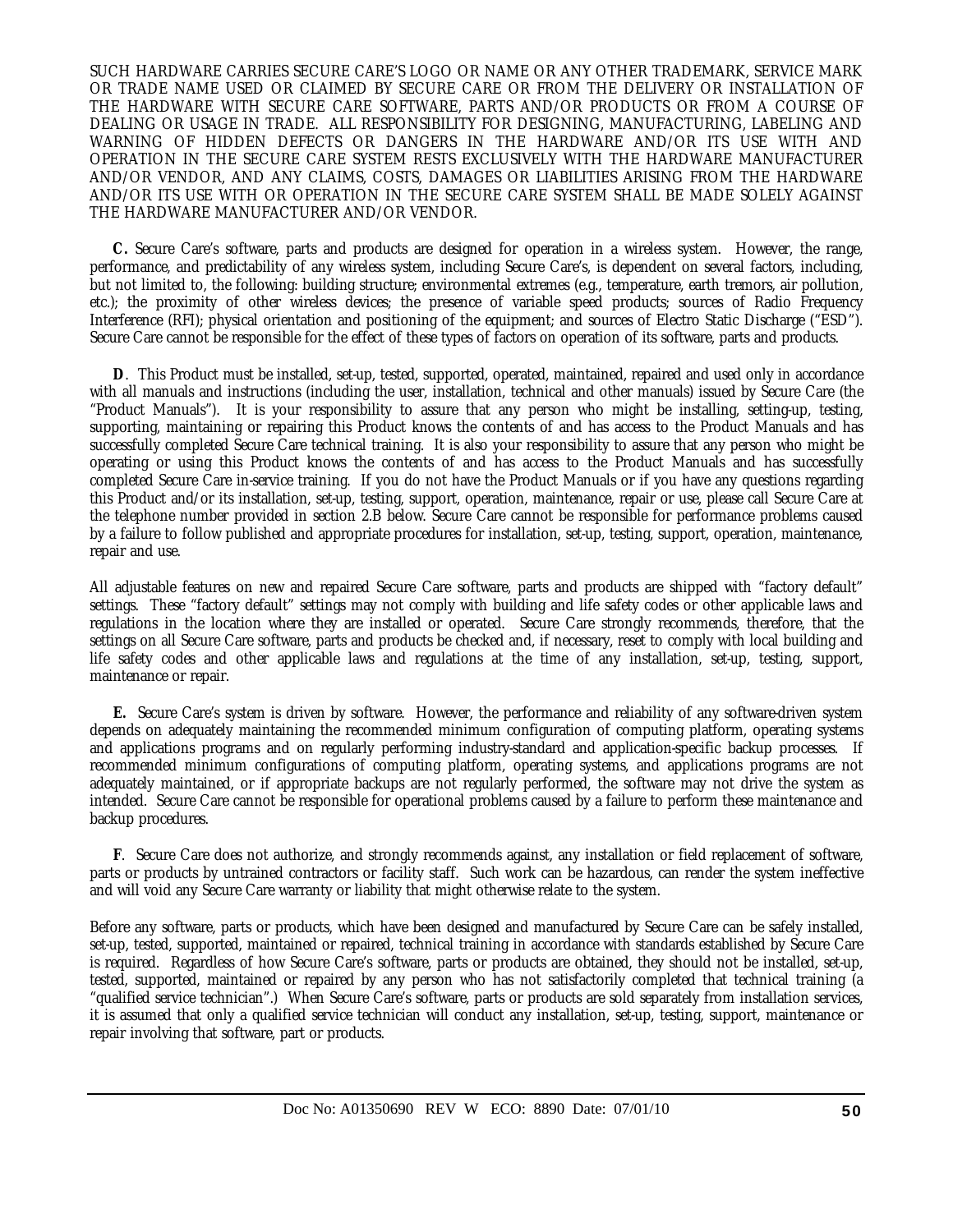**G.** It is important that any installation, set-up, testing, support, operation, maintenance, repair or use involving the system comply with all local and national electrical and life safety codes. If you have any questions about compliance with those codes, please contact your local authorities.

 **H**. Secure Care receives and responds to telephone and dial-in inquires (the "Help Line") about its software, parts and products for the purpose of discussing users' experiences with Secure Care's system, helping users better understand how their systems work, and providing ideas about what may be causing difficulties. However, Secure Care cannot accurately diagnose the cause of any problems or give complete instructions on how to fix problems over the telephone or Internet. The only way to assure that software, parts or products are installed, set-up, tested, supported, maintained or repaired correctly or that a Secure Care system is functioning properly is to have it examined on site by a qualified service technician. In addition, Secure Care software, parts and products cannot be operated or used correctly by anyone who has not successfully completed Secure Care in-service training. Secure Care's Help Line is not a substitute for on-site diagnosis and servicing by a qualified service technician or for successful completion of Secure Care in-service training. Secure Care strongly recommends that any installation, set-up, testing, support, replacement, maintenance or repair of a system that is performed by a person who has not satisfactorily completed technical training in accordance with standards established by Secure Care be immediately checked on-site by a person who has completed that technical training.

WARNING: EVEN SLIGHT MODIFICATIONS TO THE SYSTEM OR CHANGES IN THE OPERATING ENVIRONMENT MAY CAUSE SECURE CARE'S SYSTEM TO MALFUNCTION. THE ONLY WAY TO ASSURE THAT SECURE CARE'S SYSTEM HAS BEEN INSTALLED, SET-UP, TESTED, SUPPORTED, MAINTAINED, AND REPAIRED CORRECTLY IS TO HAVE A QUALIFIED SERVICE TECHNICIAN DO THE WORK.

 **I.** Secure Care's software, parts and products have been designed to augment a facility's reasonable procedures for protecting residents, patients, and infants. However, no system or combination of procedures and equipment can eliminate all risk or assure complete security. Secure Care's system is not intended as a substitute for the careful identification and monitoring of residents, patients, and infants by a facility's professional staff.

### **2. Limited Warranty**

 **A**. Subject to the limitations set forth in this general product warranty statement (as amended from time to time by Secure Care in its absolute discretion), and unless a different period is specified in writing by Secure Care for a particular product or service, Secure Care warrants that this product (subject to Secure Care's specified tolerances and excluding any expendable items), if sold by Secure Care to an authorized Secure Care distributor, shall conform to the specifications which accompany this product for a period of one (1) year from the date of delivery of this product by Secure Care to a common carrier, f.o.b. Secure Care's manufacturing facility in Concord, New Hampshire or, in the case of services, from the date of first provision of such services. This warranty does not extend to and is not for the benefit of any person other than an authorized Secure Care distributor who purchases this product from Secure Care, any sub-distributor thereof and/or the customer to whom this product is first provided for use, by Secure Care, an authorized Secure Care distributor or any subdistributor thereof. In the event that this product does not comply with this warranty, Secure Care will, at its option, either repair or replace this product or refund the purchase price, provided that this product is returned as provided in section 2.b below. Replacement of this product under warranty will not extend the original warranty period.

Secure Care will also, at its option, either repair or replace this Product after the warranty has expired, for an additional charge, provided that this Product is returned as provided in Section 2.B below. If Secure Care repairs or replaces this Product after the warranty has expired, the terms of the warranty set forth in this Section 2.A for a new Product will apply to the repaired or replaced Product, with the exception that the term will run for ninety (90) days from the date of repair or replacement.

Repair may include the replacement of parts and products with functionally equivalent, reconditioned parts or products. Any part or product replaced by Secure Care will become the property of Secure Care upon replacement.

 **B.** Warranty service is available by contacting Secure Care at 800-451-7917 and obtaining a Return Authorization Number. No Product may be returned to Secure Care without first obtaining a Return Authorization Number. When this Product is returned to Secure Care, please include the Return Authorization Number and a detailed written description of the problem. Issuance of a Return Authorization Number by Secure Care will not constitute an admission that there is a problem with the Product being returned, that any problem is covered by warranty or that Secure Care has any responsibility to repair, replace, make refunds for or pay claims, costs, damages or liabilities connected with the Product being returned.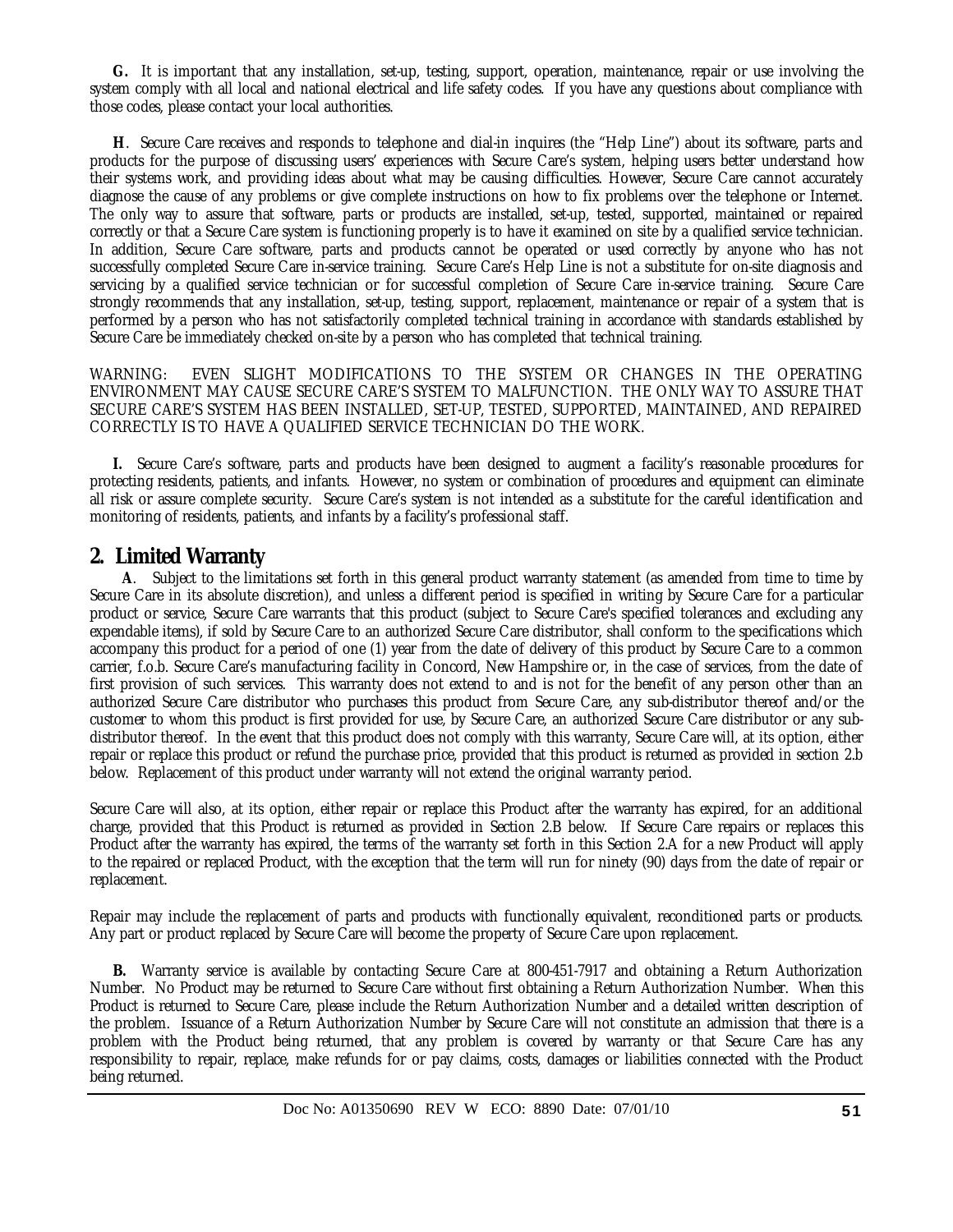### **NOTE: Transmitters are not repaired, nor is the warranty extended, beyond the expiration date.**

If this Product is returned to Secure Care for any reason, you will retain title (unless and until a part or product is replaced, in which case you will obtain title to the replacement part or product at the time of replacement), the risk of loss, and the obligation to pay all costs of shipping, storage and other charges and obligations relating to this Product.

 **C.** Except as stated in this section 2, Secure Care disclaims all warranties, express or implied, with respect to the whole or any part of this product, including, without limitation, all implied warranties of merchantability, fitness for a particular purpose, title and/or non-infringement. Secure Care also disclaims all obligations that might otherwise arise or be implied from a course of dealing or usage in trade.

### **3. Limitations of Liability**

 A. Regardless of the form of any claim or action, Secure Care's total liability to all persons, whether singly or together, for all occurrences combined, for claims, costs, damages or liabilities based on any cause whatsoever and arising from or in connection with this product, or the manufacture, distribution, promotion, sale, installation, set-up, testing, support, maintenance, operation, servicing, use or performance of this product, or from or in connection with any delay or failure in providing this product, shall not exceed the aggregate price (without interest) paid to Secure Care for this product.

 **B**. In no event shall Secure Care be liable to anyone for any loss of data, loss of profits or loss of use of this product or any equipment, or for any special, incidental, consequential, exemplary, punitive, multiple, or other damages, arising from or in connection with the manufacture, distribution, promotion, sale, installation, set-up, testing, support, maintenance, operation, servicing, use or performance of this product or from or in connection with any delay or failure in providing or delivering this product.

 **C.** In no event shall Secure Care be liable to anyone for any claims, costs, damages or liabilities caused by: (i) any distributor's failure to perform its obligations and responsibilities under a distributor agreement with Secure Care; (ii) improper or defective promotion, distribution, sale, installation, set-up, testing, support, maintenance or repair of this product, including work performed, without Secure Care's prior written consent in its absolute discretion, by a person who has not satisfactorily completed Secure Care technical training, or in a manner not consistent with Secure Care technical training; (iii) improper or defective operation or use of this product by a person who has not successfully completed Secure Care in-service training, or in a manner not consistent with Secure Care in-service training; (iv) supply of this product by a distributor for use in, or the use of this product in, any system or configuration not designed to Secure Care standards or in which a distributor or any third party has substituted materials and/or goods not specified by Secure Care; or (v) deterioration of this product during storage.

 **D**. You agree to indemnify and hold Secure Care harmless from all claims, costs, damages and liabilities asserted by anyone for any damages that are excluded and waived, or are intended to be excluded and waived, by this section 3, or which are imposed by law on behalf of anyone but which are not expressly stated in this general product warranty statement.

 **E.** The exclusions, waivers and limitations on claims, costs, damages and liabilities and any rights of indemnification set forth in this Section 3 shall be enforceable to the maximum extent allowed by law and shall not be expanded or negated in any respect by Secure Care's operation of a "help line" to receive and respond to telephone or dial-in inquires about this product, by any communications through that "help line" or by any actions taken by anyone following communications with Secure Care over such "help line."

### **4. Governing Law and Arbitration**

 **A.** This General Product Warranty Statement, and all questions arising out of or relating to it, shall be governed by and construed in accordance with the laws of the State of New Hampshire, without giving effect to the conflict of laws provisions thereof, and excluding the United Nations Convention on contracts for the international sale of goods, the 1974 convention on the limitation period on the international sale of goods (the "1974 convention"), and the protocol amending the 1974 convention, done at Vienna April 11, 1980.

 **B.** Any dispute, controversy or claim arising out of or relating to this general product warranty statement shall be resolved by arbitration. Regardless of the amount in dispute, the arbitration shall be conducted by a single arbitrator selected by the parties or, if they cannot agree, by a single arbitrator selected in accordance with the commercial arbitration rules of the American Arbitration Association without regard to the amount in dispute. The arbitration shall be conducted in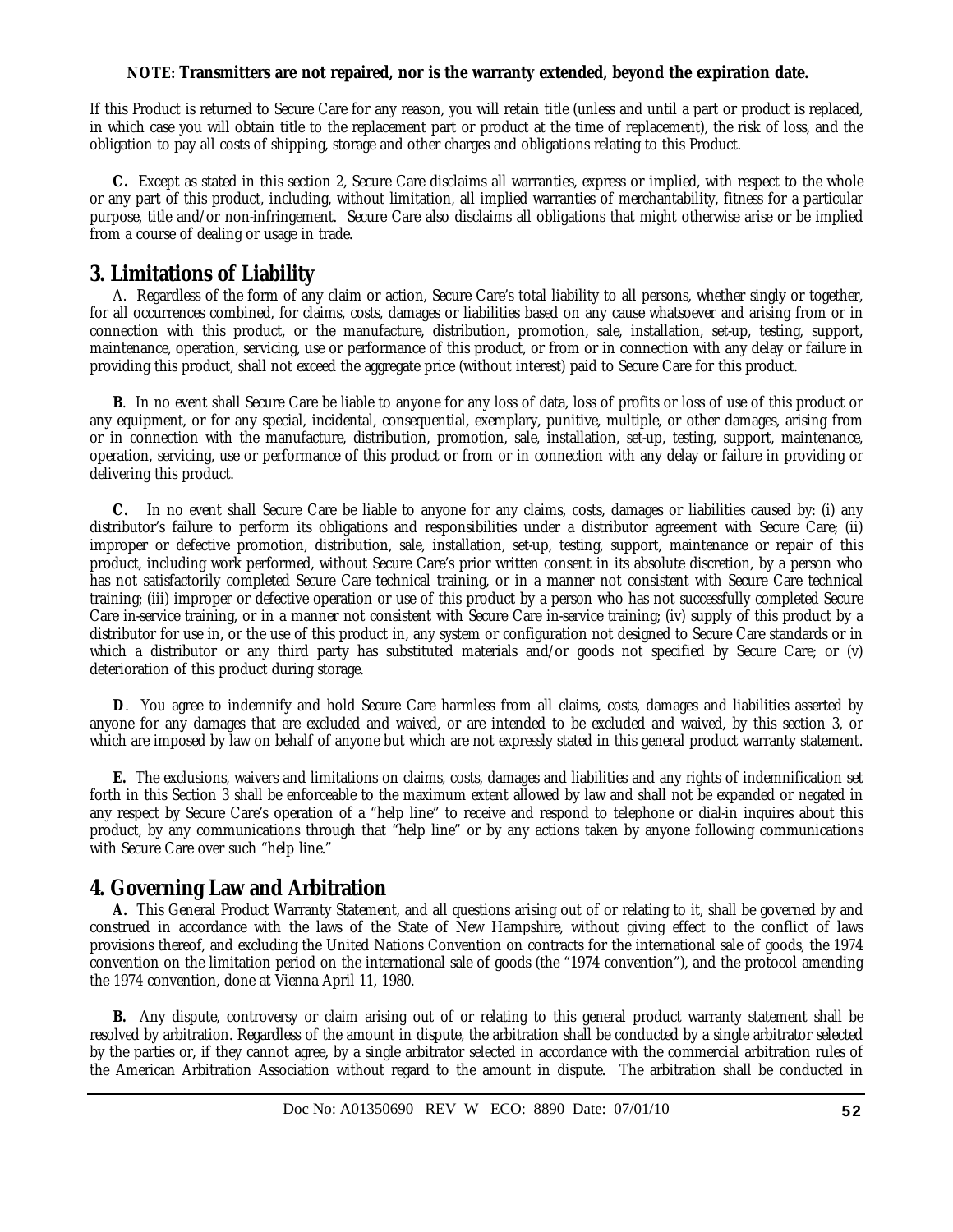English, in accordance with the commercial arbitration rules of the American Arbitration Association, in Concord, New Hampshire. The decision of the arbitrator shall be binding and enforceable by any state or federal court in New Hampshire, and you hereby consent to the personal jurisdiction of any state or federal court in New Hampshire for that purpose. The expense of the arbitration (excluding each side's own attorneys' fees, costs, and related expenses) shall initially be paid in equal shares by each side, but the total of such expenses plus any award of attorneys' fees, cost and expenses shall finally be paid by the parties as the arbitrator determines. Nothing in this section 4.b shall preclude Secure Care from seeking provisional or equitable relief from any appropriate court to protect its rights prior to, pending or in the absence of such arbitration proceedings.

### **5. Severability**

The invalidity or unenforceability of any provision of this General Product Warranty Statement shall not affect the validity or enforceability of any other provision hereof.

### **6. Waiver**

No term or condition of this General Product Warranty Statement may be waived except in writing signed by Secure Care. A waiver on one or more occasions of any term or condition of this General Product Warranty Statement shall not constitute or be deemed to be a waiver of such term or condition on any other occasion. No delay or failure of Secure Care to exercise any right or remedy under this General Product Warranty Statement will operate as a waiver thereof; no failure to enforce or insist upon compliance with any provision of this General Product Warranty Statement on any one occasion shall be deemed to be a waiver of Secure Care's right to do so on another occasion; and no course of dealing will constitute a waiver, alteration, limitation or expansion of any of the parties' rights and obligations under this General Product Warranty Statement.

Revised 11/16/07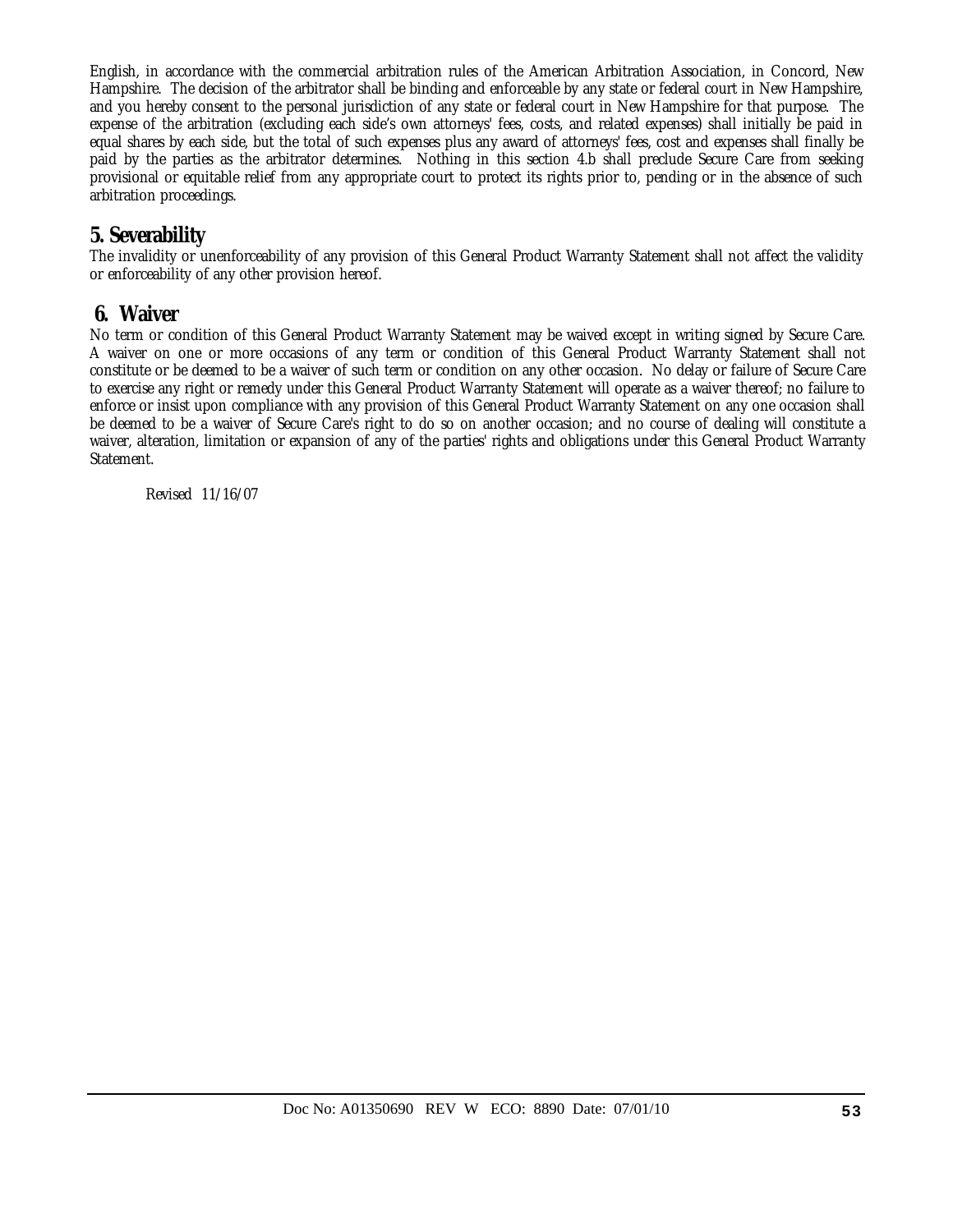# FCC Compliance Statement

This device complies with Part 15 of the FCC Rules. Operation is subject to the following two conditions:

(1) This device may not cause harmful interference and

(2) This device must accept any interference received,

including interference that may cause undesired operation

# Canadian RFI Equipment Requirement

This digital apparatus does not exceed the Class A limits for radio noise emissions from digital apparatus set out in the Radio Interference Regulations of the Canadian Department of Communications.

Le present appareil numerique n'emet pas de bruits radioelectriques depassant les limites applicables aux appareils numeriques de la classe A prescrites dens le Reglement sur le brouillage radioelectrique edicte par le ministere des Communications du Canada.

# **INFORMATION TO USER**

This equipment has been tested to comply with the limits for a Class A digital device, pursuant to Part 15 of the FCC Rules. These limits are designed to provide reasonable protection against harmful interference when the equipment is operated in a commercial environment. This equipment generates, uses, and can radiate radio frequency energy and, if not installed and used in accordance with the instructions, may cause harmful interference to radio communications. Operation of this equipment in a residential area is likely to cause harmful interference in which the user will be required to correct the interference at his own expense.

**Changes or modifications not expressly approved by the party responsible for compliance could void the user's authority to operate the equipment.**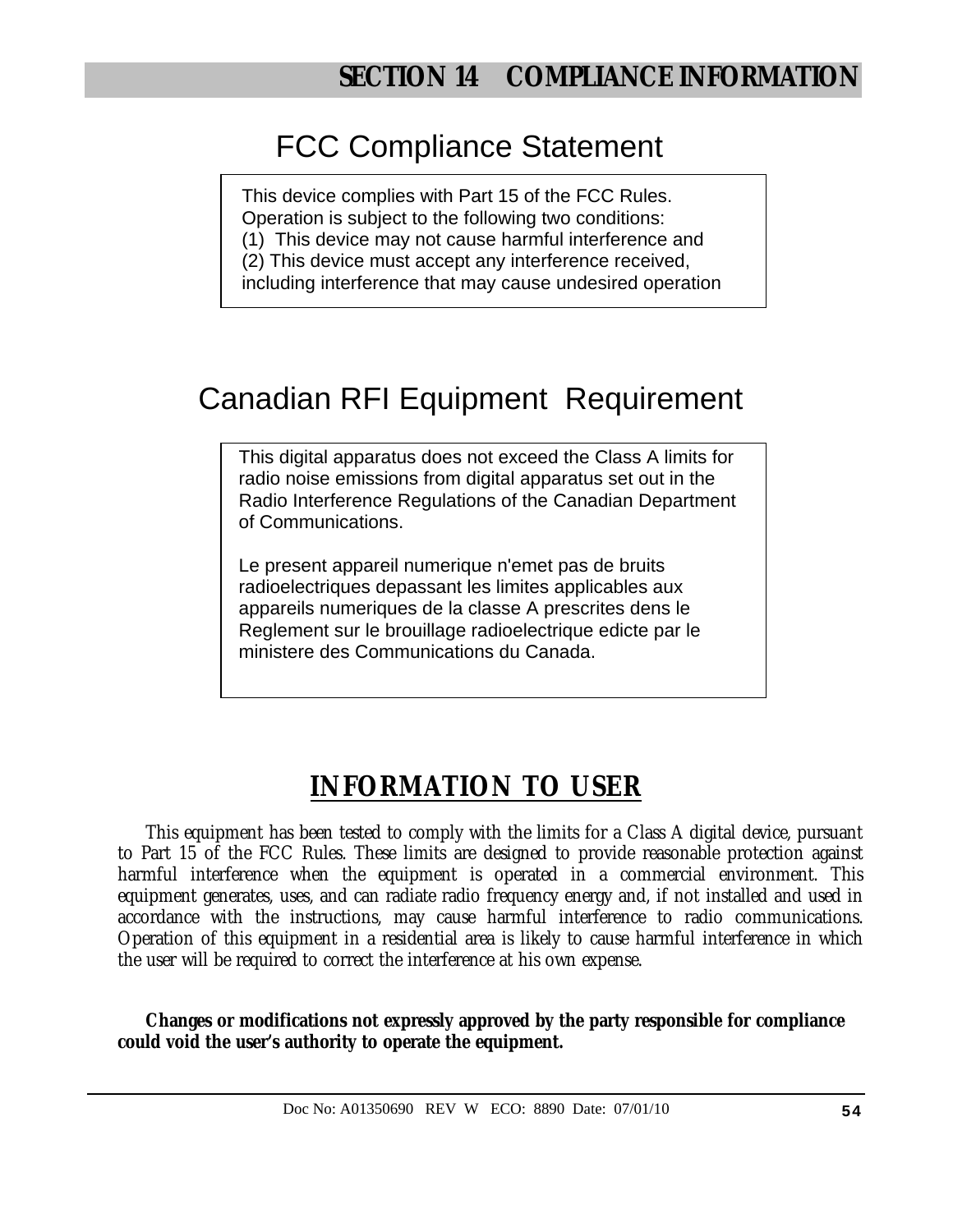|                                     | <b>Secure Care Products, Inc.</b><br>Concord, New Hampshire USA                    |  |
|-------------------------------------|------------------------------------------------------------------------------------|--|
|                                     | <b>Compliance</b>                                                                  |  |
| <b>Information</b>                  |                                                                                    |  |
|                                     | <b>Statement</b>                                                                   |  |
| Conforming Product Name:            | 500 DE                                                                             |  |
| Conforming Model or Part Number:    | A05000900                                                                          |  |
| Manufacturer and Responsible Party: | Secure Care Products, Inc.<br>39 Chenell Drive<br>Concord, New Hampshire 03301 USA |  |

This device complies with Part 15 of the FCC Rules. Operation is subject to the following two conditions: (1) This device may not cause harmful interference, and (2) this device must accept any interference received, including interference that may cause undesired operation.

Michael J. McHugh Name of Responsible Person Authorized Signature

 $\lambda$ 

Director of Engineering. Company Title or Position

 $\frac{\delta - \gamma - o \phi}{\delta}$ 

A00020490 Rev A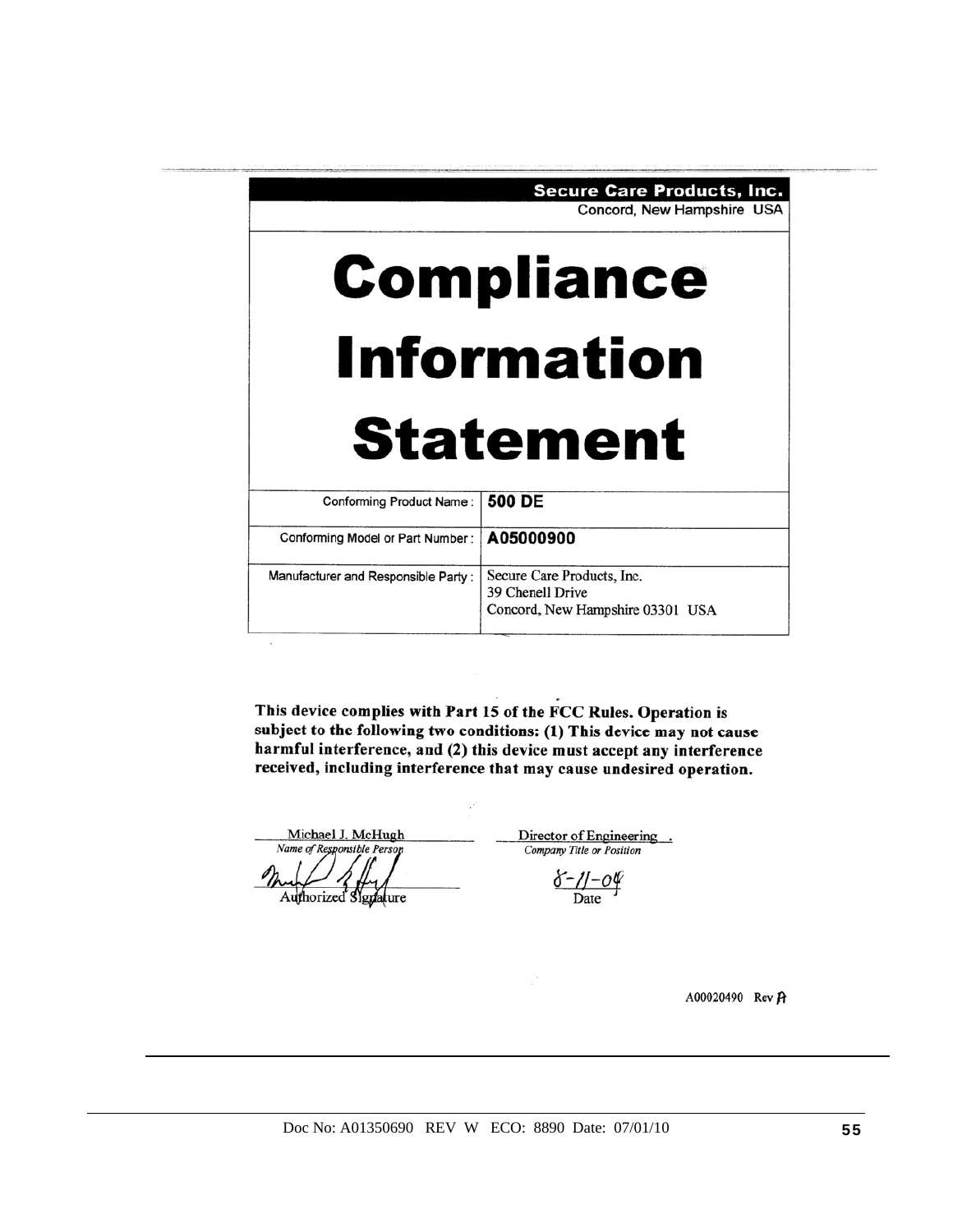### **EU DECLARATION OF CONFORMITY**

#### THE EU DIRECTIVE COVERED BY THIS DECLARATION:

Radio & Telecommunications Terminal Equipment (R&TTE) Directive 1999/5/EC

#### PRODUCT COVERED BY THIS DECLARATION:

135 Exit Panel Name:

**500DE** Model:

#### THE BASIS ON WHICH CONFORMITY IS BEING DECLARED:

The Model 500DE Exit Panel Digital Device complies with the essential requirements of the Radio & Telecommunications Terminal Equipment Directive 1999/5/EC on the basis of Reports Number: R-4128N3 and Number R-4128N2 assessed by the Notified Body:

> **Retlif Testing Laboratories** 795 Marconi Avenue Ronkonkoma, NY 11779 **USA** Designation Number: 1000

#### MANUFACTURER AND RESPONSIBLE PARTY:

Secure Care Products, Inc 39 Chenell Drive Concord, New Hampshire 03301 USA

| <b>Printed Name:</b> | Michael J McHugh               |  |  |  |
|----------------------|--------------------------------|--|--|--|
| Signed: $\lambda$    |                                |  |  |  |
| Title:               | <b>Director of Engineering</b> |  |  |  |
| Date:                |                                |  |  |  |

A00020491 Rev A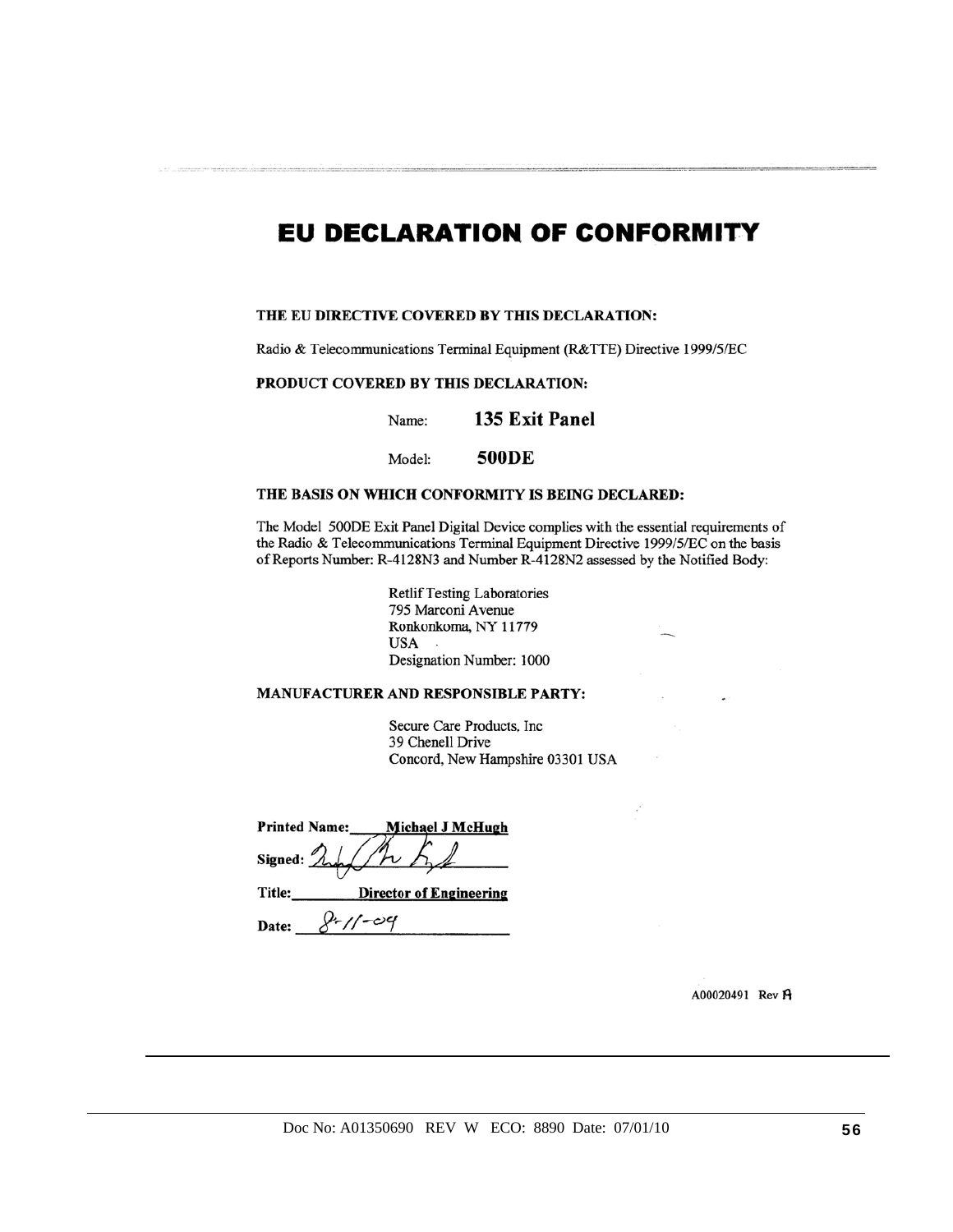# **APPENDIX A UL LISTING REQUIREMENTS**

This system has passed all the requirements for UL listing. In order for the system to be listed, exits panels, UL listed wire, strain reliefs and knockout hole covers must be used. All the components shipped with the kits and boxes must be used in order for the system to keep its UL Listing.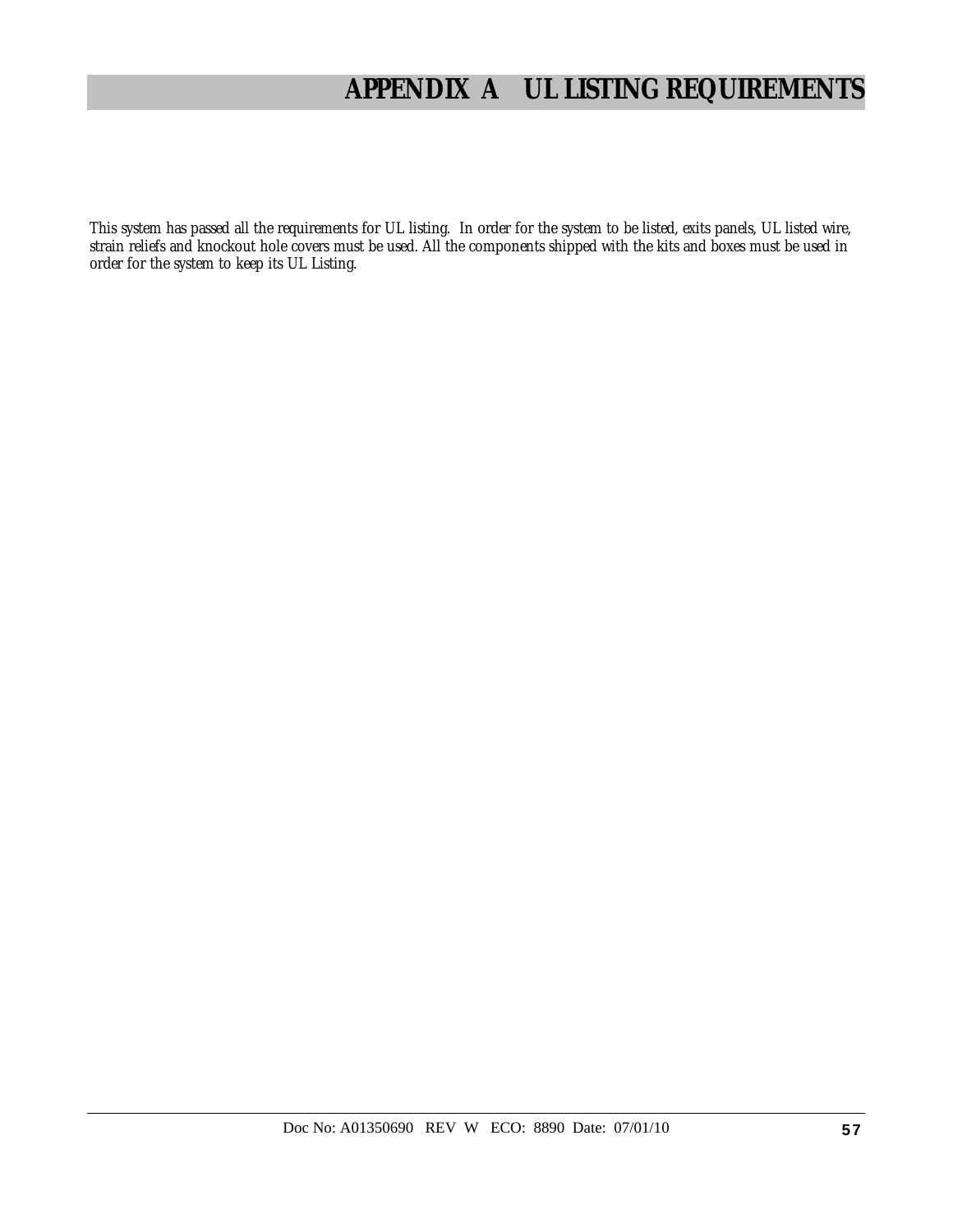# **APPENDIX B 230 VAC INPUT POWER SUPPLY CONNECTION**





- Risk of shock
- Dry location use only
- For indoor use only

### Power Supply



#### **Power Supply for Overseas 230VAC Input Application, Exit Panel Connection**

- Up to 32 exits can be connected in a daisy chain using the 12V 5 Amp power supply, a maximum of 8 exits per power loop.
- Exit power wire: 14/2 stranded, unshielded (SCP Part # C60008473)
- Specified power wire is a UL requirement. Failure to use this wire removes UL listing.
- When using the SCP power supply, Part # C40000600, verify the voltage setting is at 12V.
- The power distribution board is SCP Part # C40006008.
- For detailed connections and installation please refer to manufacturer's documentation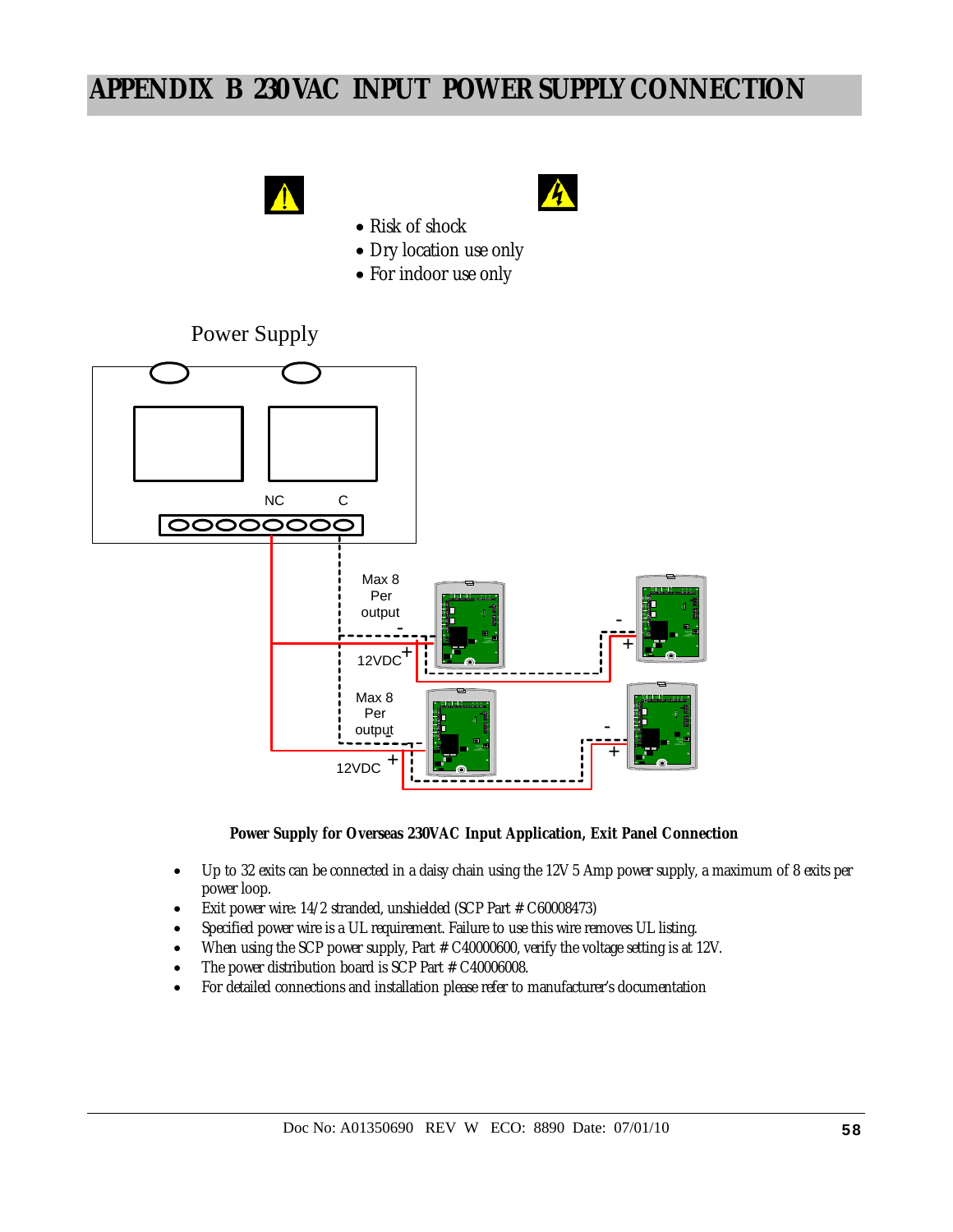# **APPENDIX C 4AMP POWER SUPPLY CONNECTIONS**



**4AMP POWER SUPPLY SCP PART NUMBER C40014204**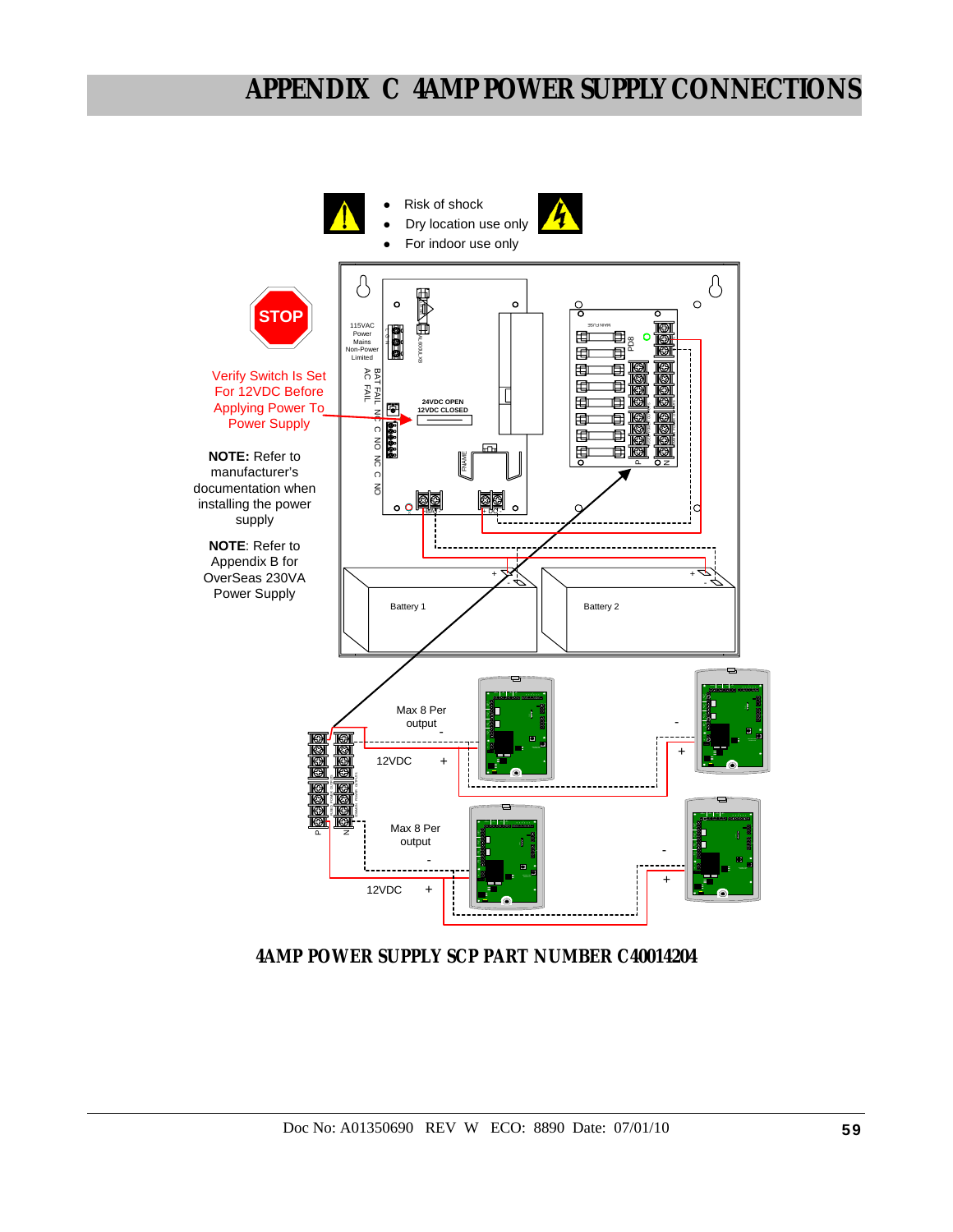# **APPENDIX D OLD PM PROGRAMMING**

### **PM Mode Feature**

The PM Mode feature allows the user to select a single event, (one lock time and one unlock time) to automatically lock and unlock the door system for every day of the week. This will allow more control of unauthorized traffic through the protected door during those times.

**PM Mode Factory Default** Disabled

To program the panel to arm and disarm at a selected time

- 1. Enter **\*567 \*987654321** hold the one until one beep is heard
- 2. Enter current time of the day in military time
- 3. Enter unlock time in military time
- 4. Enter lock time in military time
- To **enable** the PM mode feature:
	- 1. Enter**\*567\*987654321** hold the one until one beep is heard
	- 2. Then enter **9999**
	- 3. Four confirmation beeps = change accepted

### To **disable** the PM mode

- 1. Enter **\*567\*987654321** hold the one until one beep is heard
- 2. Then enter **9009**
- 3. One confirmation beep = change accepted